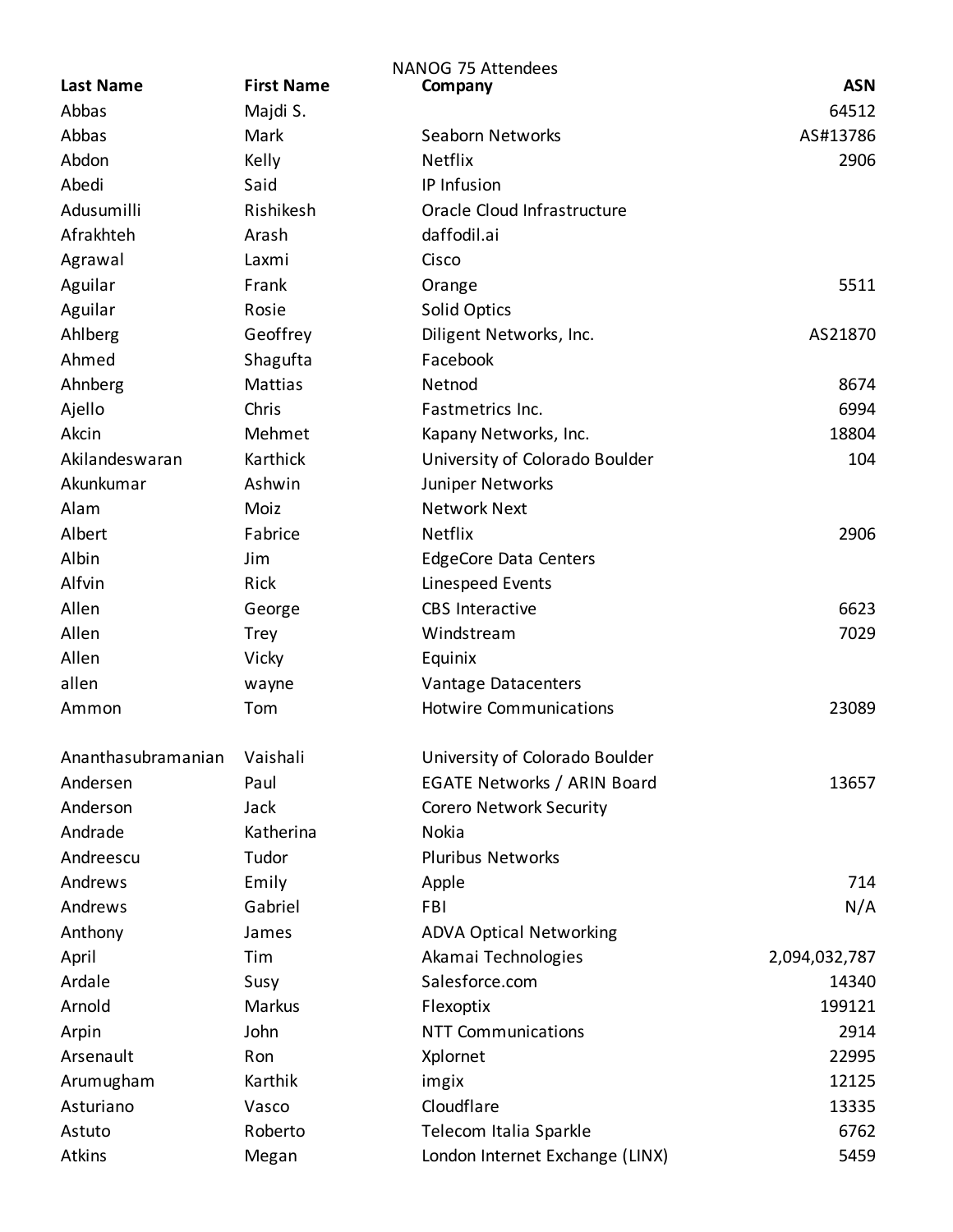|                  |                   | NANOG 75 Attendees                  |              |
|------------------|-------------------|-------------------------------------|--------------|
| <b>Last Name</b> | <b>First Name</b> | Company                             | <b>ASN</b>   |
| Attar            | Abizar            | Yahoo - Global Network Org          | 10310        |
| Attarwala        | Irfan             | Bloomberg, L.P.                     |              |
| Aufderheide      | Jonathan          | AWS                                 | 16509        |
| Avino            | Tony              | <b>Telia Carrier</b>                | 1299         |
| Ayala            | Raul              | <b>Terabit Systems</b>              |              |
| Ayestas          | Ruben             | Nexusguard                          |              |
| Ayyangar         | Arthi             | Arrcus                              |              |
| <b>Bach</b>      | Martin            | SERRO - Development for NetOps      |              |
| <b>Bach</b>      | Michael           | Iron Mountain Data Centers          |              |
| <b>Bachir</b>    | Abed              | Google Fiber                        |              |
| Bachmann         | Urs               | NETSCOUT   Arbor                    |              |
| <b>Bagdonas</b>  | Ignas             | Equinix                             |              |
| <b>BAIRRAJU</b>  | <b>DILEEP</b>     | <b>BigSwitch Networks</b>           |              |
| baker            | C                 | Twitter                             | 13414        |
| <b>Ballard</b>   | Eric              | <b>Stream Data Centers</b>          |              |
| <b>Balle</b>     | Pradeep           | Cloudflare                          | 13335        |
| <b>Ballinger</b> | Jonathan          | <b>Uber Technologies</b>            | 395012       |
| <b>Band</b>      | Alex              | <b>NLnet Labs</b>                   | AS199664     |
| <b>Banh</b>      | Philip            | Cisco                               | 109          |
| <b>Bannister</b> | David             | <b>Netflix</b>                      | 2906         |
| <b>BARBOSA</b>   | <b>ROBERTA</b>    | <b>GLOBENET</b>                     | 52320        |
| <b>BARMAN</b>    | <b>DHIMAN</b>     | Oracle                              |              |
| <b>Barnard</b>   | Tia               | Salesforce                          | 14340        |
| <b>Barrera</b>   | Manny             | SERRO - Development for NetOps      |              |
| Barry            | Bill              | SERRO - Development for NetOps      |              |
| Barry            | Holland           | Cyxtera                             |              |
| <b>Bartig</b>    | Jeff              | Internet <sub>2</sub>               | 11164, 11537 |
| <b>Bas</b>       | Antonin           | <b>Barefoot Networks</b>            |              |
| <b>Bashford</b>  | Kelly             | NETSCOUT   Arbor                    |              |
| <b>Baskett</b>   | Andrew            | Facebook                            | 32934        |
| <b>Basso</b>     | Frank             | Vapor IO                            | 3925         |
| <b>Bates</b>     | Tim               | AWS                                 | 16509        |
| <b>Baxter</b>    | Glen              | <b>Tata Communications</b>          |              |
| <b>Beare</b>     | Dustin            | Kentik                              | 6169, 207063 |
| <b>Beatrice</b>  | Tim               | <b>Charter Communications</b>       | 20115, 7843  |
| Beauchamp        | Stefania          |                                     |              |
| Bechtolsheim     | Andreas           | Arista Networks Inc                 |              |
| <b>Becker</b>    | Robert            | <b>Ball State University - CICS</b> |              |
| <b>Becker</b>    | Sebastian         | Deutsche Telekom AG                 | 3320         |
| Beecher          | Tom               | Yahoo / Verizon Media Group         | 10310        |
| <b>Beining</b>   | Joshua            | MachineZone                         | 22023        |
| <b>Belev</b>     | Dean              | <b>NetIX Communications</b>         | 57463        |
| <b>Bellis</b>    | <b>Brian</b>      | EdgeConneX                          |              |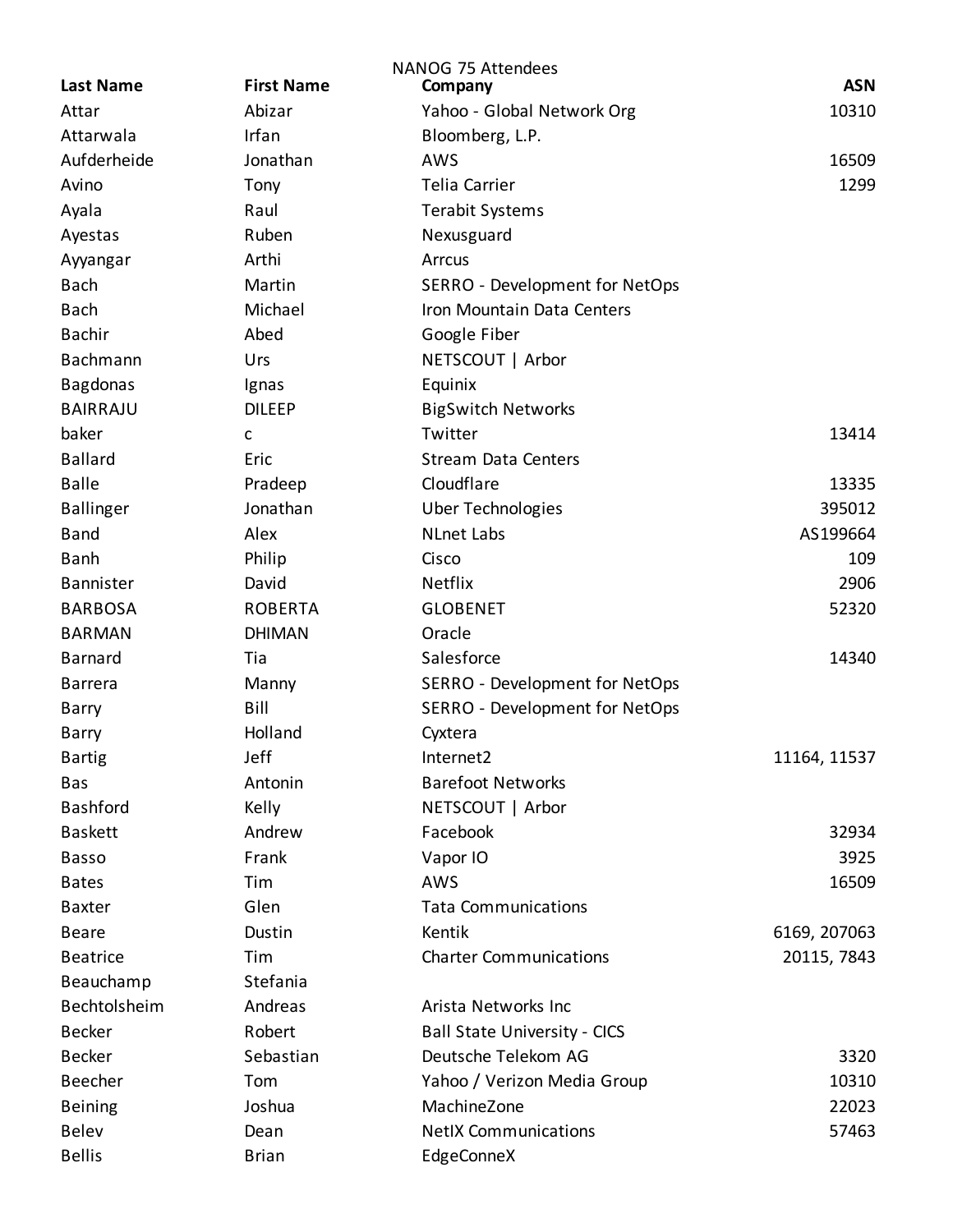|                  |                   | <b>NANOG 75 Attendees</b>             |                    |
|------------------|-------------------|---------------------------------------|--------------------|
| <b>Last Name</b> | <b>First Name</b> | Company                               | <b>ASN</b>         |
| Belson           | David             | Oracle Cloud Infrastructure           |                    |
| <b>Bemount</b>   | <b>Marcus</b>     | Pavlov Media                          | 23473              |
| Ben-Avie         | Jochai            | Mozilla                               | MOZ001PA           |
| Bendell          | Eric              | <b>Markley Group</b>                  | 26167              |
| Bender           | Robert            | <b>CTS Telecom</b>                    | 19653              |
| Berdan           | Alexandru         | Adobe Systems Inc                     | 1313               |
| Bernat           | Vincent           | <b>Blade Group</b>                    | 396919             |
| Berntsen         | David             | <b>PCCW Global</b>                    | AS4391             |
| <b>Berthier</b>  | Yann              | <b>Tata Communications</b>            | 6453               |
| <b>Besida</b>    | Roman             | DigitalOcean                          | 14061              |
| <b>Betz</b>      | Bill              | Datagryd Data Centers                 |                    |
| <b>Bhabuta</b>   | Denesh            | DNS-OARC                              | 64238, 112         |
| <b>Bhat</b>      | Deepak            | <b>TATA COMMUNICATIONS</b>            | 6453               |
| <b>Bhat</b>      | Nikish            | microsoft                             | 8075               |
| <b>Bhatia</b>    | Anurag            | Hurricane Electric                    | 6939               |
| <b>Bhatt</b>     | Sameer            | <b>Netflix</b>                        |                    |
| Bhattacharya     | Soumik            | Cisco                                 |                    |
| Bhattacharya     | Tamoghna          | Infogain Corp                         |                    |
| Bianchi          | Matt              | Juniper Networks                      |                    |
| <b>Biegel</b>    | Justin            | Kentik                                |                    |
| Birkeland        | Kyle              | University of Tennessee               | 3450               |
| <b>Bisht</b>     | Kapil             | Facebook                              | 32934              |
| <b>Black</b>     | Jason             | <b>Uber Technologies</b>              | 63086              |
| Blackington      | Adam              | <b>LionLink Networks</b>              | AS54098            |
| Blackmon         | Dekia             | Cox Communications                    | 22773              |
| Blankman         | Frank             | Amazon AWS                            | 16509              |
| <b>Blansett</b>  | Tanya             | Apple                                 | 714, 6185          |
| <b>Blili</b>     | Rached            | Sedona Systems                        |                    |
| Blin             | François          | <b>NTT Communications</b>             | 2914               |
| <b>Block</b>     | Aaron             | Akamai Technologies                   | 20940, 32787       |
| Blucher          | Kelli             | Internet System Consortium            | 12803557           |
| <b>Blunk</b>     | Aric              | <b>Merit Network</b>                  | 237                |
| <b>Blunk</b>     | Larry             | Merit Network                         | 237                |
| <b>Boekhout</b>  | Colin             | Megaport                              | 9033, 64216, 64222 |
| <b>Bolanos</b>   | Louis             | Box                                   | AS33011            |
| <b>Bolger</b>    | Stacey            | <b>Precision Optical Transceivers</b> |                    |
| <b>Bong</b>      | Shawna            | 20C, United IX                        | 63311, 33713       |
| <b>BONILLA</b>   | <b>GERARDO</b>    | TELXIUS CABLE USA, INC                | 12956              |
| <b>Bonnette</b>  | <b>Brian</b>      | OSI Hardware                          |                    |
| <b>Bono</b>      | John              | Addrex                                | 2733               |
| Boretsky         | <b>Bryan</b>      | <b>KEMP Technologies</b>              |                    |
| <b>Botello</b>   | Jaime             | <b>Riot Games</b>                     | 6507               |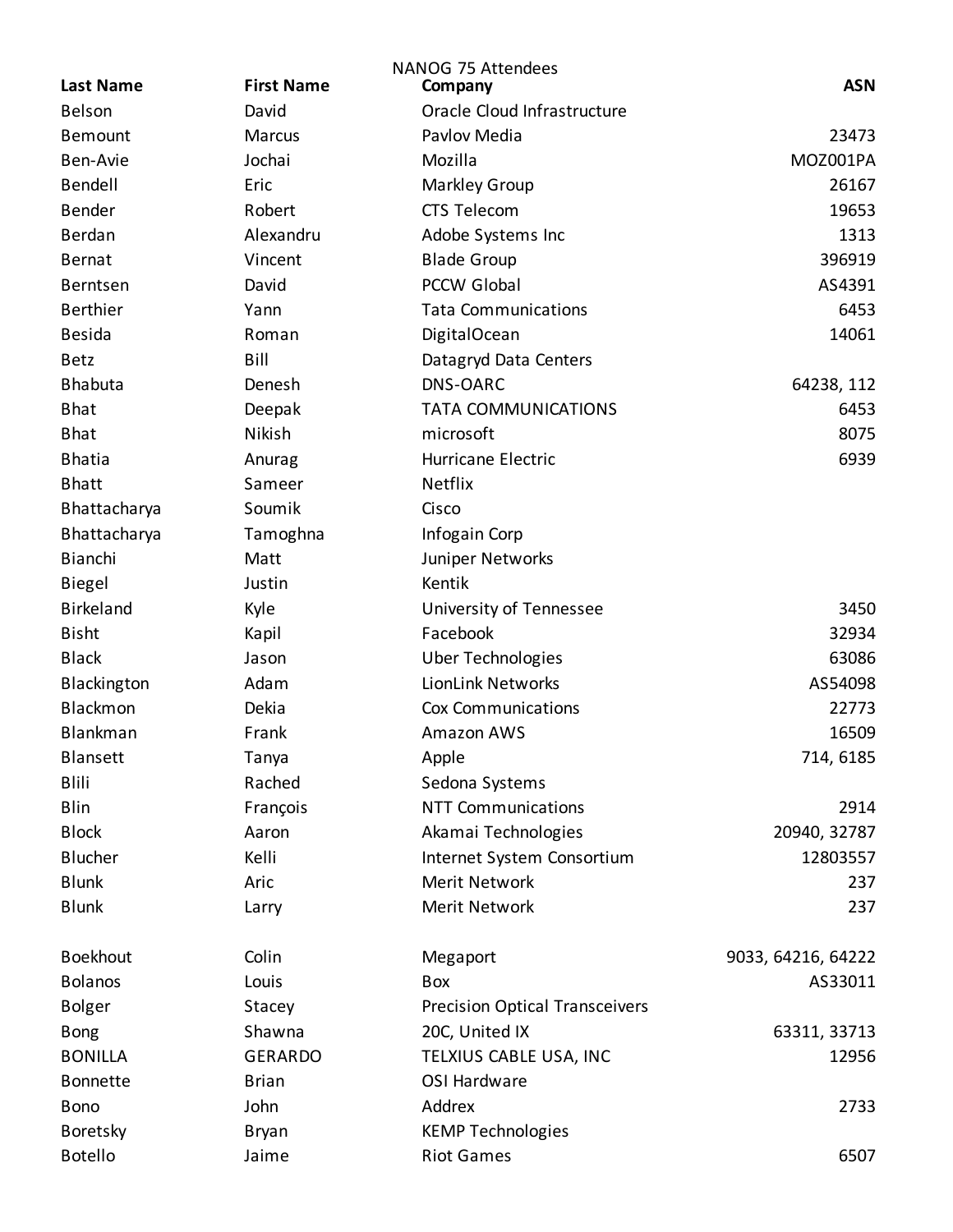| <b>Last Name</b> | <b>First Name</b> | NANOG 75 Attendees<br>Company         | <b>ASN</b>        |
|------------------|-------------------|---------------------------------------|-------------------|
| <b>Bothe</b>     | Jason             | Invesco                               | 14630             |
| <b>Bouliane</b>  | <b>Nicolas</b>    | DigitalOcean                          |                   |
| <b>Bourne</b>    | Stephen           | <b>Rally Ventures</b>                 |                   |
| <b>Bove</b>      | Philip            | Southern Connecticut State University |                   |
| <b>Boyce</b>     | Michael           | <b>FNT Software Inc</b>               |                   |
| <b>Boyd</b>      | <b>Brendan</b>    | Twitter                               | 13414             |
| <b>Boyd</b>      | Chandra           | <b>NTT Communications</b>             | ASN 2914          |
| <b>Boyd</b>      | Peter             | Archeo Futurus Inc                    | 36584             |
| <b>Boyle</b>     | Michael           | Westin Building Exchange              |                   |
| <b>Bradley</b>   | Chris             | Tesuto, Inc.                          |                   |
| <b>Brady</b>     | David             | Myriad360                             |                   |
| <b>Brandt</b>    | Carl              | HFN / ExteNet                         |                   |
| <b>Bratten</b>   | <b>Brad</b>       | Arrcus                                |                   |
| <b>Bredski</b>   | <b>Neil</b>       | <b>CBS</b> Interactive                | 6623              |
| <b>Breen</b>     | Victor            | Impulse                               | 4927              |
| <b>Brendal</b>   | Matt              | SERRO - Development for NetOps        |                   |
| <b>Brochu</b>    | Mark              | Internet2                             | 11537, 11164      |
| <b>Broilo</b>    | Rodrigo           | Facebook                              | 32934             |
| <b>Brooks</b>    | Bryan             | Pavlov Media                          | 23473             |
| <b>Brooks</b>    | Leigh             | <b>NANOG</b>                          |                   |
| <b>Brown</b>     | Robbie            | Sonic.net                             | 7065              |
| <b>Brown</b>     | Timothy           | Network Utility Force, LLC            | 394345            |
| <b>Bryan</b>     | Jessie            | Impulse                               | AS4927            |
| <b>Buchner</b>   | Michael           | <b>Colt Technology Services</b>       |                   |
| <b>Budd</b>      | Gavin             | Fatbeam                               | 55039             |
| <b>Budney</b>    | William           | Cisco                                 |                   |
| <b>Budz</b>      | Andy              | NETSCOUT   Arbor                      |                   |
| <b>Bulatkin</b>  | Alexander         | Cisco                                 |                   |
| <b>Bulbul</b>    | Oz                | Nokia                                 | 38016             |
| <b>Bull</b>      | Alexander         | <b>Bell Canada</b>                    |                   |
| <b>Burke</b>     | <b>Brian</b>      | Amazon                                | 16509             |
| <b>Burkis</b>    | Michael           | <b>Frontier Communications</b>        |                   |
| <b>Burns</b>     | Amanda            | <b>UETN</b>                           |                   |
| <b>Burns</b>     | Kristi            | Dell                                  | DEL488PA          |
| <b>Buskirk</b>   | Aarin             | Juniper Networks                      |                   |
| <b>Byrne</b>     | Greg              | LightRiver Technologies               |                   |
| Cables           | Eric              |                                       |                   |
| Cacacho          | Jerry             | KDDI America / TELEHOUSE              | AS2516            |
| Caillard         | Martin            | Machine Zone                          | 22023             |
|                  |                   |                                       | AS31898, AS46558, |
| Caine            | Todd              | Oracle Cloud Infrastructure           | AS6142, AS20054   |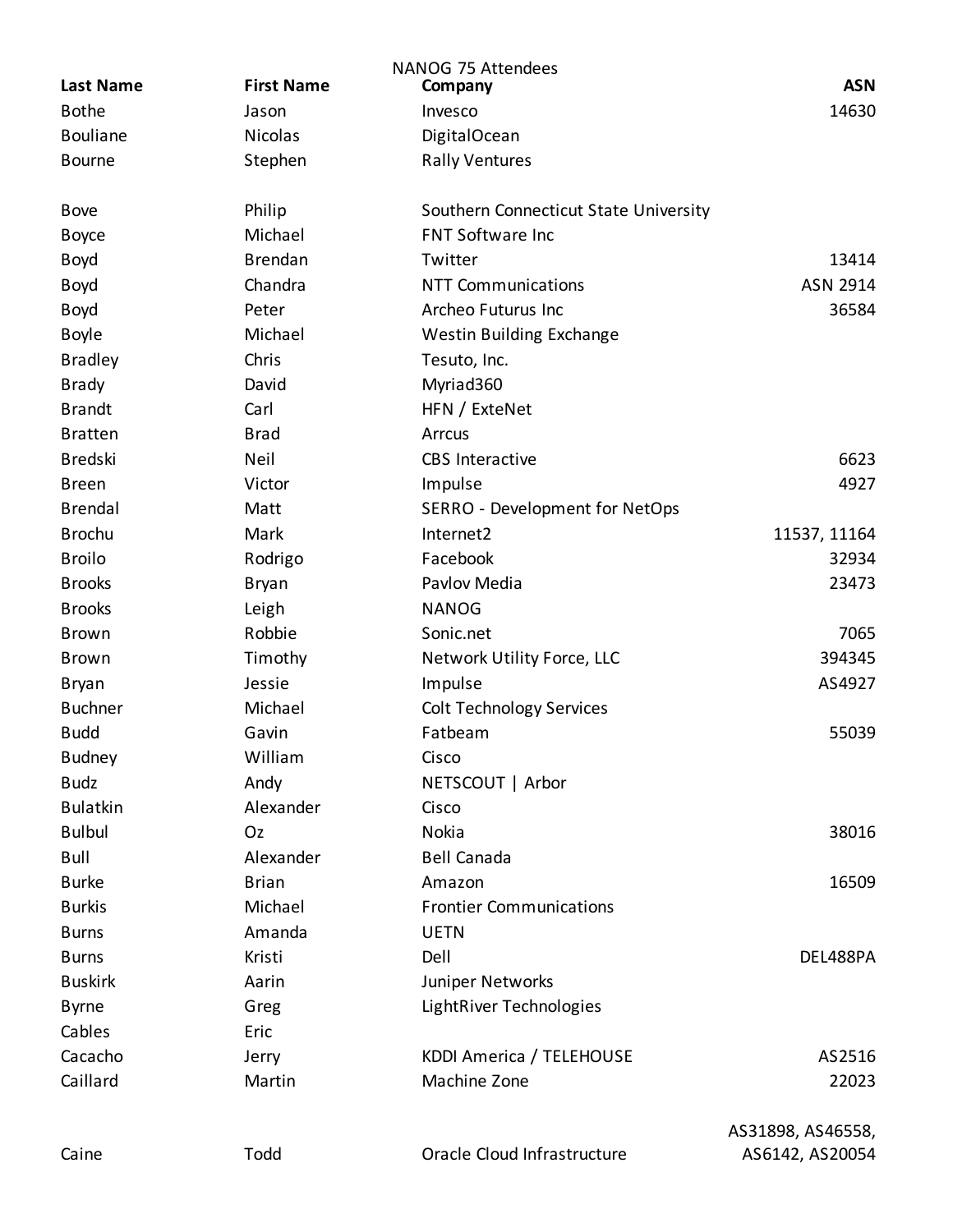| <b>Last Name</b>     | <b>First Name</b> | NANOG 75 Attendees<br>Company   | <b>ASN</b>    |
|----------------------|-------------------|---------------------------------|---------------|
| Calabro              | Alberto           | Telecom Italia Sparkle          | 6762          |
| Calantoni            | Phil              | <b>Netrality Properties</b>     |               |
| Caldevilla           | Adriano           | Globenet                        | 52320         |
| Callagy              | Michael           | MedImpact                       | 19878         |
| Callahan             | Michael           | Deutsche Telekom                | 3320          |
| Calvo                |                   | Global Cloud Xchange            | 1810115412    |
| Cameron              | Ryan<br>Scott     | NETSCOUT   Arbor Networks       | AS10690       |
|                      |                   |                                 |               |
| Campagna             | Francesca         |                                 |               |
| Campagnac            | Pablo             | Ascenty                         |               |
| Candela              | Massimo           | <b>NTT Communications</b>       | 2914          |
| Cantrall             | Wes               | <b>TeliaCarrier</b>             | 1299          |
| Cao                  | Yang              | <b>Shaw Communications</b>      | 6327          |
| Capuano              | Mike              | <b>Pluribus Networks</b>        |               |
| Cardona              | Camilo            | <b>NTT Communications</b>       | 2914          |
|                      |                   |                                 | 20115, 19115, |
| Carlson              | Kurt              | <b>Charter Communications</b>   | 40294         |
| Carr                 | Matt              | <b>NTT Communications</b>       | 2914          |
| Casados              | Nancy             | 910 Telecom                     |               |
| Casassa              | Nathan            |                                 |               |
| Cassal               | Erick             | Akamai Technologies             | 20940, 32787  |
| <b>CASTELL LUCIA</b> | <b>RAFAEL</b>     | <b>TELXIUS CABLE</b>            |               |
| Castro               | Diego             | Megacable                       | 13999         |
| Caturegli            | Paul              | <b>Tata Communications</b>      |               |
| Cavanaugh            | Matthew           | Kentik Technologies             | 6169, 207063  |
| Celindro             | Vincent           | Dell Technologies               |               |
| Ceseracciu           | Antonio           | Ebay                            | 11643         |
| Chan                 | Elvis             | Federal Bureau of Investigation |               |
| Chan                 | Wai Sun           | <b>NTC</b>                      | 9902          |
| Chang                | Robert            | <b>Digital Realty Trust</b>     |               |
|                      |                   |                                 | 20115, 19115, |
| Chang                | Susana            | <b>Charter Communications</b>   | 40294         |
| Chanial              | David             | <b>Blade Group</b>              | 396919        |
| Charnock             | William           | Fastly, Inc.                    | 54113         |
| Chatoian             | Rick              | Comcast                         |               |
| Chen                 | Wade              | Zenlayer                        | 21859         |
| Chhabria             | Ajay              | <b>Spirent Communications</b>   |               |
| Chiang               | Lesley            | Cisco                           |               |
| Chioreanu            | Daniel            | Apple Inc.                      | 714, 6185     |
| Chiswa               | Robert            | Facebook                        | 32934         |
| Chiu                 | Jansen            | Cloudflare                      | 13335         |
| Christensen          | Ron               | Viaero Fiber Networks LLC       |               |
| Christensen          | Sara              | <b>NTT Communications</b>       | 2914          |
| Christianson         | Ryan              | Wave Broadband                  | 11404         |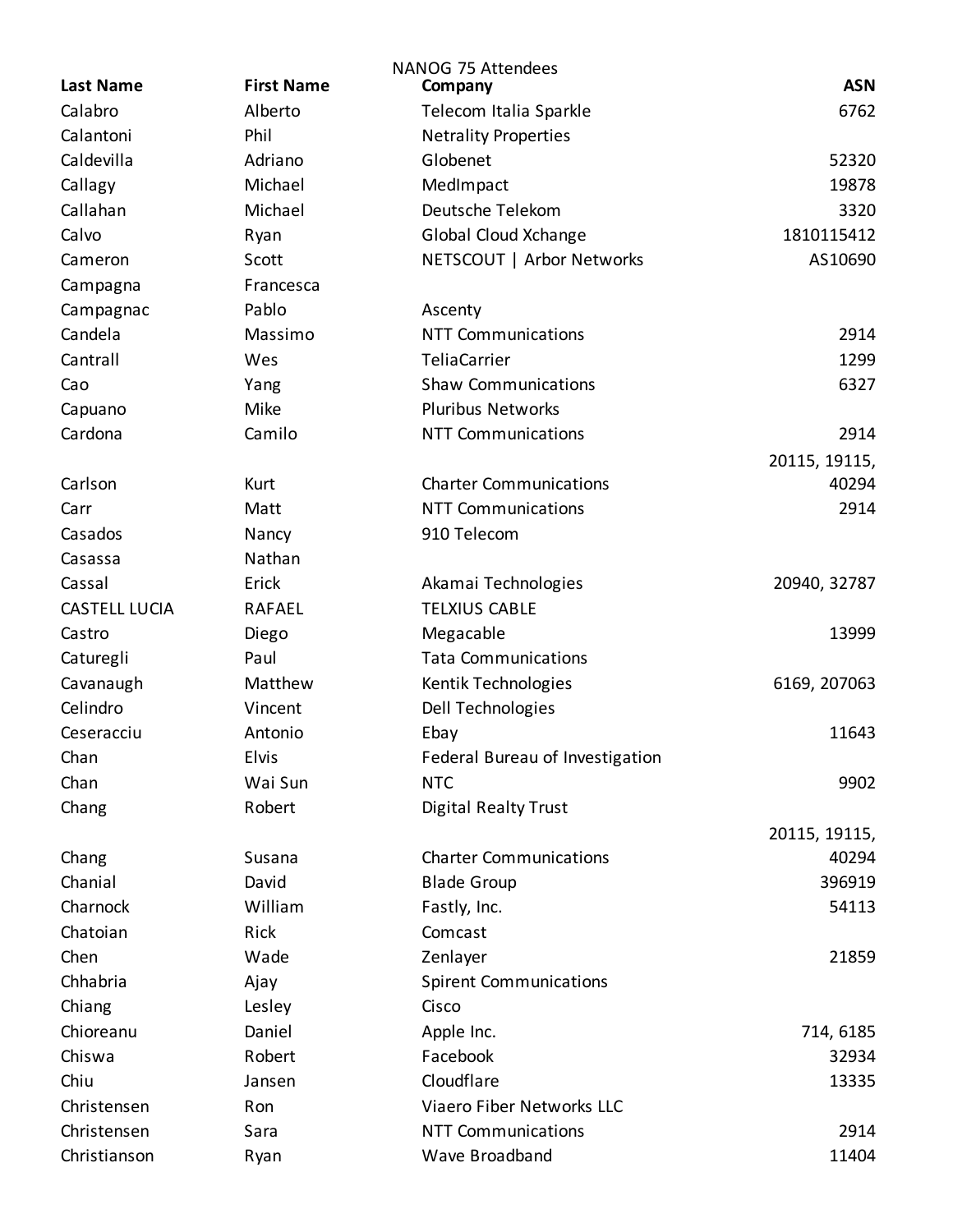|                   |                   | NANOG 75 Attendees                 |                 |
|-------------------|-------------------|------------------------------------|-----------------|
| <b>Last Name</b>  | <b>First Name</b> | Company                            | <b>ASN</b>      |
| Christie-White    | Colin             | Shaw                               | 6327            |
| Christol          | Antoine           | <b>Blade Group</b>                 | 396919          |
| Chu               | Christina         | <b>NTT Communications</b>          | 2914            |
| Chu               | Winnie            | China Unicom Americas              | AS4837, AS19174 |
| Chun              | Calla             | Microsoft                          | 8075            |
| Claiborne         | Anna              | PacketFabric                       | 4556            |
| Clanton           | Wes               | <b>DHD</b>                         |                 |
| Clark             | John              | <b>GTT</b>                         |                 |
| Clark             | Ryan              | NETSCOUT   Arbor                   |                 |
| Clifford          | Michaela          | Facebook                           | 32934           |
| Clingan           | Jerromy           | <b>Great Plains Communications</b> | 13807           |
| Cobb              | Laura             | Molex LLC                          |                 |
| Cohen             | Peter             | Netflix                            | 2906            |
| Cokic             | Fuad              | Infinera                           | G30             |
|                   |                   | Lawrence Berkeley National         |                 |
| Coleman           | Ben               | Laboratory                         | 16              |
| Colom             | Carlos            | Ccsf                               |                 |
|                   |                   |                                    | 20115, 8052,    |
| Compton           | Rich              | Charter                            | 13560           |
| Condrell          | Stephanie         | China Telecom Americas             |                 |
| Connolly          | Tony              | AT&T                               | 1379            |
| Cookerly          | <b>Brian</b>      | Smartoptics                        | SMA710PA        |
| Cooley            | Ray               | <b>Charter Communications</b>      | 20115 7843      |
| Cooper            | Alissa            | <b>IETF</b>                        |                 |
| Cooper            | Mark              | Interxion                          |                 |
| cooper            | william           | Sedona Systems                     |                 |
| Corbett           | Colin             | self                               | ,23132          |
| Corley            | Joseph            | Infinera                           |                 |
| Corso             | Alexandre         | <b>Acorus Network</b>              | 35280           |
| <b>COSTANTINO</b> | <b>FERNANDO</b>   | <b>NTT COMMUNICATIONS</b>          | 2914            |
| Costello          | Michael           | Netflix                            | 2906            |
| Court             | <b>Brian</b>      | <b>DHD</b>                         |                 |
| Couture           | Philippe          | Videotron                          | 5769            |
| Covert            | Timothy           | <b>Cox Communications</b>          | 22773           |
| <b>CREW</b>       | <b>DAVID</b>      | <b>TELXIUS CABLE</b>               |                 |
| Croff             | Micah             | Wish                               | 205994          |
| Croghan           | Sean              | LineSpeed                          |                 |
| Cross             | <b>Brian</b>      | Iron Mountain Data Centers         |                 |
|                   |                   | Infinera                           |                 |
| Cruz              | Leandro           |                                    |                 |
| Culley            | Elizabeth         | Comcast                            | 7922            |
| Curran            | John              | <b>ARIN</b>                        |                 |
| <b>CURSINO</b>    | <b>MARCELO</b>    | TELXIUS CABLE USA, INC             |                 |
| d'Agostino        | Ed                | DE-CIX North America               | 63034, 62499    |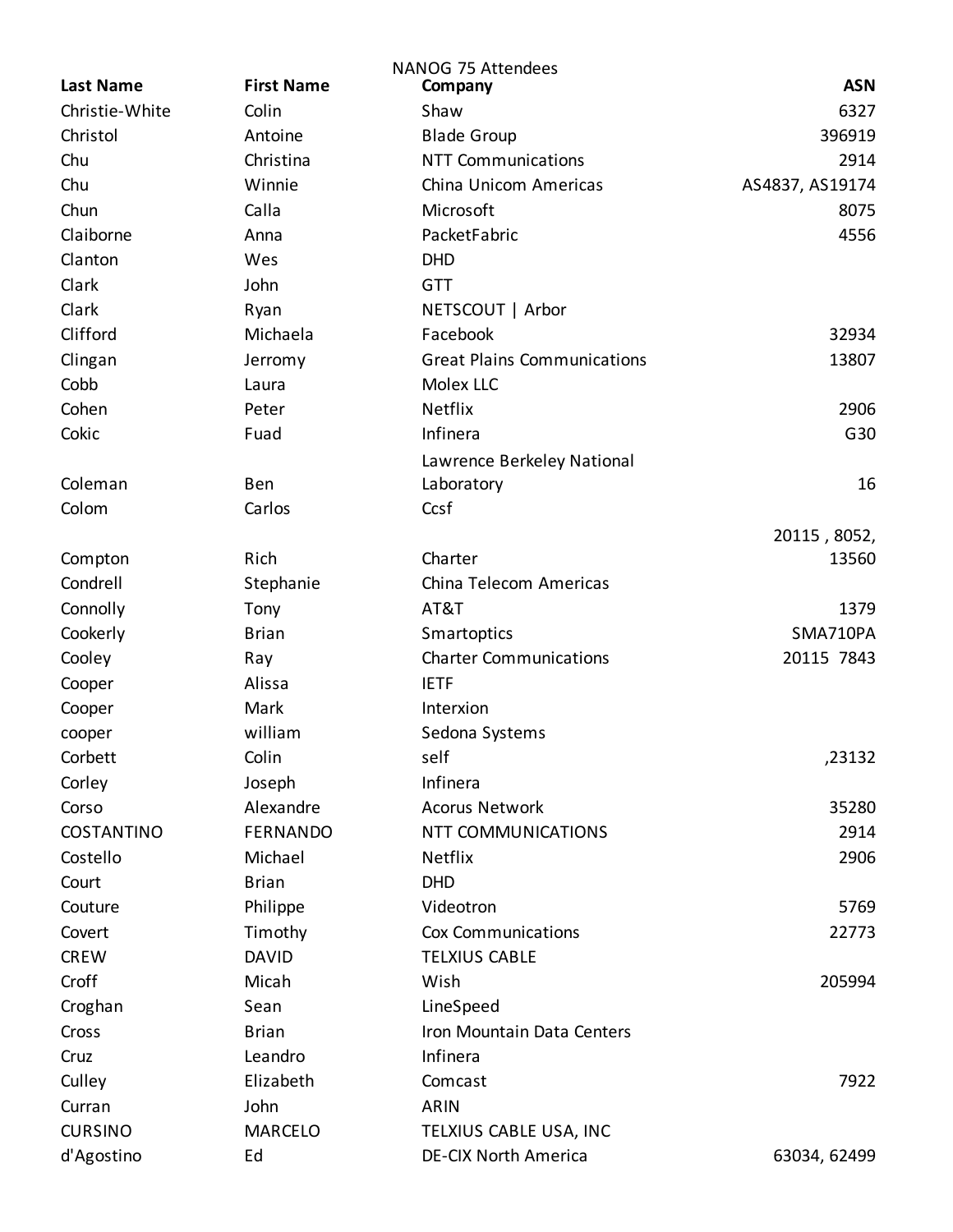| <b>Last Name</b> | <b>First Name</b> | <b>NANOG 75 Attendees</b><br>Company  | <b>ASN</b>       |
|------------------|-------------------|---------------------------------------|------------------|
| da Silva         | Ron               | Internet Tool & Die Company           |                  |
| Dacey            | Jake              | Crown Castle                          |                  |
|                  |                   | Harrisburg University of Science and  |                  |
| Dadlani          | Amit              | Technology                            |                  |
| Dalberg          | Steve             | Ciena                                 |                  |
|                  |                   |                                       | AS1239, AS10507, |
| dalton           | paul              | Sprint                                | AS3651           |
| Dalton           | Scott             | <b>Charter Communications</b>         | 20115, 19115     |
| Daly             | Tom               | Fastly, Inc.                          | 54113            |
| Damiani          | Leanne            | Infinera                              | IND525PA         |
| Dampf            | Andrew            | Linode                                | 63949            |
| Daum             | George            | LightRiver                            |                  |
| Dave             | Hiren             | Juniper Networks                      |                  |
| Davenport        | Adam              | <b>GTT</b>                            | ,3257 + 4436     |
| Davidson         | Andy              | Asteroid                              | 59964            |
| Davidson         | Derek             | Peoples                               | 40317            |
| Davis            | Don               | Iron Mountain Data Centers            |                  |
| Davis            | Jim               | Edge Research Group                   |                  |
| Davis            | Robert            | Cyberdog Internet Services, Inc.      |                  |
| Davis            | Todd              | Netscout Systems, Inc                 |                  |
| Davis            | Todd              | Precision Optical Transceivers, Inc.  |                  |
| Davoli           | Luca              | NaMeX Rome IXP                        | 24796            |
|                  |                   |                                       |                  |
| Dawkins          | Spencer           | Wonder Hamster Internetworking LLC    |                  |
| De La Garza      | Jack              | Uniti Fiber                           |                  |
| Dean             | Maurice           | Hyperscaler.Design                    | 32934            |
| DeBartolomeo     | Kevin             | Seaborn Networks                      | AS13786          |
| Deering          | John              | Digital Realty                        |                  |
| Degraw           | Greg              | Dell EMC                              |                  |
| Delannoy         | Antoine           | Cloud Temple                          | 33930            |
| delazaro         | jeff              | Edgeconnex                            |                  |
| Della            | Marcos            | Carrillo college                      | 396097           |
| Dendy            | Greg              | Equinix                               | 24115            |
| Dent             | Jerry             | <b>IBM</b>                            | 36351            |
| Deprez           | Rich              | <b>TDS Telecom</b>                    | 4181             |
| Desai            | Shreyans          | SERRO - Development for NetOps        |                  |
| Devaraj          | Naveen Kumar      | Arista Networks                       |                  |
| DeVito           | Michael           | <b>Digital Realty</b>                 |                  |
| DeVos            | Dave              | <b>Precision Optical Transceivers</b> |                  |
| Dhand            | Rohit             | Wish                                  | 205994           |
| Dhawale          | Akshay            | Kentik                                | 6169             |
| <b>Dhople</b>    | Rajesh            | <b>Extreme Networks</b>               |                  |
| <b>DIAZ</b>      | <b>JOHNNY</b>     | Telxius Cable USA, Inc.               | 12956            |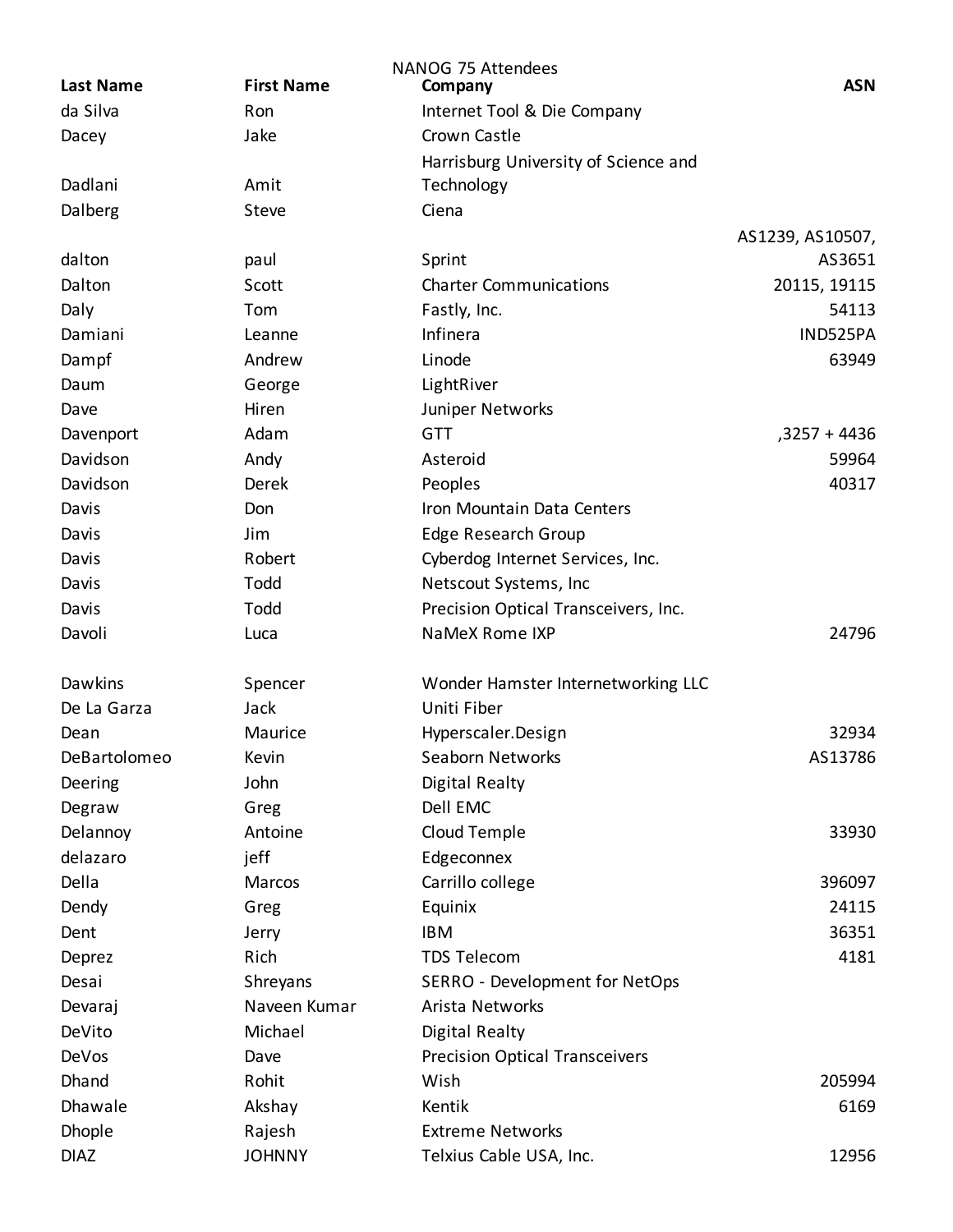| <b>Last Name</b> | <b>First Name</b> | <b>NANOG 75 Attendees</b><br>Company | <b>ASN</b>     |
|------------------|-------------------|--------------------------------------|----------------|
| Dickerson        | David             | Seagate Technology                   |                |
| Dickey           | Raleigh           | <b>Comcast Business</b>              | 7922           |
| Dickson          | <b>Brian</b>      | GoDaddy                              | 26496          |
|                  |                   | American Registry for Internet       |                |
| Diego            | Edward            | <b>Numbers</b>                       |                |
| Dietzel          | Christoph         | DE-CIX / TU Berlin                   |                |
| Dillon           | Kevin             | IXcellerate Moscow Data Center       |                |
| Dionisio         | Arnel             | Salesforce                           | 14340          |
| Diot             | Christophe        | <b>GOOGLE</b>                        |                |
| <b>DIVIS</b>     | <b>JANE</b>       | <b>NTT Communications</b>            | 2914           |
| Dizon            | Debbrah           | SERRO - Development for NetOps       |                |
| <b>Dobbins</b>   | Roland            | Netscout/Arbor                       |                |
| Donelan          | John              | Kentik                               |                |
| du Toit          | Jacques           | Iris Network Systems                 |                |
| Dudley           | Thomas            | <b>Charter Communications</b>        | 7843           |
| Dumoulin II      | Mark              | Epsilon                              |                |
| <b>DUNCAN</b>    | <b>KAREN</b>      | TELXIUS CABLE USA, INC               |                |
| Duong            | Sopheak           | Oath, Inc.                           |                |
| Eberle           | Matthew           | NETSCOUT   Arbor Networks            | AS10690        |
| Ebersman         | Paul              | Neustar                              |                |
| Eclavea          | Matt              | Roblox                               | 22697          |
| Edwards          | Jonah             | <b>Internet Archive</b>              | 7941           |
| Eger             | Matt              | <b>SERRO</b>                         |                |
| Eilertsen        | Eirik             | https://tampnetcarrier.com           | 14,224,200,781 |
| Eisenbarth       | Marc              | Fastly, Inc.                         |                |
| Eisner           | Kristopher        | New York Life                        |                |
| Elbornou         | Ahmed             | Juniper Networks                     |                |
| Ellis            | Daniel            | Apple                                | 714            |
| Elrod            | Julie             |                                      |                |
| Elsoukov         | Oleg              | Equinix                              | 14609          |
| Elswick          | Ryan              | Sunset / Paladyn                     |                |
| Emmons           | Paul              | Ninja-IX                             | 5118           |
| Epperson         | Kevin             | Netflix                              | 2906           |
| Eriksson         | Martin            | Netnod Internet Exchange             | 8674           |
| Erkman           | Ingrid            | Microsoft                            | 8075, 8068     |
| Euker            | Greg              | Mediacom                             | 30036          |
| Evans            | Bob L.            | Fiber Internet Center, Evocative     | 26803          |
| Evans            | Daniel            | Juniper Networks                     |                |
| Everett          | Rob               | <b>Approved Networks</b>             |                |
| Ewert            | Travis            | LightRiver                           |                |
| Fagan            | Alan              | <b>EPS Global</b>                    |                |
| Fair             | <b>Brian</b>      | <b>NTT Communications</b>            | 2914           |
| Fan              | yongchao          | Fujitsu                              |                |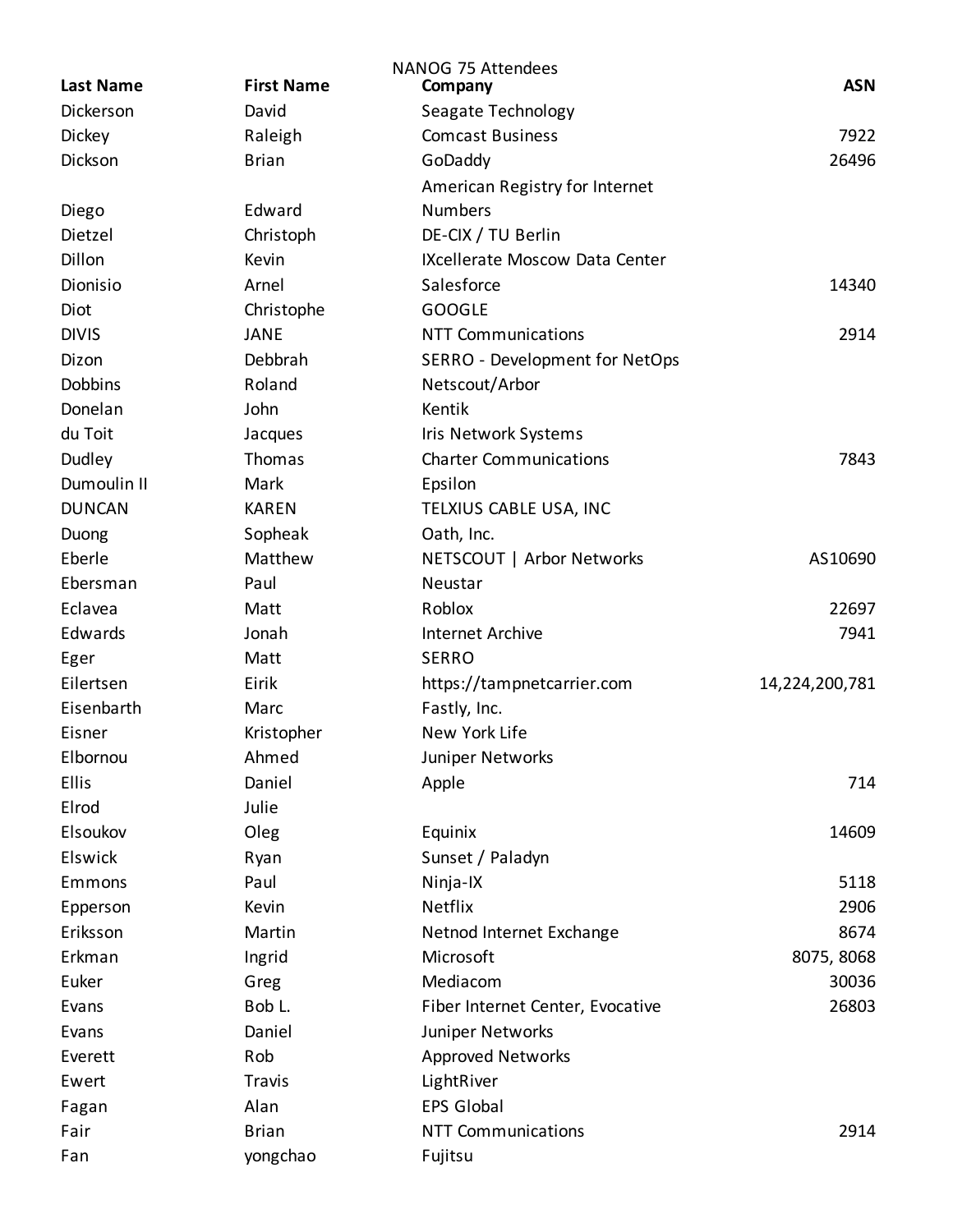|                  |                   | NANOG 75 Attendees               |                    |
|------------------|-------------------|----------------------------------|--------------------|
| <b>Last Name</b> | <b>First Name</b> | Company                          | <b>ASN</b>         |
| Farrar           | Stacey            | <b>XKL</b>                       |                    |
| Fasone           | Joe               | Pilot                            | 46450              |
| Feldman          | Steve             | <b>CBS</b> Interactive           | 6623               |
| Felts            | Katie             | Ciena Corporation                |                    |
| Fernandez        | Esther            | <b>TELXIUS</b>                   | 12956              |
| Ferraro          | Lou               | Telia Carrier                    | 1299               |
| Ferrel           | John              | QTS Data Centers                 | 4136               |
| Ferrer           | Franklin          | <b>UFINET</b>                    |                    |
| Fichtmüller      | René              | <b>FLEXOPTIX GMBH</b>            | 199121             |
| Fick             | <b>Brad</b>       | <b>TDS Telecom</b>               | 4181               |
| Field            | Tomoc             | Sonic.net                        | 7065               |
| Fields           | <b>Bryan</b>      | Nokia                            | 38016              |
| Filyurin         | Yan               | Dell                             | 10361              |
| Fingerhut        | Andy              | Cisco Systems                    |                    |
| Finnegan         | Kenneth           | Fremont Cabal Internet Exchange  | 7034, 33495        |
| Fisher           | Aaron             | EdgeConneX                       |                    |
| Fisher           | Andrew            | Myriad360                        |                    |
|                  |                   |                                  | 6461, 8218, 15290, |
| Fisher           | Mike              | Zayo                             | 19092              |
| Fisher           | Scott             | Team Cymru                       | AS23028            |
| Fishler          | Reid              | Hurricane Electric               | 6939               |
| Fitzgerald       | Joe               |                                  |                    |
| Flanagan         | Patrick           | Wave Broadband                   | 11404              |
| Fleury           | Jerome            | Cloudflare                       | 13335              |
| Flint            | lan               | Verizon Media                    | 10310              |
| Florian          | Tomas             | DataHive                         | 18638              |
| Forest-Barbier   | Dan               | Criteo                           |                    |
| Forney           | Susan             | Hurricane Electric               | 6939               |
| Fortier          | Mark              | FiberLight                       |                    |
| Foust            | <b>Brian</b>      | <b>NTT Communications</b>        | 2914               |
| Frank            | <b>Marck</b>      |                                  |                    |
| Frank            | <b>Steve</b>      | Dakota Carrier Network           | 26794              |
| Frank            | Taylor            | Kalorama Group                   |                    |
| Frazier          | James             | NetScout                         |                    |
| Freedman         | Avi               | Kentik                           | 6169               |
| Friant           | David             | <b>Windstream Communications</b> | 7029               |
|                  |                   | IPv4.Global, a division of Hilco |                    |
| Fried            | Gabe              | Streambank                       |                    |
| Friederichs      | Jenny             | Zebra tech                       |                    |
| Frikor           | Greg              | Windstream                       |                    |
| Fritch           | Jason             | Juniper Networks                 |                    |
| Fuentevilla      | Rodrigo           | MEX-IX / MDC                     | 27420              |
| Furman           | Alex              | Microsoft                        | 8075               |
|                  |                   |                                  |                    |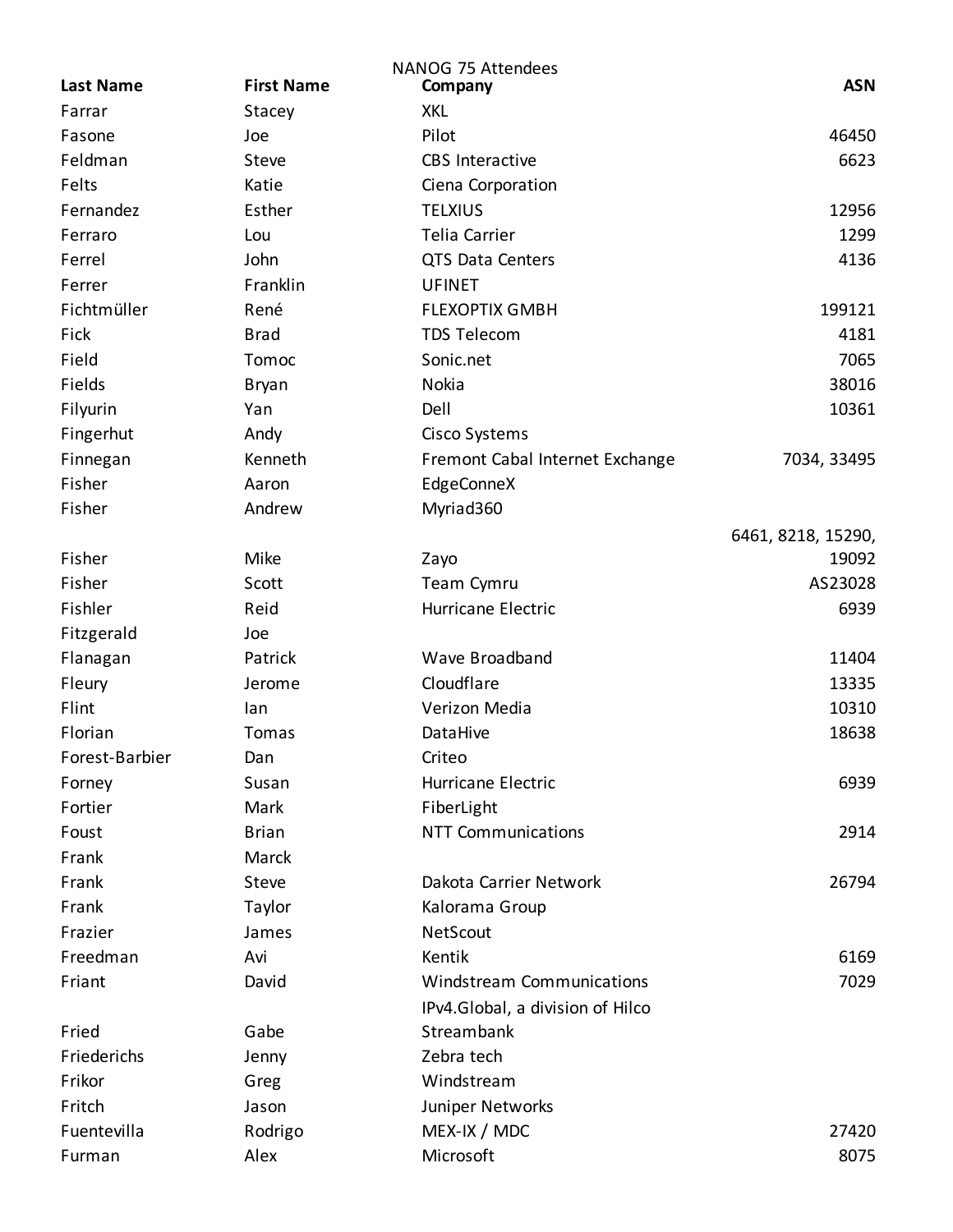|                  |                   | <b>NANOG 75 Attendees</b>             |                |
|------------------|-------------------|---------------------------------------|----------------|
| <b>Last Name</b> | <b>First Name</b> | Company                               | <b>ASN</b>     |
| <b>FURUKAWA</b>  | <b>SHINICHIRO</b> | SoftBank                              | 17676          |
| Gafni            | <b>Barak</b>      | Mellanox Technologies                 |                |
| Galhotra         | Sumeet            | AMS-IX India                          | 24193          |
| Gallagher        | PJ                | Fastly, Inc.                          | 54113          |
| Gallegos         | Ramon             | Cox Communications                    | 22773          |
| Garcia Sanchez   | Raul              | <b>DENIC eG</b>                       | 8763           |
| Garland          | Ryan              | Twitch                                | 46489          |
| Garnier          | Derek             | <b>Evocative Datacenters</b>          |                |
| Garraux          | Oliver            | Yelp                                  | 33445          |
| Garrigus         | James             | OSI Global IT                         |                |
| Garros           | Damien            | Roblox                                | 22697          |
| Gatrell          | Katie             | <b>Cumulus Networks</b>               |                |
| Gattinella       | Tressa            | Pivit Global                          |                |
| Gavrichenkov     | Artem             | <b>Qrator Labs CZ</b>                 | 197068, 200449 |
| Gehringer        | George            | <b>GTT</b>                            | 3257           |
| George           | Wesley            | <b>ByteGrid</b>                       | 19528          |
| Gera             | Priyanka          | Facebook                              |                |
| Geyer            | Nikolas           | DigitalOcean                          | 14061          |
| Giangrossi       | Igor              | Nokia                                 |                |
| Giannis          | Xenophon          | Nexusguard                            | 45474          |
| Gibbard          | Steve             | Link Level Consulting, LLC            | N/A            |
| Gibbs            | Michael           | Verisign, Inc                         | ,7342          |
| Gibson           | Kevin             | <b>Bluebird Network</b>               | 62943          |
| Gill             | Jay               | Infinera                              |                |
| Gillette         | Thomas            | Windstream                            | 7029           |
| Gilley           | Paige             | Juniper Networks                      |                |
| Gilmore          | Jezzibell         | PacketFabric                          | 4556           |
| Gilmore          | Patrick           | Deep Edge Realty, LLC                 | 54295          |
| Gilner           | Aleck             | Light River                           |                |
| Gingras          | Eric              |                                       |                |
| Ginsberg         | Steve             | Gigaom                                |                |
| Gitchell         | Gilian            | Infinera                              |                |
|                  |                   |                                       |                |
| Goa Hinojosa     | Dayana Alexandra  | <b>Mediacom Communications Corp</b>   | 30036          |
| Goff             | Megan             | AWS                                   | 16509          |
| Goldberg         | Ryan              | Compudyne Inc                         | 47096          |
| goldenberg       | chen              | <b>DRIVENETS</b>                      |                |
| Golding          | Daniel            | Google                                | 15169          |
| Golecky          | Adam              | NIX.CZ / NIX.SK                       | 6881           |
| Golubova         | Anna              | IXcellerate                           | 48807          |
| Gomez            | Jesus             | <b>Fujitsu Network Communications</b> |                |
| Gong             | John              | NETSCOUT   Arbor                      |                |
| Goodwin          | Mark              | Cox Communications, Inc               | 22773          |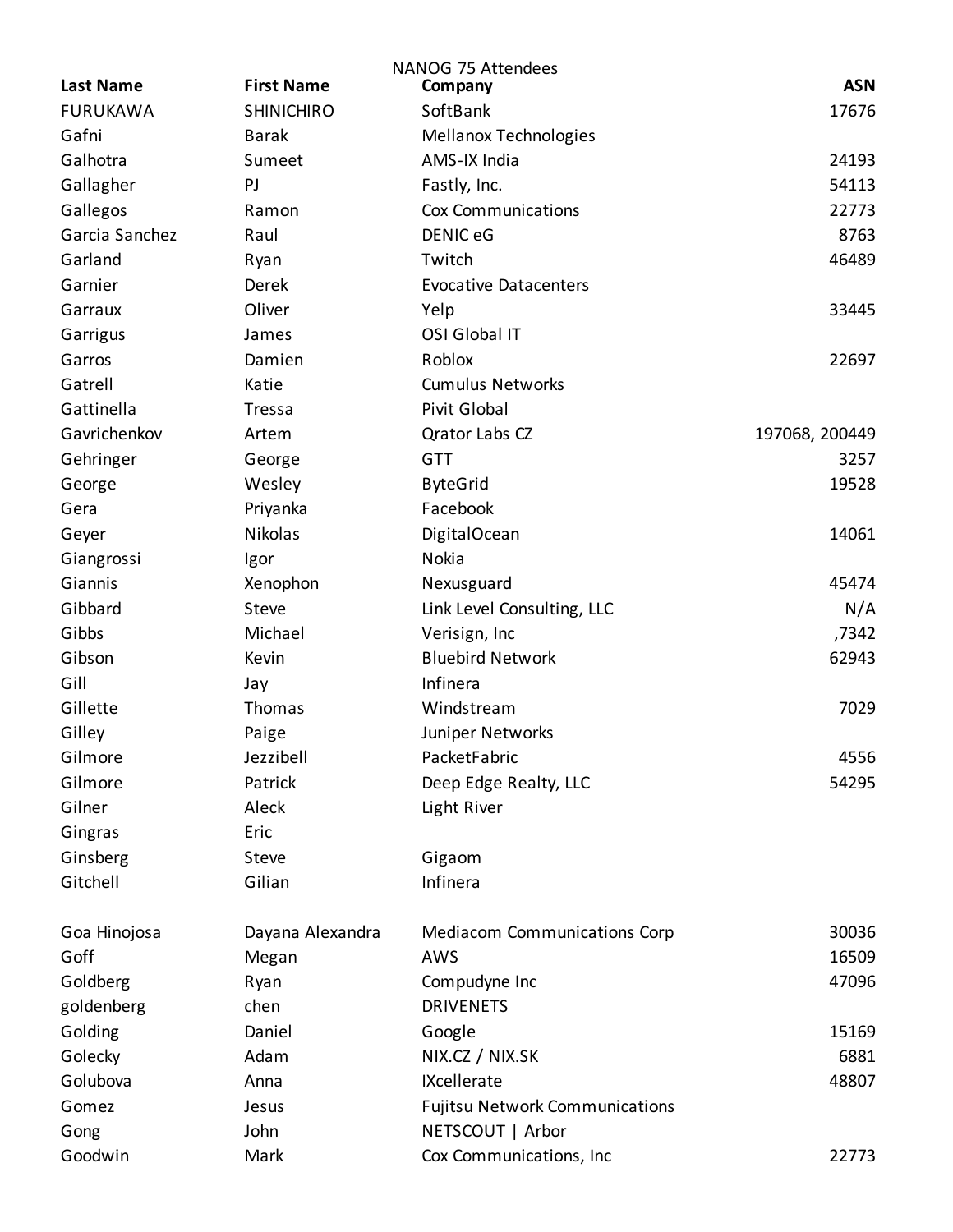|                            |                   | <b>NANOG 75 Attendees</b>      | <b>ASN</b>        |
|----------------------------|-------------------|--------------------------------|-------------------|
| <b>Last Name</b><br>Gordon | <b>First Name</b> | Company                        |                   |
|                            | Cameron           | Kalorama Group                 |                   |
| Gorman                     | <b>Brad</b>       | Verisign                       | 7342              |
| Gorman                     | Hunter            | PivIT Global                   |                   |
| Gorton                     | Joshua            | WiscNet                        | 2381              |
| Gourby                     | Sandrine          | France-IX                      | 51706             |
| Govindaraj                 | Srinivas          | Oracle Cloud Infrastructure    |                   |
| Grabowski                  | Darren            | <b>NTT Communications</b>      | 2914              |
| Grady                      | <b>Brian</b>      | Orange                         | 5511              |
| Graiber                    | Larry             | <b>Netrality Data Center</b>   |                   |
| Grasso                     | Debbie            | Unite Private Networks         |                   |
| Grasso                     | Joe               | Ciena                          |                   |
| Gray                       | Andrew            | <b>Charter Communications</b>  | 7843, 20115       |
|                            |                   |                                | 22616, 62044,     |
| Greco                      | Charles           | Zscaler, Inc                   | 53813             |
| Greene                     | Barry             | Akamai Technologies            | 1280              |
| Griliches                  | Eve               | Cisco Systems                  |                   |
| Gross                      | Chris             | <b>NineStar Connect</b>        | 11525             |
| Grundemann                 | Chris             | Myriad360                      |                   |
| Gucker                     | Charles           | Netskope Inc                   | 55256             |
| Guerrero                   | Alex              | Zoom Video                     | 30103             |
| Guething                   | Thomas            | SendGrid                       | 11377             |
|                            |                   | <b>Ascenty DataCenters e</b>   |                   |
| Guimaraes                  | Alexandre F       | Telecomunicacoes SA            | 52925             |
| Gurinsky                   | Cat               | Apple                          | 714, 6185         |
| Gurley                     | <b>Brian</b>      | <b>GTT</b>                     |                   |
| Gutierrez                  | Moses             | Intermedia.net, Inc.           | 16406             |
| Gutierrez                  | Vonda             | <b>IOR DIRECT SOLUTIONS</b>    |                   |
| Guzman                     | Alejandro         | Google                         | 15169             |
| Haas                       | Jeffrey           | Juniper Networks               |                   |
| Haddad                     | Vic               | <b>Tata Communications</b>     | 64534755          |
| Haddock                    | Alan              | Verizon Digital Media Services | 15133             |
|                            |                   |                                |                   |
| Hagens                     | Robert            | Zayo Group                     | 6461, 8218, 15290 |
| hagerman                   | cindy             | Telia Carrier                  | 1299              |
| Hall                       | Rick              | Approved Networks              |                   |
| Haller                     | Seth Ruben        | <b>EPS Global</b>              |                   |
| Halperin                   | Daniel            | Intentionet                    |                   |
| Hammerli                   | Chad              | NETSCOUT   Arbor               |                   |
| Hammond                    | Andrew            | Interxion                      |                   |
| Hamnett                    | Robert            | Xantaro                        |                   |
| Han                        | Haodong           | CHINA TELECOM AMERICAS         | AS4134/AS4809     |
| Hanke                      | Jason             | South Front Networks/MICE      | 53679             |
|                            |                   | Nokia                          | 38016             |
| Hankins                    | Greg              |                                |                   |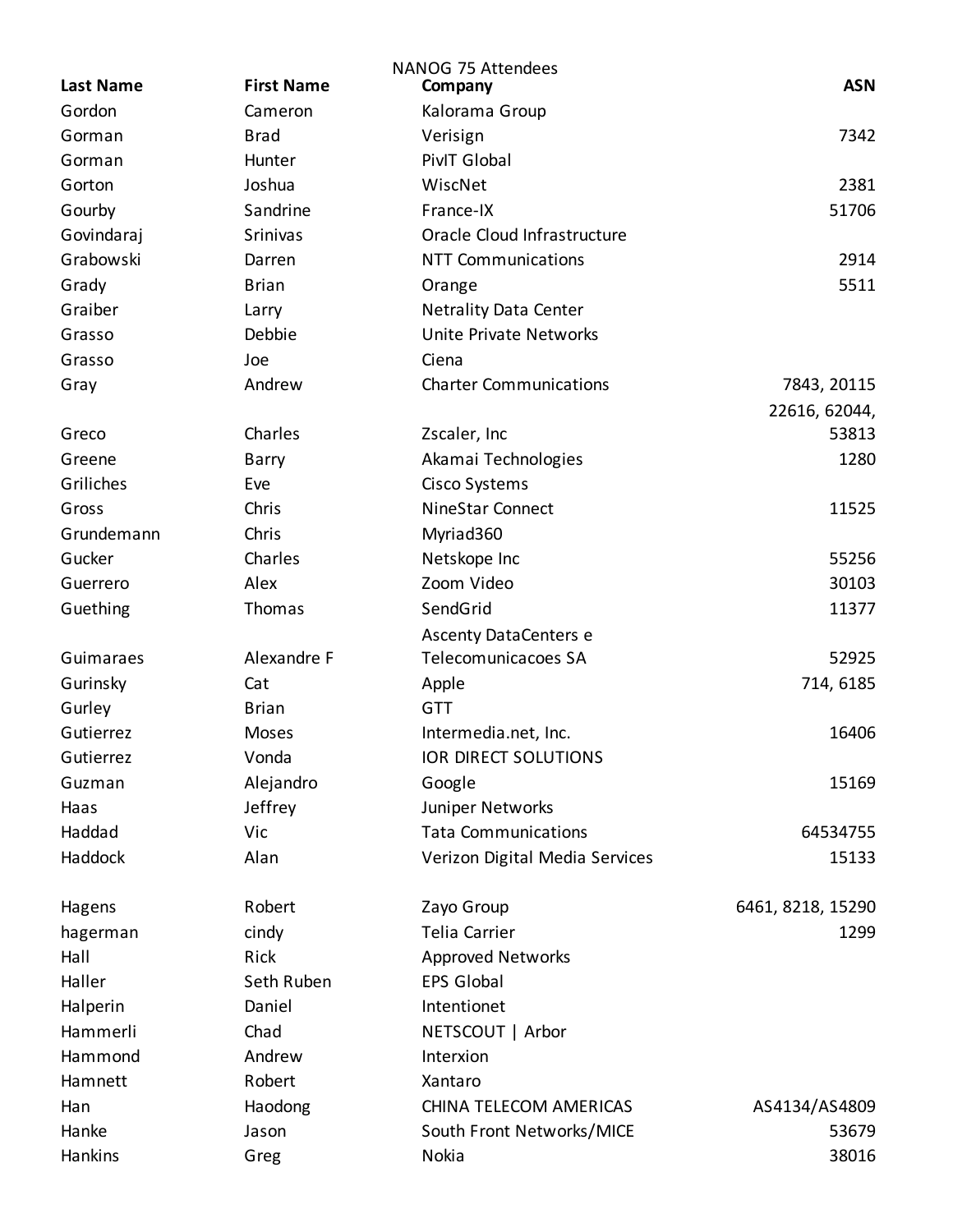| <b>ASN</b><br><b>Last Name</b><br><b>First Name</b><br>Company<br>Wish<br>205994<br>Hanna<br>Douglas<br>Alan<br>65500<br><b>CROWDSTRIKE</b><br>Hannan<br>Hannigan<br>Martin<br>Deep Edge Realty, LLC<br>54295<br>Hansen<br>David<br><b>NTT America</b><br>Ken<br><b>Farsight Security</b><br>Hansen<br>Hansen<br>Stuart<br>Sabey Data Centers<br>Kentik<br>Haraguchi<br>Anthony<br>Harel<br>Saar<br>Myriad360<br>Will<br><b>LONAP</b><br>8330<br>Hargrave<br>Harnisch<br>Manuel<br>Kentik<br>Consolidated<br>6300<br>Harral<br>David |  |
|--------------------------------------------------------------------------------------------------------------------------------------------------------------------------------------------------------------------------------------------------------------------------------------------------------------------------------------------------------------------------------------------------------------------------------------------------------------------------------------------------------------------------------------|--|
|                                                                                                                                                                                                                                                                                                                                                                                                                                                                                                                                      |  |
|                                                                                                                                                                                                                                                                                                                                                                                                                                                                                                                                      |  |
|                                                                                                                                                                                                                                                                                                                                                                                                                                                                                                                                      |  |
|                                                                                                                                                                                                                                                                                                                                                                                                                                                                                                                                      |  |
|                                                                                                                                                                                                                                                                                                                                                                                                                                                                                                                                      |  |
|                                                                                                                                                                                                                                                                                                                                                                                                                                                                                                                                      |  |
|                                                                                                                                                                                                                                                                                                                                                                                                                                                                                                                                      |  |
|                                                                                                                                                                                                                                                                                                                                                                                                                                                                                                                                      |  |
|                                                                                                                                                                                                                                                                                                                                                                                                                                                                                                                                      |  |
|                                                                                                                                                                                                                                                                                                                                                                                                                                                                                                                                      |  |
|                                                                                                                                                                                                                                                                                                                                                                                                                                                                                                                                      |  |
|                                                                                                                                                                                                                                                                                                                                                                                                                                                                                                                                      |  |
| Harrison<br>Colovore<br>18907<br>Peter                                                                                                                                                                                                                                                                                                                                                                                                                                                                                               |  |
| Finisar<br>Hart<br>Greg                                                                                                                                                                                                                                                                                                                                                                                                                                                                                                              |  |
| 2914<br>Hartl<br>Jim<br><b>NTT Communications</b>                                                                                                                                                                                                                                                                                                                                                                                                                                                                                    |  |
| Michael<br><b>Turner Broadcasting</b><br>5662<br>Hartman                                                                                                                                                                                                                                                                                                                                                                                                                                                                             |  |
| <b>Telia Carrier</b><br>1299<br>Hartman<br>Stephen                                                                                                                                                                                                                                                                                                                                                                                                                                                                                   |  |
| 2516<br>Haruki<br>Jun<br><b>KDDI</b> corporation                                                                                                                                                                                                                                                                                                                                                                                                                                                                                     |  |
| Darrieux<br><b>NANOG</b><br>Harvey                                                                                                                                                                                                                                                                                                                                                                                                                                                                                                   |  |
| <b>NANOG</b><br>Harvey<br>Taylor                                                                                                                                                                                                                                                                                                                                                                                                                                                                                                     |  |
| Chris<br>Harwood<br>Lawrence Berkeley National Lab<br>AS16& AS63331                                                                                                                                                                                                                                                                                                                                                                                                                                                                  |  |
| Hasan<br>Lexi<br>Finisar                                                                                                                                                                                                                                                                                                                                                                                                                                                                                                             |  |
| Hashan<br>Sahar<br><b>Fujitsu Network Communications</b>                                                                                                                                                                                                                                                                                                                                                                                                                                                                             |  |
| Hedges<br>London Internet Exchange<br>5459, 21919<br>Ben                                                                                                                                                                                                                                                                                                                                                                                                                                                                             |  |
| <b>HEDRICK</b><br><b>RHETT</b><br>Rincon Technology                                                                                                                                                                                                                                                                                                                                                                                                                                                                                  |  |
| Clint<br>Heiden<br>Mid-Atlantic NAP of Virginia                                                                                                                                                                                                                                                                                                                                                                                                                                                                                      |  |
| John<br>Hein<br>Archeo Futurus Inc.<br>36584                                                                                                                                                                                                                                                                                                                                                                                                                                                                                         |  |
| Flemming<br>5459<br>London Internet Exchange Ltd<br>Heino                                                                                                                                                                                                                                                                                                                                                                                                                                                                            |  |
| Jakob<br>Heitz<br>Cisco                                                                                                                                                                                                                                                                                                                                                                                                                                                                                                              |  |
| Helis<br>Chris<br>Juniper Networks                                                                                                                                                                                                                                                                                                                                                                                                                                                                                                   |  |
| Heller<br>Comcast<br>7922<br>Phillip                                                                                                                                                                                                                                                                                                                                                                                                                                                                                                 |  |
| Helmenstine<br><b>Digital Realty</b><br>36086<br>Peter                                                                                                                                                                                                                                                                                                                                                                                                                                                                               |  |
| Helmes<br>Pilot<br>46450<br>Henry                                                                                                                                                                                                                                                                                                                                                                                                                                                                                                    |  |
|                                                                                                                                                                                                                                                                                                                                                                                                                                                                                                                                      |  |
| Impulse Advanced Communications<br>4927<br>Hennigan<br>Jay                                                                                                                                                                                                                                                                                                                                                                                                                                                                           |  |
| Hensel<br>Skylar<br>SpaceX - Starlink<br>14593                                                                                                                                                                                                                                                                                                                                                                                                                                                                                       |  |
| Henthorn-Iwane<br>Alex<br>ThousandEyes<br>394101                                                                                                                                                                                                                                                                                                                                                                                                                                                                                     |  |
|                                                                                                                                                                                                                                                                                                                                                                                                                                                                                                                                      |  |
| Hernandez Correa<br>Eloy<br><b>NIC MEXICO</b>                                                                                                                                                                                                                                                                                                                                                                                                                                                                                        |  |
| <b>Brandi</b><br><b>NANOG</b><br>Herrera                                                                                                                                                                                                                                                                                                                                                                                                                                                                                             |  |
| <b>NTT Communications</b><br>2914<br>Herron<br>McKenna                                                                                                                                                                                                                                                                                                                                                                                                                                                                               |  |
| Juniper Networks<br>David<br>Hess                                                                                                                                                                                                                                                                                                                                                                                                                                                                                                    |  |
| <b>Hess Communications</b><br>Hess<br>Joe                                                                                                                                                                                                                                                                                                                                                                                                                                                                                            |  |
| Jon Drew<br><b>Hess Communications</b><br>Hess                                                                                                                                                                                                                                                                                                                                                                                                                                                                                       |  |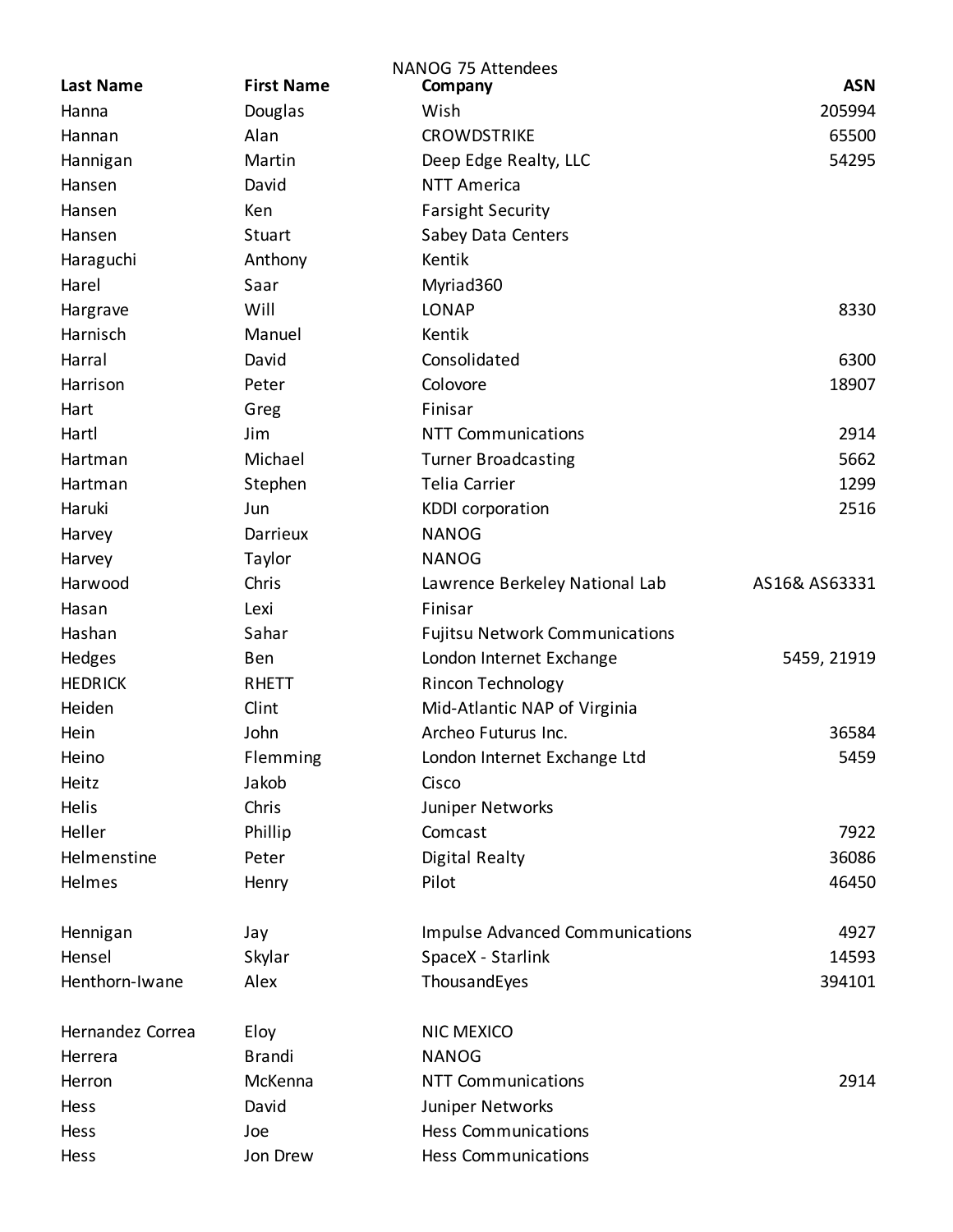|                  |                   | NANOG 75 Attendees                   |               |
|------------------|-------------------|--------------------------------------|---------------|
| <b>Last Name</b> | <b>First Name</b> | Company                              | <b>ASN</b>    |
| Hetherington     | Lee               | Facebook                             | 32934         |
| Hettinger        | Phil              | Ciena                                |               |
| Hill             | John              | DE-CIX                               |               |
| Hill             | Russell           | CoreSite                             |               |
| Hill             | Steven            | EdgeConneX                           | n/a           |
| hill             | wayne             | <b>GTT Communications</b>            | AS3257        |
| Hinton           | Ryan              | <b>Global Cloud Xchange</b>          | 18101, 15412  |
| Hisa             | Alex              | Nexusguard                           | 45474         |
| Ho               | Raymond           | <b>NTT Communications</b>            | 2914          |
| Hoff             | Justin            | <b>Consolidated Communications</b>   | 14051         |
| Hoffman          | Tim               | Edge Reach Consulting Inc            |               |
| Hoffmann         | Martin            | <b>NLnet Labs</b>                    |               |
| Hogg             | Doug              | <b>XKL LLC</b>                       |               |
| Hohman           | Kevin             | Tierpoint                            |               |
| Hole             | Gunnar            | <b>Telenor Norge</b>                 | 2119          |
| Holguin          | Art               | Nokia                                |               |
| Hollinger        | Nathan            | <b>Neustar SiteProtect</b>           | 19905         |
| Holloway         | Bryan             | Pavlov Media                         | 23473         |
| Holmes           | Mike              | Wave-2-Wave                          |               |
| Holmes           | Stephen           | <b>Digital Realty</b>                | 32299         |
| Holt             | Malcolm           | London Internet Exchange             |               |
| Holt             | Marcus            | <b>MGMix</b>                         | 394642        |
| Holub            | David             | <b>Colt Data Centre Services</b>     | 8220          |
| Hong             | <b>Duke</b>       | Subspace                             | 32261         |
| Hooglander       | Courtney          | <b>WYLTK</b>                         |               |
| Horton           | Joe               | Juniper Networks                     |               |
| Horton           | Thomas            | Approved Networks                    |               |
| Hsieh            | Jane              | CyrusOne                             |               |
| Hudon            | Pierre            | <b>Tata Communications Americas</b>  | 6453          |
| Hudson           | Alicca            | Precision Optical Transceivers, Inc. |               |
| Hughes           | Aaron             | 6connect                             | 8038          |
| Hurbert          | Charles           | <b>Terabit Systems</b>               |               |
| Huston           | Geoff             | <b>APNIC</b>                         | 131072        |
|                  |                   |                                      |               |
| Hutchison        | Tine              | Verizon Media (EdgeCast CDN, Yahoo)  | 10310, 15133  |
| Ilari            | Milko             | IRIDEOS   Enter                      | 330212850     |
| Ilic             | Elena             | AMS-IX                               | AS1200        |
| Irving           | Richard           | <b>LONAP</b>                         | 8330          |
| Isaac            | Aldrin            | Juniper Networks                     |               |
|                  |                   |                                      | 22616, 62044, |
| Ishimaru         | Greg              | Zscaler, Inc                         | 53813         |
| Islam            | Omi               | Dell                                 |               |
| Ito              | Katsumasa         | Softbank                             | 17676         |
|                  |                   |                                      |               |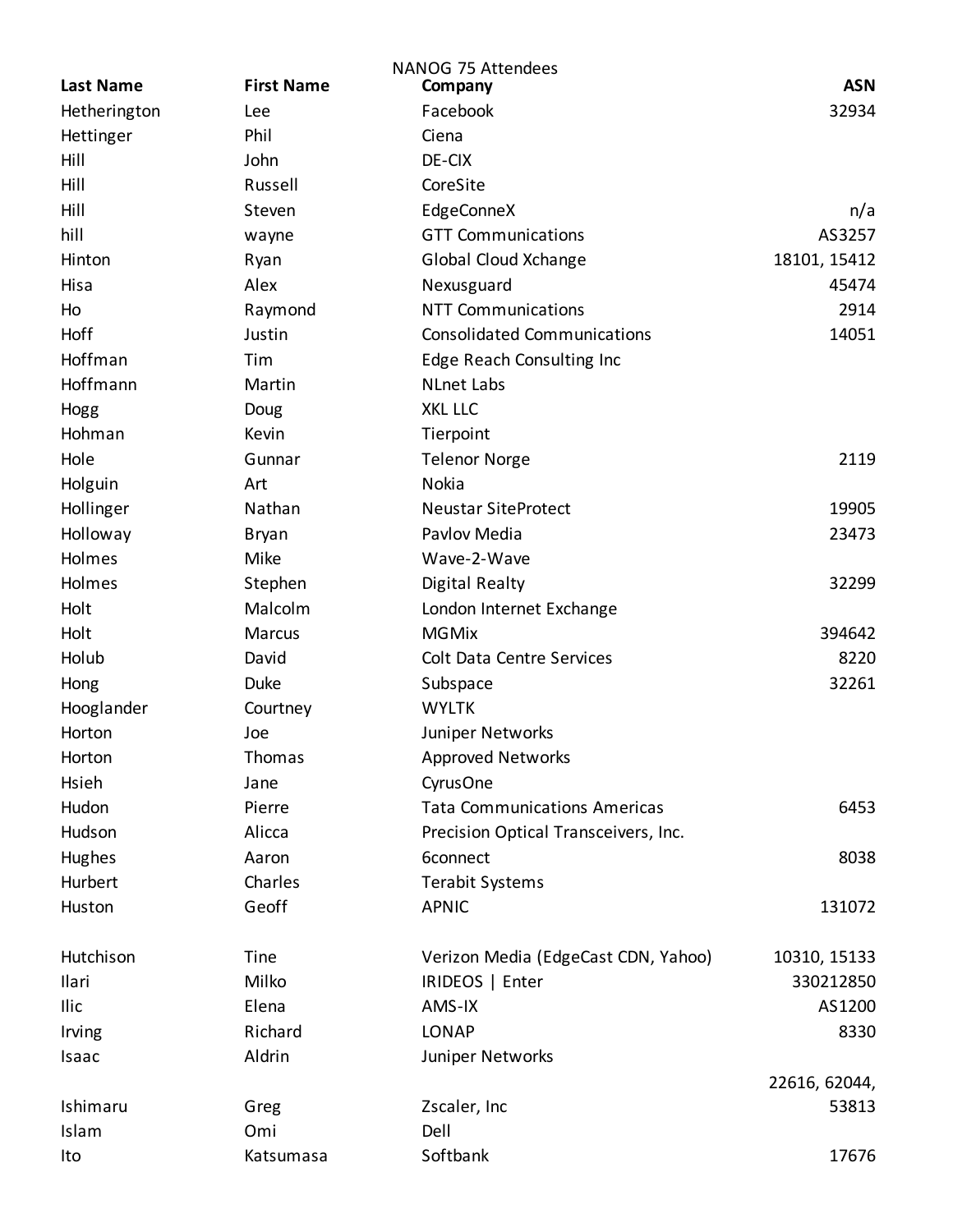|                  |                   | <b>NANOG 75 Attendees</b>         |                   |
|------------------|-------------------|-----------------------------------|-------------------|
| <b>Last Name</b> | <b>First Name</b> | Company                           | <b>ASN</b>        |
| <b>Ivey</b>      | Jeff              | <b>CPG</b>                        |                   |
| Iyengar          | Jana              | Fastly                            |                   |
| lyer             | <b>Srivats</b>    | Facebook                          |                   |
| Jackman          | Chris             | RCN/Grande/Wave                   | 6079, 7459, 11404 |
| Jackson          | Dan               |                                   |                   |
| <b>JACKSON</b>   | <b>MARCUS</b>     | <b>Amazon Web Services</b>        | 16509             |
| Jacobs           | Michael           | Kentik                            |                   |
| Jacobsen         | Ole               | The Internet Protocol Journal     |                   |
| Jacoby           | Peter             | RCN/Grande/Wave                   | 6079, 7459, 11404 |
| Jaeggli          | Joel              | Fastly                            | 54113             |
| Jakob            | Stefan            | <b>DENIC eG</b>                   | 8763, 31529       |
| James            | Joel              | <b>SDN Communications</b>         | 13576             |
| Jameson          | Tanja             | Windstream                        |                   |
| Janota           | Adam              | Equinix                           |                   |
| Jansen           | Matt              | Facebook                          | 32934             |
| Japic            | Caroline          | Pramata                           |                   |
| Jarrett          | Erik              | <b>Network Utility Force</b>      | AS394345          |
| Jarvis           | Bill              | Infinera                          |                   |
| Jayaraman        | Somasundaram      | Cisco Systems                     |                   |
| Jessup           | <b>Troy</b>       | <b>UETN</b>                       |                   |
| Jewell           | Michael           | Verisign                          | AS7342            |
| Jimenez          | Darian            | <b>DigitalOcean</b>               | 14061             |
| Jogback          | LM                | Netnod                            | 8674              |
| Joglekar         | Chinmay           | VerizonMedia                      | AS10310           |
| Joji George      | Jom               | University of Colorado Boulder    | AS104             |
| Jonas            | Mike              | LightRiver Technologies, Inc.     |                   |
| Jones            | Casey             | <b>Ball State Univeristy</b>      |                   |
| Jones            | Lauren            | <b>Ball State University-CICS</b> |                   |
| Jones            | Limor             | Spark NZ                          | 4648              |
| Jones            | Tim               | nexthop                           | 9507              |
| Jordan           | Andres            | China Telecom Americas            |                   |
| Joseph           | Mike              | The Mode Group                    |                   |
| Joshi            | Shirish           | Cisco Systems Inc                 |                   |
| Joyner           | John              | Infinera                          |                   |
| Jun              | James             | TOWARDEX, MASS IX                 | 27552, 22147      |
| K                | Krishnakumar      |                                   |                   |
| <b>K</b> Nair    | Anoop Krishna     | Cisco Systems Inc                 |                   |
| Kablan           | Murad             | <b>Stateless</b>                  |                   |
| Kachalia         | Chirag            | <b>Extreme Networks</b>           |                   |
| Kacprzynski      | Tom               | Edge Gravity by Ericsson          | 47254             |
| Kalantarov       | Elvin             | Linkedin                          | AS14413           |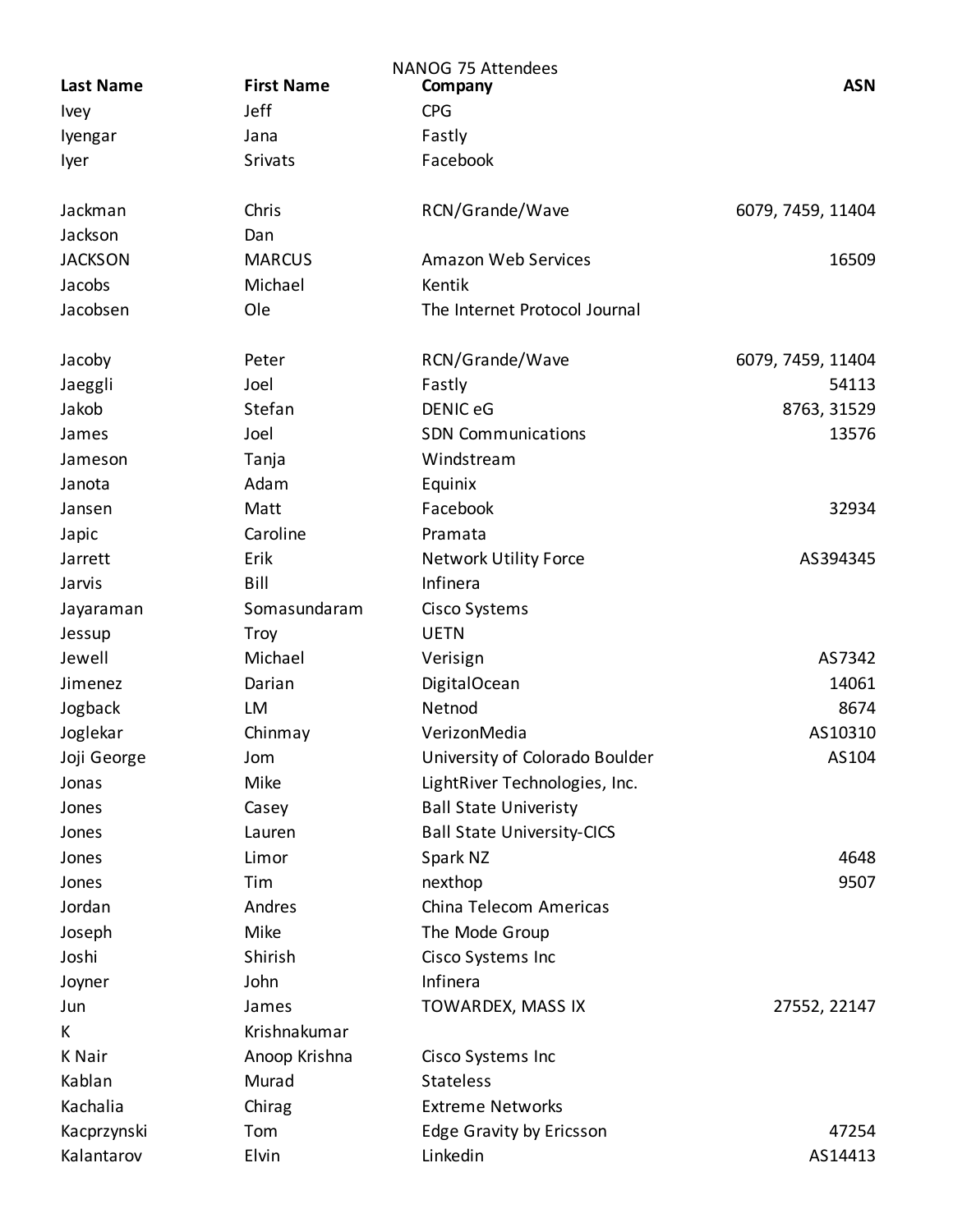| <b>Last Name</b> | <b>First Name</b> | <b>NANOG 75 Attendees</b><br>Company | <b>ASN</b>   |
|------------------|-------------------|--------------------------------------|--------------|
| Kalegaric        | Steve             | Juniper Networks                     |              |
| Kalkowski        | Tomasz            | <b>Extreme Networks</b>              |              |
| Kamath           | Prakash           | Cisco                                |              |
| Kane             | Michelle          | U.S. Attorney's Office               |              |
| Kangas           | Nicole            | Microsoft                            | 8075, 8068   |
| Kaplan           | Robert            | <b>Terabit Systems</b>               |              |
| Karale           | Sagar             | Box                                  | 33011        |
| Karevik          | Svein Inge        | Apple Inc.                           |              |
| Karlsson         | <b>Mattias</b>    | Netnod                               | 8674         |
| Kasmai           | Kevin             | <b>PCCW Global</b>                   | 3491         |
| Kassymkhanova    | Indira            | ESnet                                | 293          |
| Kasturia         | Sandeep           | <b>Tata Communications</b>           | 6453         |
| Kaushal          | Paul              | F5 Networks                          | 55002        |
| Kawamoto         | Rob               | <b>NETSCOUT</b>                      |              |
| Kazmierczak      | Art               | Telia Carrier                        | 1299         |
| Keller           | Dave              | Mid Atlantic Broadband               |              |
| Kelley           | Edward            | IXIA - A Keysight Business           |              |
| Kelly            | Daniel            | Kentik Technologies                  | 6169, 207063 |
| Kendrick         | Carl              | <b>GTT</b>                           |              |
| Kennedy          | L Sean            | <b>NANOG</b>                         |              |
| Kerschbaum       | Daniel            | Quintillion                          |              |
| Kesavan          | Archana           | ThousandEyes                         |              |
| Khaddam          | Mazen             | <b>Cox Communications</b>            | 22773        |
| Khalil           | Fady              | <b>Tata Communications</b>           |              |
| Khan             | Shehryar          | equinix                              |              |
| Khanna           | Sameer            | Netscout                             |              |
| Kharyal          | Sunil             | Zayo Group                           | 6461, 8218   |
| Khomyakov        | Andrey            | athenahealth inc                     | 11174        |
| Kieber           | Ulf               | <b>BCIX Management GmbH</b>          | 16374, 62193 |
| Kim              | Dorian            | <b>NTT Communications</b>            | 2914         |
| Kim              | Jen               |                                      |              |
| King             | Thomas            | DE-CIX                               | 6695         |
| King             | William           | subspace                             | 32261        |
| Kisteleki        | Robert            | <b>RIPE NCC</b>                      |              |
| Kitade           | Kohei             | NTT communiations                    | 4713         |
| Kleeh            | Jason             | Nokia                                |              |
| Klein            | <b>Brianna</b>    | <b>SERRO LLC</b>                     |              |
| Klink            | Aaron             | Netflix                              | 2906         |
| Klocke           | Kurt              | <b>Charter Communications</b>        | 20115        |
| Kluss            | Daniel            | Archeo Futurus, Inc                  | 36584        |
| Knoll            | Rollo             | NETSCOUT   Arbor                     |              |
| Koch             | Alexander         | Telia Carrier                        | 1299         |
| Kolegraff        | Sarah             | PIVIT GLOBAL, INC.                   |              |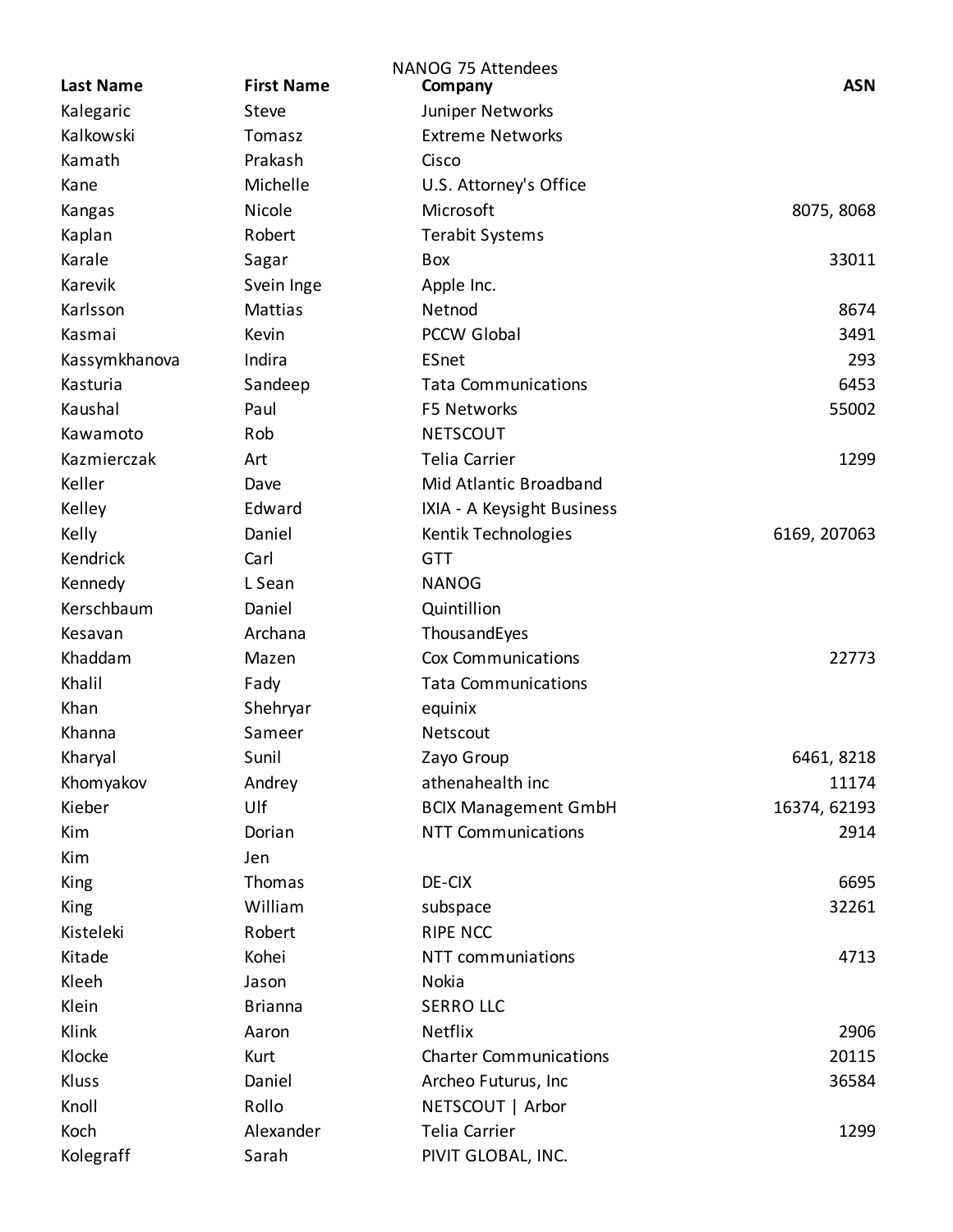|                  |                   | NANOG 75 Attendees           |               |
|------------------|-------------------|------------------------------|---------------|
| <b>Last Name</b> | <b>First Name</b> | Company                      | <b>ASN</b>    |
| Koo              | Jihoi             | Midco                        | 11232         |
| Korshunov        | Mikhail           | Cisco                        |               |
| Kosatii          | Evghenii          | Addrex                       | AS2733        |
| Kosichek         | <b>Nick</b>       | Government of Canada         |               |
| Koski            | Paul              | Criteo                       |               |
| Kosters          | Mark              | <b>ARIN</b>                  |               |
| Kovac            | Ronald            | <b>Ball State University</b> | 20452         |
| Krall            | Joe               | Twitch                       | 46489         |
| <b>Krauss</b>    | David             | Ciena Corporation            |               |
| Kresha           | Ken               | <b>NTT Communications</b>    | 2914          |
| Krishnamoorthy   | Rajaram           | Netflix                      | 2906          |
| Krönung          | Bernhard          | DE-CIX                       |               |
| Kruse            | Mitch             | cPacket Networks, Inc        |               |
| Kuehn            | Scott             | AWS                          | 16509         |
| Kuenzler         | Fredy             | Init7                        | 13030         |
| Kukich           | <b>Nick</b>       | Linespeed                    |               |
| Kumar            | Eric              | Google                       |               |
| <b>KUMAR</b>     | SANTOSH           | Cisco                        |               |
|                  |                   |                              | 15169, 54145, |
| <b>KUMARI</b>    | WARREN            | Google                       | 35829, 394353 |
| Kurita           | Ryo               | KDDI America / TELEHOUSE     | AS2516        |
| Kusa             | Joe               | <b>GTT</b>                   | 3257          |
| Kusumoto         | Iku               | <b>BBIX</b>                  |               |
| Kwan             | Ronald            | <b>PCCW Global</b>           | 3491          |
| Labuschagne      | Nicole            | <b>SEACOM</b>                | AS37100       |
| Lad              | Mohit             | ThousandEyes                 | 394101        |
| Ladha            | Amyn              | Juniper Networks             |               |
| Lagerfeldt       | Carl Fredrik      | <b>Telia Carrier</b>         | 1299          |
| Lam              | Thomas            | Comcast                      | 7922          |
| Lammenes         | Cato              | Tampnet                      |               |
| Lamouroux        | Stephanie         | Addrex                       | 2733          |
| Landau           | Mika              | <b>Approved Networks</b>     |               |
| Landry           | Ryan              | Fastly                       | 54113         |
| Lane             | Seth              | Major League Baseball        |               |
| Lang             | <b>Barrs</b>      | <b>Finisar Corporation</b>   |               |
| LaPierre         | Bill              | Charter                      | AS20115       |
| Lappa            | Joe               | Uber, INC                    | 395012        |
| LaRock           | Steve             | T-Mobile                     | 21928         |
|                  | Cameron           | WaveSmith                    |               |
| Larson           | Alexander         |                              | 23352         |
| latzko           |                   | Servercentral, Inc           |               |
| Lauer            | David             | CBS interactive              | 6623          |
| Law              | Roland            | LinkedIn Corporation         | 13443         |
| Lawrence         | Tale              | Oracle                       |               |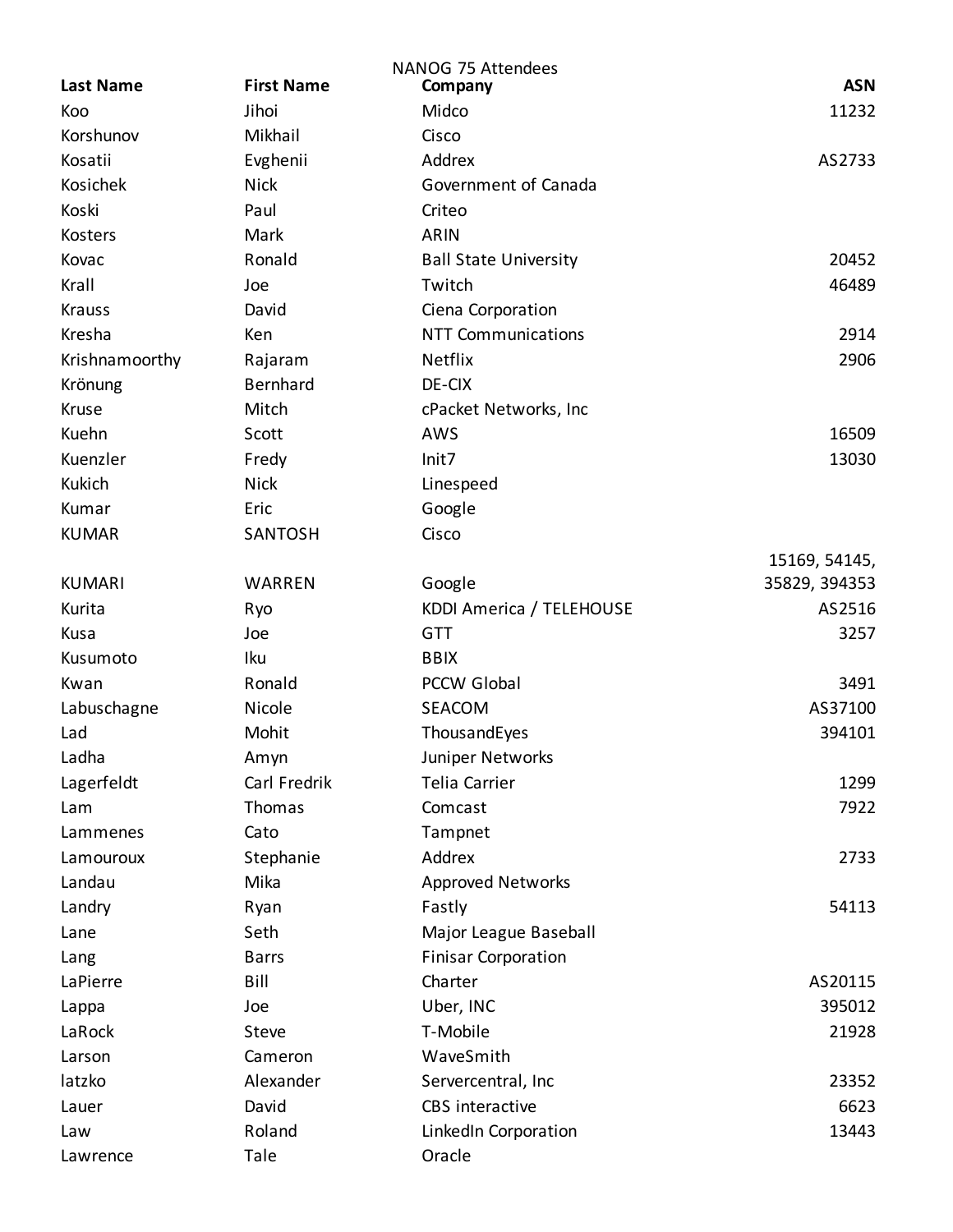| <b>Last Name</b> | <b>First Name</b> | <b>NANOG 75 Attendees</b><br>Company | <b>ASN</b>         |
|------------------|-------------------|--------------------------------------|--------------------|
| Lawson           | Jeff              | <b>Hotwire Communications</b>        | 23089              |
| Leber            | Mike              | <b>Hurricane Electric</b>            | 6939               |
| Lee              | Louie             | Google Fiber                         | 16591              |
| Lee              | Stephen           | ArkiTechs                            |                    |
| Lehr             | <b>Brian</b>      | Microsoft                            | 8075               |
| Leibfreid        | Ronald            | Equinix                              | 17819              |
| Lemmon           | Elgin             | Windstream                           |                    |
| Leong            | Herb              |                                      |                    |
| Levy             | Martin            | Cloudflare, Inc.                     | 13335              |
| Levy             | Nimrod            | AT&T                                 | 7018               |
| Lewan            | <b>Brett</b>      | Microsoft                            | 8075               |
| Li               | Crystal           |                                      |                    |
| Li               | Ruth              | China Telecom Americas               | 4134               |
| Liang            | Lisa              | <b>Colt Technology Services</b>      |                    |
| Liao             | Heng-Hsin         | <b>Service Provider Solutions</b>    |                    |
| Lin              | Andy              | Box                                  | 33011              |
| Lindqvist        | <b>Kurt Erik</b>  | <b>LINX</b>                          | 5459               |
| Link             | Jessica           | Netflix                              | 2906               |
| Lins             | Lucenildo         | G8                                   | 28329              |
| Liste            | Jose              | Cisco Systems                        |                    |
| Litvin           | Eric              | luma optics                          |                    |
| Llontop          | Jessica           | <b>DHD</b>                           |                    |
| Lobanovsky       | Daniel            | <b>Terabit Systems</b>               |                    |
| Loch             | Kevin             | QTS Data Centers                     | 4136               |
| Lombera          | Ed                | Serro LLC                            |                    |
| Long             | Michael           | <b>NTT Communications</b>            | 2914               |
| Long             | Tab               | <b>GTT</b>                           |                    |
| Lopez-Wheelock   | David             | NETSCOUT   Arbor                     |                    |
| Lorenz           | Andre             | <b>Frontier Communications</b>       | 5650               |
| Losher           | Peter             | Oath Ad Platforms                    |                    |
| Lotia            | Pratik            | <b>Charter Communications</b>        | 20115, 7843, 33363 |
| Lotz             | Richard           | Oracle                               | 31898              |
| Low              | Tony              | <b>Cumulus Networks</b>              |                    |
| Lu               | Huan              | Neustar                              | 12008              |
| Lu               | Phillip           | Uber Technologies, LLC               |                    |
| Lubeck           | John              | Midco                                | 11232              |
| Lucente          | Paolo             | <b>NTT Communications</b>            | 2914               |
| Lucero           | <b>Troy</b>       | OSI HARDWARE INC                     |                    |
| Luke             | Chris             | Comcast                              | 7922               |
| Lukens           | Jeff              | Stateless, Inc                       |                    |
| Luksik           | Hollie            | <b>NTT Communications</b>            | 2914               |
| Lunsford         | Caleb             | Myriad360                            |                    |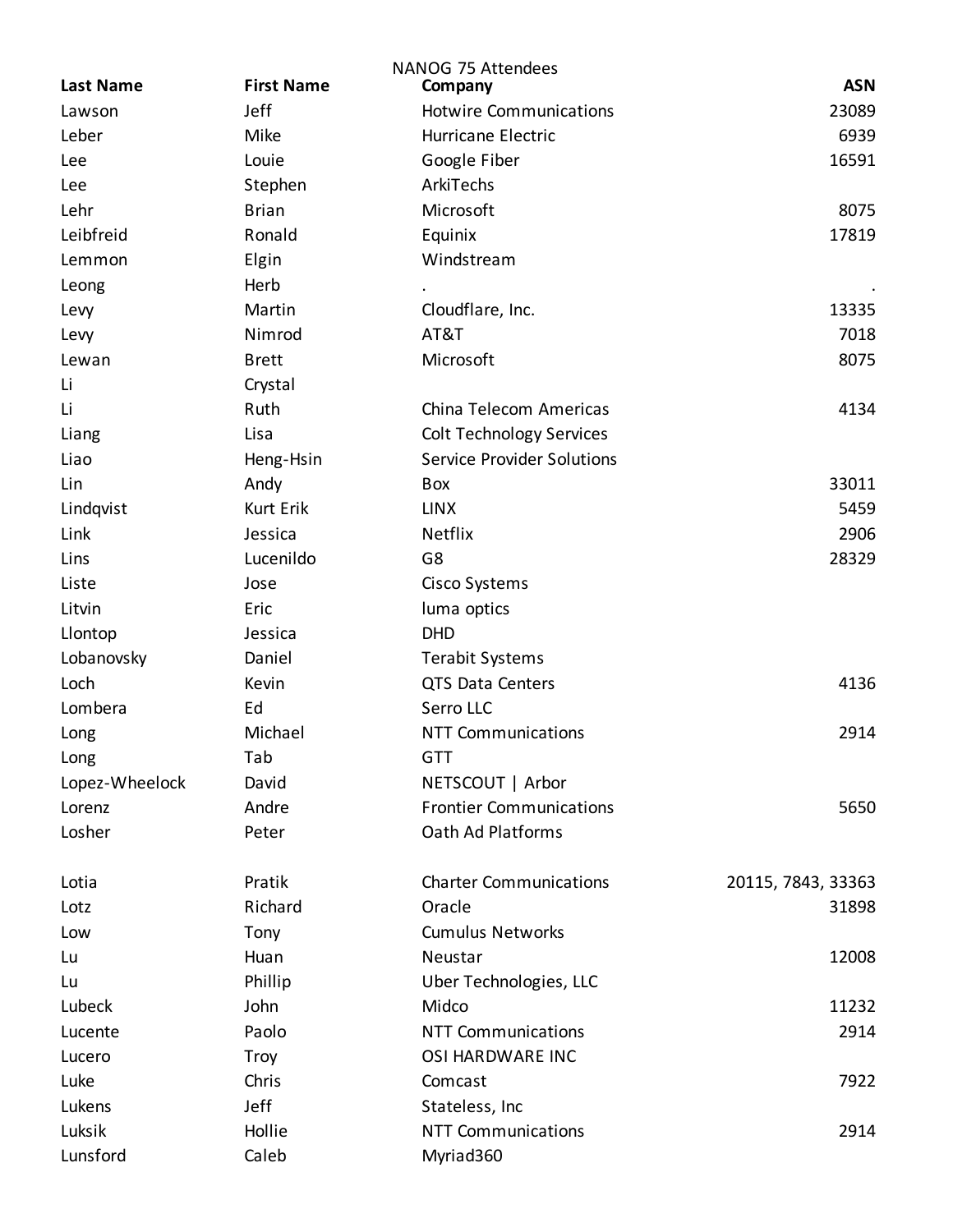| <b>Last Name</b> | <b>First Name</b>      | NANOG 75 Attendees<br>Company                | <b>ASN</b>        |
|------------------|------------------------|----------------------------------------------|-------------------|
| Ly               | Lisa                   | Telstra                                      | 1221 / 4637       |
| Lynch            | Daniel                 |                                              |                   |
| Lyons            | Shawn                  | <b>UETN</b>                                  |                   |
| MacDavid         | Stephen Roland         | Linode LLC.                                  | 63949             |
| macri            |                        | Reliance- GCX                                | 1541218101        |
| Maddison         | john<br>Ben            | <b>Workonline Communications</b>             | 37271             |
|                  | Scott                  | Ciena                                        |                   |
| Madley           | Walaid                 |                                              | 22604             |
| Madry<br>Madsen  | Chris                  | <b>Disney Streaming Services</b><br>ZwillGen |                   |
|                  |                        |                                              |                   |
| Magee            | Scott<br>Mauro Roberto | <b>INFINERA</b>                              |                   |
| Magrassi         |                        | <b>MIX Milano</b>                            | 16004             |
| <b>MAGRELLI</b>  | <b>PAOLO</b>           | Telecom Italia Sparkle                       | #6762             |
| Maher            | Steve                  | Vodafone                                     | 1273              |
| Mahon            | Matthew                | eBay                                         | 6.29551E+19       |
| Mahoney          | Daniel                 | Internet Systems Consortium                  | 1280, 3557        |
| Mala             | Praveen                | Subspace Inc                                 | 32261             |
| Malafati         | Leonardo               | Pinpoint                                     | 262981            |
| Malayter         | Chris                  | CoreSite                                     | 2734              |
| Malcomson        | Leif                   | Roblox Corporation                           | AS22697           |
| Malkowski        | Derek                  | <b>TELEHOUSE America</b>                     | 13538             |
| Malone           | Chris                  | Crown Castle Fiber                           |                   |
| Mandal           | Uttam                  | Twitch Interactive                           |                   |
|                  |                        | IPv4.Global, a division of Hilco             |                   |
| Manopla          | Michael                | Streambank                                   |                   |
| Marciniak        | Petr                   | <b>DENIC eG</b>                              | 31529             |
| Marentette       | Nathan                 | Nokia Deepfield                              |                   |
| Mares            | Talia                  | Facebook                                     | 32934             |
|                  |                        |                                              |                   |
| Mark             | Nikki                  | Zayo Group                                   | 6461, 8218, 15290 |
| Marks            | Roger                  | <b>EthAirNet Associates</b>                  |                   |
| <b>MARLEY</b>    | <b>BRITTANY</b>        | Equinix                                      |                   |
| Marlin           | Doug                   | Intervision                                  |                   |
| Marquez          | Alex                   | <b>IOR DIRECT SOLUTIONS</b>                  |                   |
| Marshall         | David                  | <b>Cumulus Networks</b>                      |                   |
| Martin           | Christian              | Arista                                       |                   |
| Martin           | <b>Duke</b>            |                                              |                   |
|                  |                        |                                              | 17197, 56554,     |
| Martin           | Jim                    | <b>INOC</b>                                  | 3557, 15176       |
| Martin           | Jonny                  | Limelight Networks                           | 22822             |
| Martin           | Scott                  | Xandr (AppNexus)                             | 29990             |
| Martone          | Jonathan               | Cyxtera                                      |                   |
| Maruf            | Khaldun                | <b>NTT Communications</b>                    | 2914              |
| Marzetti         | Marco                  | <b>PCCW Global</b>                           | 3491              |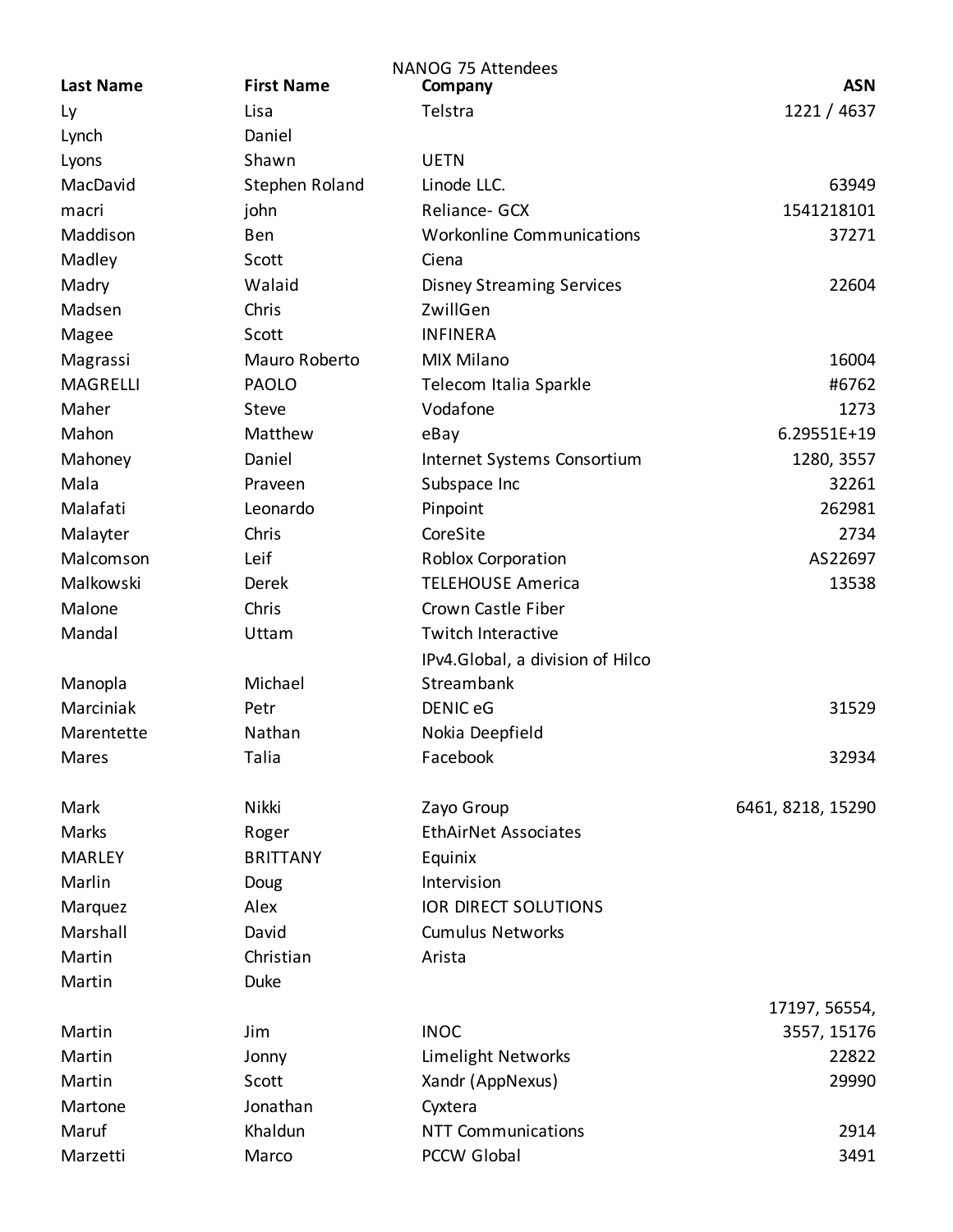| <b>Last Name</b> | <b>First Name</b> | NANOG 75 Attendees<br>Company   | <b>ASN</b>   |
|------------------|-------------------|---------------------------------|--------------|
| Mastrobattista   | Frank             | Crown Castle Fiber              |              |
| Matcha           | Harshiva          | <b>Twitch Interactive</b>       | 46489        |
| Matovu           | <b>Byron</b>      | <b>Blade Global Corporation</b> | 396919       |
| matson           | anthony           | Microsoft                       | 8075         |
| Matte            | Phil              | AMS-IX, USA                     | 1200         |
| Matthies         | Patrick           | Facebook                        | 32934        |
| Mauch            | Jared             | Akamai                          | 20940        |
| Maunier          | Raphael           | <b>Acorus Networks</b>          | 35280        |
| Mayorga          | Danilo            | Facebook                        | 32934        |
| McCall           | William           | <b>NTT Communications</b>       | 2914         |
| McComb           | Sarah             | Amazon                          | 16509        |
| McCoy            | Jeff              | Cisco Systems                   |              |
| McCredie         | Miles             | GDT                             | 18480        |
| McCullough       | David             | Equinix                         | 54588        |
| McCullough       | Kate              | <b>NTT Communications</b>       | AS2914       |
| McDermott        | Frank             | <b>ARM Data Center Services</b> |              |
| McEachin         | Jason             | <b>Corero Network Security</b>  |              |
| McEntire         | Thom              | salesforce                      |              |
| McHale           | Luke              | Texas A&M University            |              |
| <b>McInnis</b>   | Dan               | Netflix                         | 2906         |
| McIntosh         | Colin             | <b>Netflix</b>                  | 2906         |
| McKay            | Fearghas          | Flexoptix GmbH                  | 199121, 5608 |
| McKay            | Michelle          | Verizon Media                   | 10310, 15133 |
| <b>McManus</b>   | Stephen           | Facebook                        | 32934        |
| McMillen         | Alexander         | <b>OPAQ</b>                     | 25885        |
| <b>McMurtry</b>  | Sanford           | Akamai Technologies             |              |
| McNair           | Edward            | <b>NANOG</b>                    |              |
| Medina           | Angelique         | ThousandEyes                    | 394101       |
| Meltzer          | Dan               | Sabey Data Centers              | 55264        |
| <b>Menges</b>    | Sheila            | Nokia                           |              |
| Menscher         | Damian            | Google                          | 15169, 24424 |
| Menser           | Charles           | <b>Network Utility Force</b>    |              |
| Merrill          | Kelly             | Pavlov Media                    | 23473        |
| Merritt          | Mark              | Verizon Media Group             | 10310        |
| Messenger        | Amy               | Ogilvy                          |              |
| Messina          | Jon               | <b>OSI Hardware</b>             |              |
| Meuse            | Steve             | Kentik                          | 6169         |
| Meyers           | Don               | Inphi                           |              |
| Michelangeli     | Roberto           | <b>Tata Communications</b>      |              |
| Middle           | Luke              | <b>ASTAC</b>                    |              |
| Milam            | Chad              | PacketFabric, LLC               | 4556         |
| Miller           | Daniel            | <b>Pluribus Networks</b>        |              |
| Miller           | Johnny            | Data Hardware Depot LP          |              |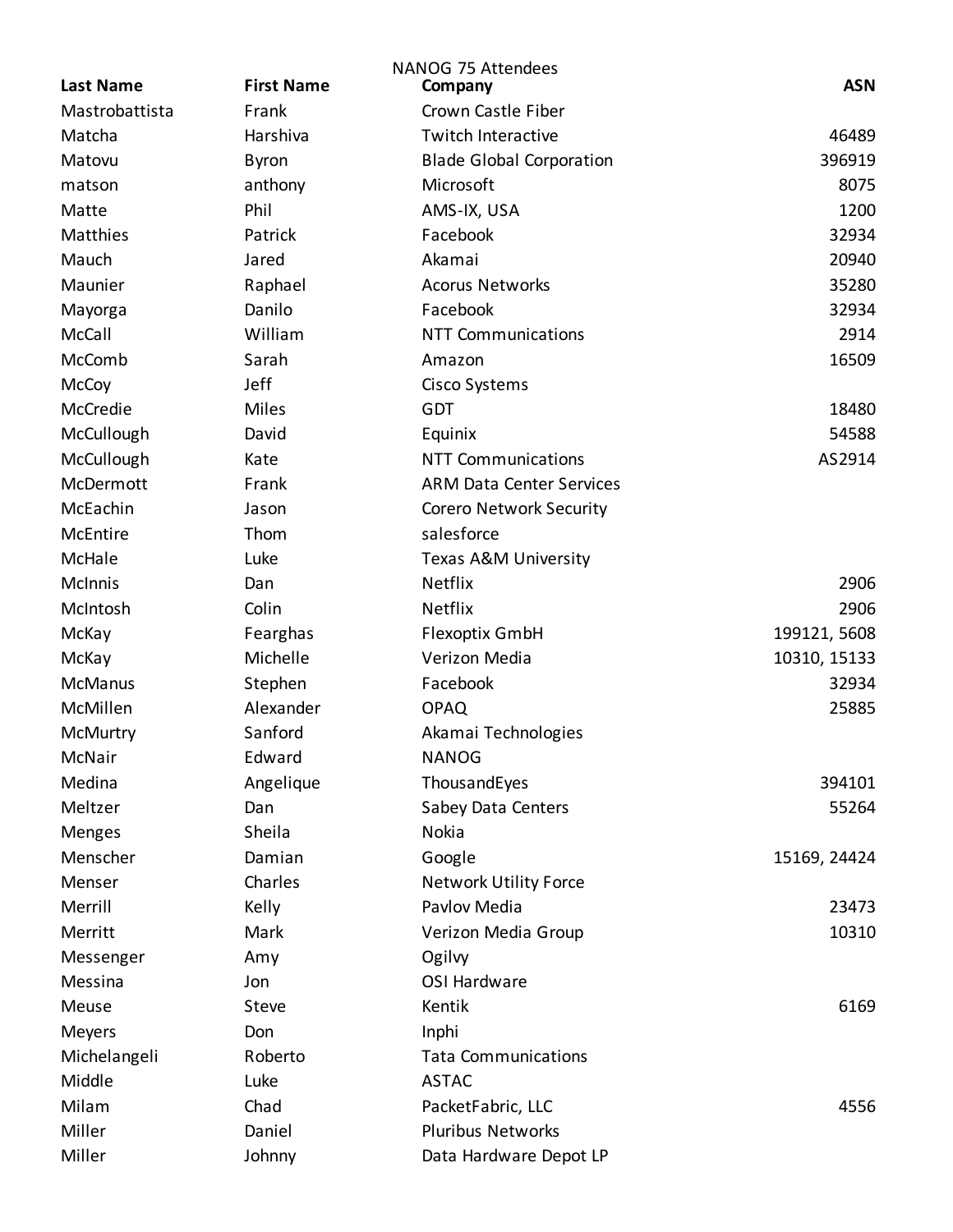| Miller<br>Steve<br>Google<br>Miller<br>Steve<br>Sandstone Technologies<br><b>Mills</b><br>Adam<br>Roblox<br>22697<br>Mindupeddhala<br>shankarbabu<br>Jagannath<br>Cisco systems<br>Mirza<br>Mohammed<br>Cisco System<br>Mitchell<br>Keith<br>DNS-OARC<br>112, 24865, 64238<br>Mitev<br><b>Charter Communications</b><br>Ognian<br>7843, 20115<br>Richard<br>Modica<br>3257<br><b>GTT</b><br>Mogili<br>Anita<br>15169, 36040<br>Google<br>Molina<br>Archeo Futurus Inc.<br>36584<br>Gus<br><b>NIST</b><br>49<br>Montgomery<br>Doug<br>Nanette<br>Monty<br>Epsilon<br><b>FirstLight Fiber Corp</b><br>13536<br>Moore<br>Evan<br>701,702,703,14551,<br>Sean<br>Verizon<br>2828<br>Moriarity<br>Moriniaux<br>Michel<br>Criteo<br>Morishima<br>Takamasa<br>KDDI/TELEHOUSE<br>2516<br>Morita<br>Hideyuki<br><b>NTT Communications</b><br>2914<br>Jaimii<br>Moroni<br>DE-CIX<br><b>Morris</b><br>Craig<br><b>Morris</b><br>Tina<br>16509<br>Amazon Web Services (AWS)<br>Google, Inc.<br>15169<br>Morrow<br>Christopher<br>8001<br>Jeff<br>Motes<br>Cologix<br>Nokia ION<br>Moyer<br>Pete<br>Muggli<br>Jim<br><b>Network Utility Force</b><br>Mukai<br>Masaru<br><b>KDDI</b><br>Mulhern<br>Andrew<br>Comcast<br>7922<br>Muller<br>Erik<br><b>Network Utility Force</b><br>32097, 33387,<br><b>Brandon</b><br>40542, 12186<br>Mulligan<br>Wholesale Internet, Inc.<br><b>Mullins</b><br>Matt<br>Internet2<br>11537, 11164<br>MUNIZAGA<br><b>ENRIQUE I.</b><br>TELXIUS CABLE USA, INC<br>Mozilla<br>Alice<br>Munyua<br>David<br><b>Common Networks</b><br>397046<br>Murphy<br>Murray<br><b>Terabit Systems</b><br>Joe |                  |                   | NANOG 75 Attendees |            |
|--------------------------------------------------------------------------------------------------------------------------------------------------------------------------------------------------------------------------------------------------------------------------------------------------------------------------------------------------------------------------------------------------------------------------------------------------------------------------------------------------------------------------------------------------------------------------------------------------------------------------------------------------------------------------------------------------------------------------------------------------------------------------------------------------------------------------------------------------------------------------------------------------------------------------------------------------------------------------------------------------------------------------------------------------------------------------------------------------------------------------------------------------------------------------------------------------------------------------------------------------------------------------------------------------------------------------------------------------------------------------------------------------------------------------------------------------------------------------------------------------------------------------------------------------------------------------------------------------------------|------------------|-------------------|--------------------|------------|
|                                                                                                                                                                                                                                                                                                                                                                                                                                                                                                                                                                                                                                                                                                                                                                                                                                                                                                                                                                                                                                                                                                                                                                                                                                                                                                                                                                                                                                                                                                                                                                                                              | <b>Last Name</b> | <b>First Name</b> | Company            | <b>ASN</b> |
|                                                                                                                                                                                                                                                                                                                                                                                                                                                                                                                                                                                                                                                                                                                                                                                                                                                                                                                                                                                                                                                                                                                                                                                                                                                                                                                                                                                                                                                                                                                                                                                                              |                  |                   |                    |            |
|                                                                                                                                                                                                                                                                                                                                                                                                                                                                                                                                                                                                                                                                                                                                                                                                                                                                                                                                                                                                                                                                                                                                                                                                                                                                                                                                                                                                                                                                                                                                                                                                              |                  |                   |                    |            |
|                                                                                                                                                                                                                                                                                                                                                                                                                                                                                                                                                                                                                                                                                                                                                                                                                                                                                                                                                                                                                                                                                                                                                                                                                                                                                                                                                                                                                                                                                                                                                                                                              |                  |                   |                    |            |
|                                                                                                                                                                                                                                                                                                                                                                                                                                                                                                                                                                                                                                                                                                                                                                                                                                                                                                                                                                                                                                                                                                                                                                                                                                                                                                                                                                                                                                                                                                                                                                                                              |                  |                   |                    |            |
|                                                                                                                                                                                                                                                                                                                                                                                                                                                                                                                                                                                                                                                                                                                                                                                                                                                                                                                                                                                                                                                                                                                                                                                                                                                                                                                                                                                                                                                                                                                                                                                                              |                  |                   |                    |            |
|                                                                                                                                                                                                                                                                                                                                                                                                                                                                                                                                                                                                                                                                                                                                                                                                                                                                                                                                                                                                                                                                                                                                                                                                                                                                                                                                                                                                                                                                                                                                                                                                              |                  |                   |                    |            |
|                                                                                                                                                                                                                                                                                                                                                                                                                                                                                                                                                                                                                                                                                                                                                                                                                                                                                                                                                                                                                                                                                                                                                                                                                                                                                                                                                                                                                                                                                                                                                                                                              |                  |                   |                    |            |
|                                                                                                                                                                                                                                                                                                                                                                                                                                                                                                                                                                                                                                                                                                                                                                                                                                                                                                                                                                                                                                                                                                                                                                                                                                                                                                                                                                                                                                                                                                                                                                                                              |                  |                   |                    |            |
|                                                                                                                                                                                                                                                                                                                                                                                                                                                                                                                                                                                                                                                                                                                                                                                                                                                                                                                                                                                                                                                                                                                                                                                                                                                                                                                                                                                                                                                                                                                                                                                                              |                  |                   |                    |            |
|                                                                                                                                                                                                                                                                                                                                                                                                                                                                                                                                                                                                                                                                                                                                                                                                                                                                                                                                                                                                                                                                                                                                                                                                                                                                                                                                                                                                                                                                                                                                                                                                              |                  |                   |                    |            |
| 2516                                                                                                                                                                                                                                                                                                                                                                                                                                                                                                                                                                                                                                                                                                                                                                                                                                                                                                                                                                                                                                                                                                                                                                                                                                                                                                                                                                                                                                                                                                                                                                                                         |                  |                   |                    |            |
|                                                                                                                                                                                                                                                                                                                                                                                                                                                                                                                                                                                                                                                                                                                                                                                                                                                                                                                                                                                                                                                                                                                                                                                                                                                                                                                                                                                                                                                                                                                                                                                                              |                  |                   |                    |            |
|                                                                                                                                                                                                                                                                                                                                                                                                                                                                                                                                                                                                                                                                                                                                                                                                                                                                                                                                                                                                                                                                                                                                                                                                                                                                                                                                                                                                                                                                                                                                                                                                              |                  |                   |                    |            |
|                                                                                                                                                                                                                                                                                                                                                                                                                                                                                                                                                                                                                                                                                                                                                                                                                                                                                                                                                                                                                                                                                                                                                                                                                                                                                                                                                                                                                                                                                                                                                                                                              |                  |                   |                    |            |
|                                                                                                                                                                                                                                                                                                                                                                                                                                                                                                                                                                                                                                                                                                                                                                                                                                                                                                                                                                                                                                                                                                                                                                                                                                                                                                                                                                                                                                                                                                                                                                                                              |                  |                   |                    |            |
|                                                                                                                                                                                                                                                                                                                                                                                                                                                                                                                                                                                                                                                                                                                                                                                                                                                                                                                                                                                                                                                                                                                                                                                                                                                                                                                                                                                                                                                                                                                                                                                                              |                  |                   |                    |            |
|                                                                                                                                                                                                                                                                                                                                                                                                                                                                                                                                                                                                                                                                                                                                                                                                                                                                                                                                                                                                                                                                                                                                                                                                                                                                                                                                                                                                                                                                                                                                                                                                              |                  |                   |                    |            |
|                                                                                                                                                                                                                                                                                                                                                                                                                                                                                                                                                                                                                                                                                                                                                                                                                                                                                                                                                                                                                                                                                                                                                                                                                                                                                                                                                                                                                                                                                                                                                                                                              |                  |                   |                    |            |
|                                                                                                                                                                                                                                                                                                                                                                                                                                                                                                                                                                                                                                                                                                                                                                                                                                                                                                                                                                                                                                                                                                                                                                                                                                                                                                                                                                                                                                                                                                                                                                                                              |                  |                   |                    |            |
|                                                                                                                                                                                                                                                                                                                                                                                                                                                                                                                                                                                                                                                                                                                                                                                                                                                                                                                                                                                                                                                                                                                                                                                                                                                                                                                                                                                                                                                                                                                                                                                                              |                  |                   |                    |            |
|                                                                                                                                                                                                                                                                                                                                                                                                                                                                                                                                                                                                                                                                                                                                                                                                                                                                                                                                                                                                                                                                                                                                                                                                                                                                                                                                                                                                                                                                                                                                                                                                              |                  |                   |                    |            |
|                                                                                                                                                                                                                                                                                                                                                                                                                                                                                                                                                                                                                                                                                                                                                                                                                                                                                                                                                                                                                                                                                                                                                                                                                                                                                                                                                                                                                                                                                                                                                                                                              |                  |                   |                    |            |
|                                                                                                                                                                                                                                                                                                                                                                                                                                                                                                                                                                                                                                                                                                                                                                                                                                                                                                                                                                                                                                                                                                                                                                                                                                                                                                                                                                                                                                                                                                                                                                                                              |                  |                   |                    |            |
|                                                                                                                                                                                                                                                                                                                                                                                                                                                                                                                                                                                                                                                                                                                                                                                                                                                                                                                                                                                                                                                                                                                                                                                                                                                                                                                                                                                                                                                                                                                                                                                                              |                  |                   |                    |            |
|                                                                                                                                                                                                                                                                                                                                                                                                                                                                                                                                                                                                                                                                                                                                                                                                                                                                                                                                                                                                                                                                                                                                                                                                                                                                                                                                                                                                                                                                                                                                                                                                              |                  |                   |                    |            |
|                                                                                                                                                                                                                                                                                                                                                                                                                                                                                                                                                                                                                                                                                                                                                                                                                                                                                                                                                                                                                                                                                                                                                                                                                                                                                                                                                                                                                                                                                                                                                                                                              |                  |                   |                    |            |
|                                                                                                                                                                                                                                                                                                                                                                                                                                                                                                                                                                                                                                                                                                                                                                                                                                                                                                                                                                                                                                                                                                                                                                                                                                                                                                                                                                                                                                                                                                                                                                                                              |                  |                   |                    |            |
|                                                                                                                                                                                                                                                                                                                                                                                                                                                                                                                                                                                                                                                                                                                                                                                                                                                                                                                                                                                                                                                                                                                                                                                                                                                                                                                                                                                                                                                                                                                                                                                                              |                  |                   |                    |            |
|                                                                                                                                                                                                                                                                                                                                                                                                                                                                                                                                                                                                                                                                                                                                                                                                                                                                                                                                                                                                                                                                                                                                                                                                                                                                                                                                                                                                                                                                                                                                                                                                              |                  |                   |                    |            |
|                                                                                                                                                                                                                                                                                                                                                                                                                                                                                                                                                                                                                                                                                                                                                                                                                                                                                                                                                                                                                                                                                                                                                                                                                                                                                                                                                                                                                                                                                                                                                                                                              |                  |                   |                    |            |
|                                                                                                                                                                                                                                                                                                                                                                                                                                                                                                                                                                                                                                                                                                                                                                                                                                                                                                                                                                                                                                                                                                                                                                                                                                                                                                                                                                                                                                                                                                                                                                                                              |                  |                   |                    |            |
|                                                                                                                                                                                                                                                                                                                                                                                                                                                                                                                                                                                                                                                                                                                                                                                                                                                                                                                                                                                                                                                                                                                                                                                                                                                                                                                                                                                                                                                                                                                                                                                                              |                  |                   |                    |            |
|                                                                                                                                                                                                                                                                                                                                                                                                                                                                                                                                                                                                                                                                                                                                                                                                                                                                                                                                                                                                                                                                                                                                                                                                                                                                                                                                                                                                                                                                                                                                                                                                              |                  |                   |                    |            |
|                                                                                                                                                                                                                                                                                                                                                                                                                                                                                                                                                                                                                                                                                                                                                                                                                                                                                                                                                                                                                                                                                                                                                                                                                                                                                                                                                                                                                                                                                                                                                                                                              |                  |                   |                    |            |
|                                                                                                                                                                                                                                                                                                                                                                                                                                                                                                                                                                                                                                                                                                                                                                                                                                                                                                                                                                                                                                                                                                                                                                                                                                                                                                                                                                                                                                                                                                                                                                                                              |                  |                   |                    |            |
|                                                                                                                                                                                                                                                                                                                                                                                                                                                                                                                                                                                                                                                                                                                                                                                                                                                                                                                                                                                                                                                                                                                                                                                                                                                                                                                                                                                                                                                                                                                                                                                                              |                  |                   |                    |            |
|                                                                                                                                                                                                                                                                                                                                                                                                                                                                                                                                                                                                                                                                                                                                                                                                                                                                                                                                                                                                                                                                                                                                                                                                                                                                                                                                                                                                                                                                                                                                                                                                              |                  |                   |                    |            |
|                                                                                                                                                                                                                                                                                                                                                                                                                                                                                                                                                                                                                                                                                                                                                                                                                                                                                                                                                                                                                                                                                                                                                                                                                                                                                                                                                                                                                                                                                                                                                                                                              | Muyal            | Simon             | France-IX          | 51706      |
| Myasoedov<br><b>NetArt Group</b><br>30738<br>Sergey                                                                                                                                                                                                                                                                                                                                                                                                                                                                                                                                                                                                                                                                                                                                                                                                                                                                                                                                                                                                                                                                                                                                                                                                                                                                                                                                                                                                                                                                                                                                                          |                  |                   |                    |            |
| Chuck<br><b>MC Fiber Solutions</b><br>Nadeau                                                                                                                                                                                                                                                                                                                                                                                                                                                                                                                                                                                                                                                                                                                                                                                                                                                                                                                                                                                                                                                                                                                                                                                                                                                                                                                                                                                                                                                                                                                                                                 |                  |                   |                    |            |
| Nagpal<br>Vinay<br>Mid-Atlantic NAP of Virginia                                                                                                                                                                                                                                                                                                                                                                                                                                                                                                                                                                                                                                                                                                                                                                                                                                                                                                                                                                                                                                                                                                                                                                                                                                                                                                                                                                                                                                                                                                                                                              |                  |                   |                    |            |
| LightRiver<br>Nagy<br>Les                                                                                                                                                                                                                                                                                                                                                                                                                                                                                                                                                                                                                                                                                                                                                                                                                                                                                                                                                                                                                                                                                                                                                                                                                                                                                                                                                                                                                                                                                                                                                                                    |                  |                   |                    |            |
| Naik<br>ThousandEyes<br>394101<br>Ameet                                                                                                                                                                                                                                                                                                                                                                                                                                                                                                                                                                                                                                                                                                                                                                                                                                                                                                                                                                                                                                                                                                                                                                                                                                                                                                                                                                                                                                                                                                                                                                      |                  |                   |                    |            |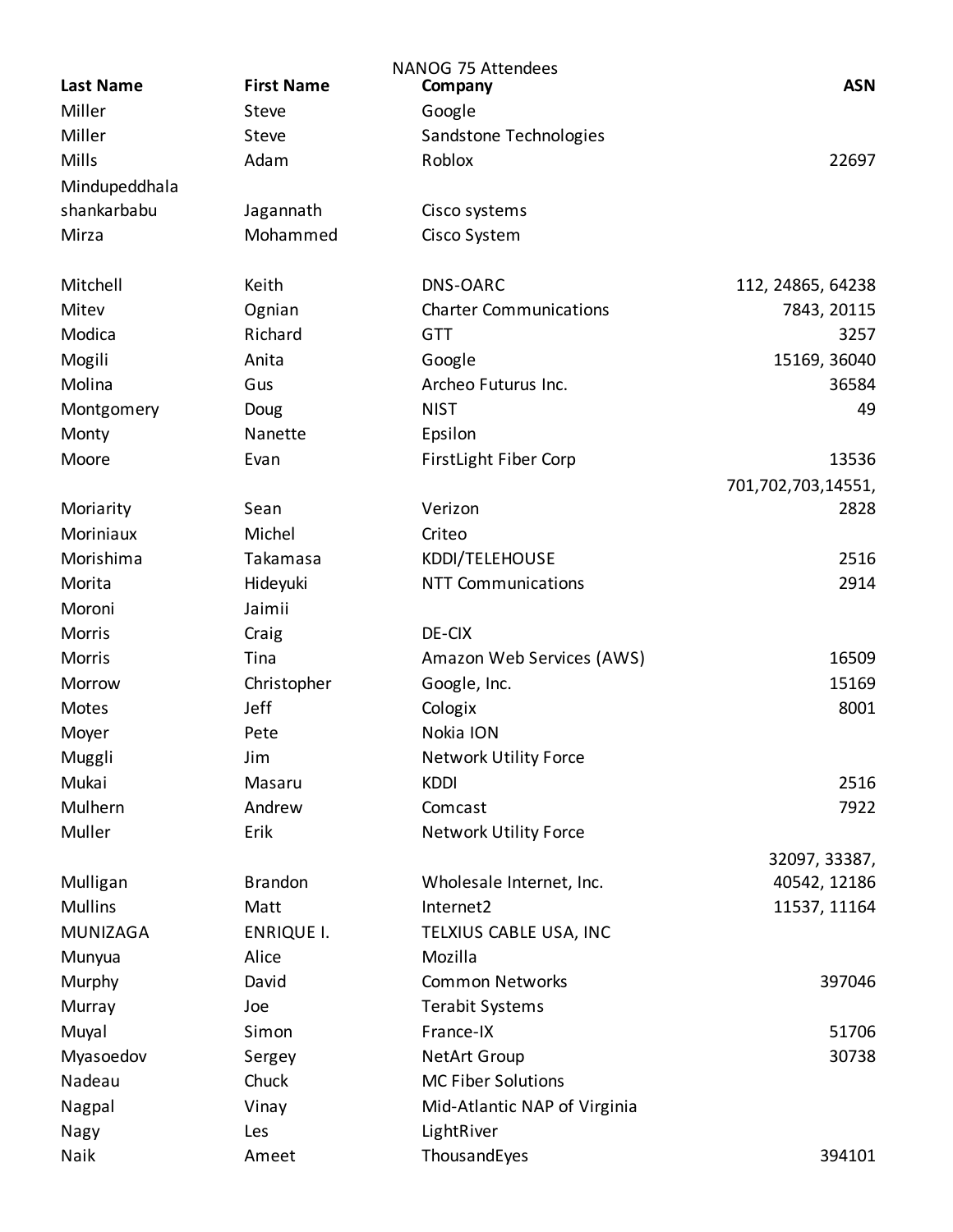|                  |                   | NANOG 75 Attendees                    |            |
|------------------|-------------------|---------------------------------------|------------|
| <b>Last Name</b> | <b>First Name</b> | Company                               | <b>ASN</b> |
| <b>NAJAR</b>     | Christophe        | <b>Blade Group</b>                    | 396919     |
| Nakamura         | Kentaro           | <b>Fujitsu Network Communications</b> |            |
| Narvasa          | Chad              | GM Cruise LLC.                        | AS19755    |
| Navarre          | Barry             | Southern Telecom Inc.                 |            |
| Navarro          | Steven            | Oath, Inc                             | 10310      |
| Neculae          | Elena             | V4Escrow, LLC                         |            |
| <b>Neely</b>     | Kevin             | Flexential                            |            |
| Neibauer         | Chris             | <b>ADVA Optical Networking</b>        |            |
| Nejo             | William           | Subspace Inc                          | 32261      |
| Nelson           | Ryan              | Compudyne, Inc.                       | 47096      |
| Nemitz           | Abraham           | Uniti Fiber                           | 13760      |
| Nemoy            | Yaakov            | <b>Braintree</b>                      | 65535      |
| Neuroth          | Josh              | Inflect                               |            |
| Nevolo           | Darren            | <b>OSI HARDWARE</b>                   |            |
| <b>NEWMAN</b>    | <b>SLOAN</b>      | <b>NTT Communications</b>             | 2914       |
| <b>Ng</b>        | Philip            | <b>IMDA</b>                           |            |
| Nguyen           | Mike              | Inflect                               |            |
| Nguyen           | Thao              | SERRO - Development for NetOps        |            |
| Nguyen           | Tu                | Juniper Networks                      | 14203      |
| Niederloh        | Tom               | <b>EXFO</b>                           |            |
| Nikoletich       | Jeffrey           | Xfernet                               | 27630      |
| Nobile           | Leslie            | <b>ARIN</b>                           |            |
| Norton           | Bill              | <b>DrPeering</b>                      | 43531      |
| Norton           | Dan               | FotoKem                               | 32544      |
| Notestine        | Timber            | <b>Corero Network Security</b>        |            |
| Nunez            | Gabriel           | Sandia National Laboratories          | 3562       |
| <b>Nunez</b>     | Hector            | Wireless Services - SDSD              | N/A        |
| Nwokediuko       | Austin            | Facebook                              |            |
| O'Hara           | Dan               | vxchnge                               | AS7151     |
| O'Kane           | Martin            | Arista Networks                       |            |
| O'Leary          | Penelope          | Addrex                                | 2733       |
| Obergfell        | Kyle              | <b>XKL</b>                            |            |
| Oblumpally       | Naveen            | Roblox                                | 22697      |
| Oezerden         | Ersin             | <b>GTT</b>                            | 3257       |
| Ohlgren          | Erin              | PivIT Global                          |            |
| Oligny           | Joe               | PacketFabric                          | 4556       |
| Oliveira         | Marcelo           | <b>Frontier Communications</b>        |            |
| Oliver           | Andrew            | <b>Blade Group</b>                    | 396919     |
| Ollins           | Sherry            | <b>Solid Optics</b>                   |            |
| Olsen            | Kjetil Otter      | Norwegian Internet eXchange (NIX)     |            |
| Onoda            | Naotake AJ        | AT TOKYO Corporation                  | AS9999     |
| onuoha           | Mercy             | <b>Ball State University</b>          |            |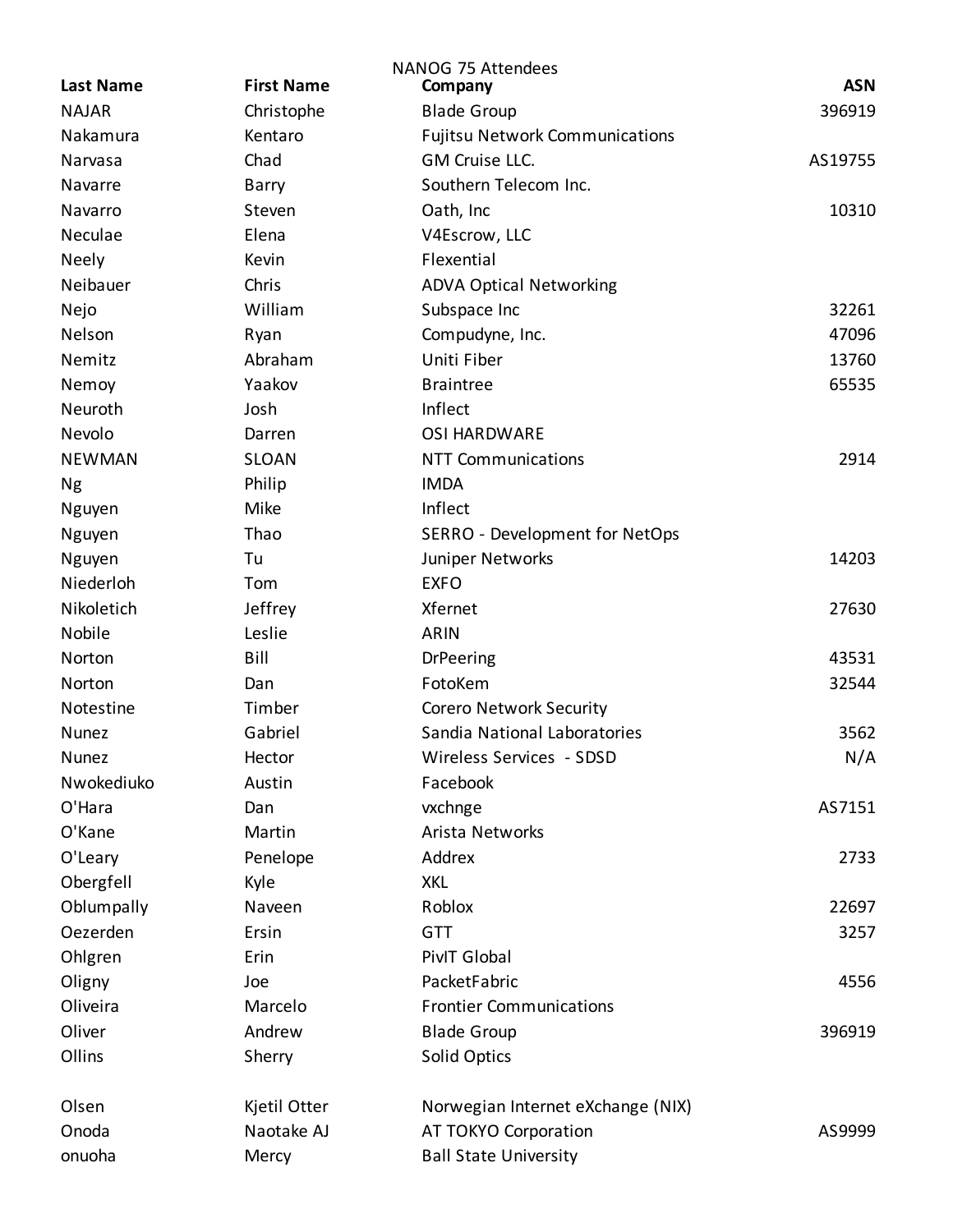| <b>Last Name</b> | <b>First Name</b> | <b>NANOG 75 Attendees</b><br>Company | <b>ASN</b>          |
|------------------|-------------------|--------------------------------------|---------------------|
| Oosting          | Eric              | Google, Inc                          |                     |
|                  |                   | UC Berkeley Network Operations and   |                     |
| Orr              | Isaac             | Services                             | 25                  |
| Osborn           | Jeff              | <b>ISC</b>                           | 3557                |
| Oswald           | Kyle              | NETSCOUT   Arbor Networks            | AS10690             |
| Oxenreider       | Andy              | Nokia Deepfield                      |                     |
| Paal             | Ester             | NIX.CZ & NIX.SK                      | 6881                |
| Pacheco          | Joel              | MDC / MEX-IX                         | 27420               |
| Padmasola        | Prashanth         | Box                                  | 33011               |
| Pagan            | Jose              | XKL, LLC                             |                     |
| Pai              | Aaditi            | Cisco                                |                     |
| Palay            | Daniel            | <b>NTT Communications</b>            | 2914                |
| Palfi            | Judy              | Juniper Networks                     |                     |
| Paliokha         | Demitry           | Imperva                              | 19551               |
| Palmieri         | Kenneth           | <b>Telia Carrier</b>                 | 1299                |
| Panda            | Shyamalendu       | Aricent                              |                     |
| Paradis          | David             | <b>Bell Canada</b>                   | AS577               |
| Parker           | Gregori           | Twitter                              | 13414               |
| Parker           | Rob               | DE-CIX                               | 6695                |
| Parker           | Timothy           | Flexential                           | 13649, 19271        |
| Parris           | Barry             | Globenet                             | 52320               |
| Parsons          | Kat               | Microsoft                            | 8075                |
| Paruchuri        | Suhas             | Salesforce.com                       | 14340               |
| Pastrama         | Alin              | AWS                                  | 16509               |
| Pate             | <b>Brian</b>      | Constructiv                          |                     |
| Patel            | Keyur             | Arrcus, Inc                          |                     |
|                  |                   |                                      | <b>ASN 6453 ASN</b> |
| Pathak           | Ashwin            | Tata Communications (America), Inc.  | 4755ASN 6421        |
| Patterson        | Scott             | <b>NETSCOUT</b>                      |                     |
| Paul             | Jeshuran          | Infogain Corp                        |                     |
| Paulite          | Arturo            | <b>APNIC Pty Ltd</b>                 | 4608                |
| Peacock          | Andrew            | CenturyLink                          | 3356, 209           |
| Pekny            | Matthew           | <b>Great Plains Communications</b>   | 13807               |
| Pendley          | Nathan            | <b>NTT Communications</b>            | 2914                |
| Perelman         | Dmitry            | Xandr                                | 29990               |
| Perez            | Joseph            | EdgeConneX                           |                     |
|                  |                   |                                      |                     |
| PEREZ BERNARDO   | <b>JAVIER</b>     | Microsoft                            | 8075                |
| Perigo           | Levi              | University of Colorado Boulder       | 104                 |
| Perreira-Gilmore | Millicent         | <b>DRF</b> ortress                   | 40300               |
| Perry            | Robert            | Verizon Digital Media Services       | 15133, 10310        |
| Pessoa Nunes     | Fabio             | IX.br / NIC.br                       | 26162 / 22548       |
|                  |                   |                                      |                     |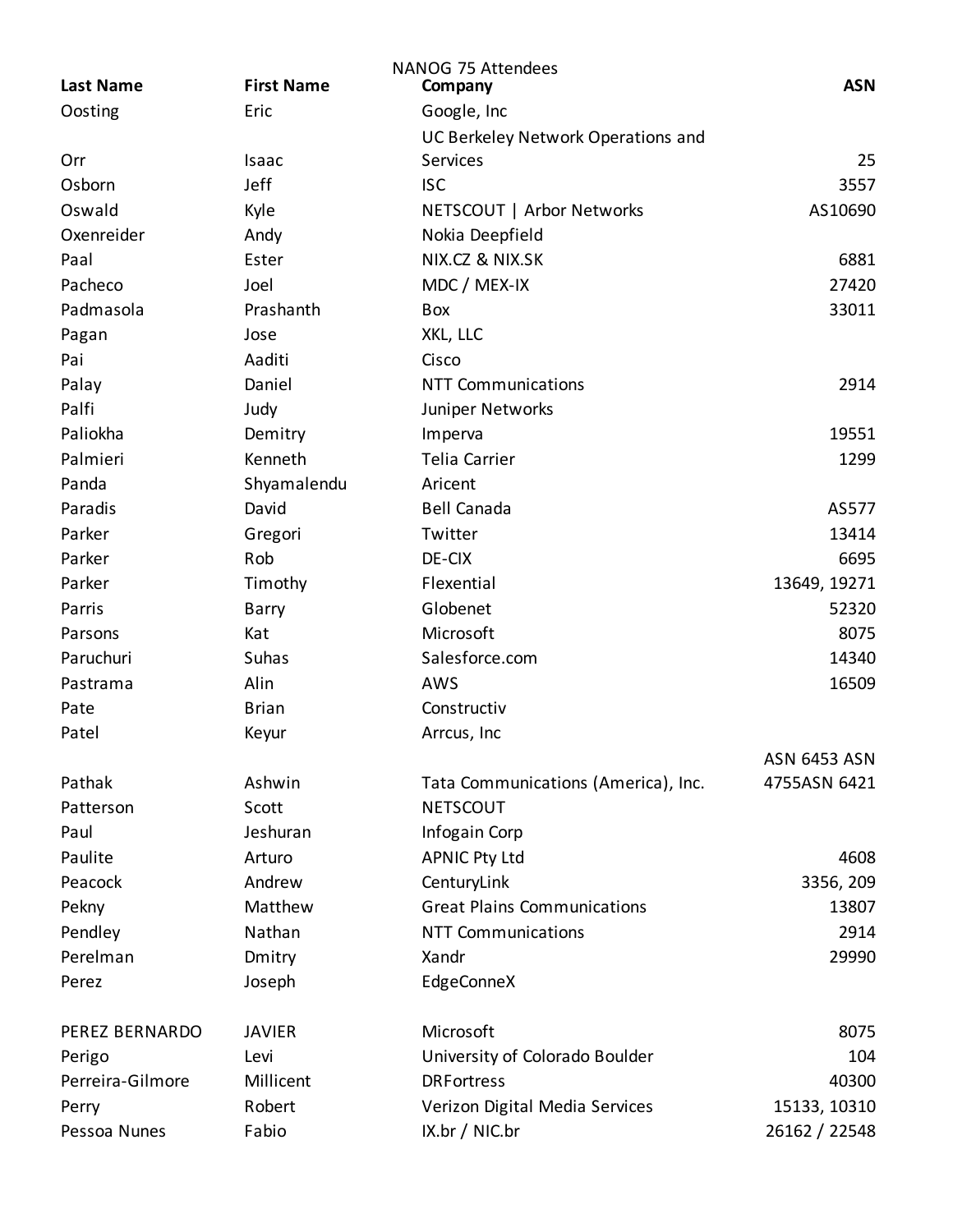|                  |                         | NANOG 75 Attendees                    |                   |
|------------------|-------------------------|---------------------------------------|-------------------|
| <b>Last Name</b> | <b>First Name</b>       | Company                               | <b>ASN</b>        |
| Petach           | <b>Matthew Nicholas</b> | None                                  | 0                 |
| Peterson         | Andy                    | <b>NTT Communications</b>             | 2914              |
| Peterson         | Elliott                 | FBI                                   |                   |
| Peterson         | Matt                    | OpenFiber // Two P // SFMIX           | 6465, 6140, 12276 |
| Peterson         | Mike                    | Netflix                               |                   |
| Petrie           | Richard                 | London Internet Exchange Ltd          | ,5459, 21919      |
| pham             | lance                   |                                       |                   |
| Pham             | Vinh                    | Nokia                                 |                   |
| Philips          | Robert                  | <b>NTT Communications</b>             | 2914              |
| Phillips         | Chris                   | Aptient Consulting Group Inc.         | 63126             |
| Pierce           | <b>Blair</b>            | Unite Private Networks                | 15164             |
| Pierce           | Michelle                | Apple                                 | 714, 6185         |
| Piercy           | Colm                    | <b>CHIRISA</b>                        |                   |
| Pignotti         | Kendra                  | <b>LINX America</b>                   | 21919             |
| Pillay           | <b>Bipin</b>            | <b>Fujitsu Network Communications</b> |                   |
| Pimpalkhare      | Aboli                   | Cisco                                 |                   |
| Pindoria         | Vimal                   | Xantaro                               |                   |
| <b>PINE</b>      | <b>ELSA</b>             | EdgeConneX                            |                   |
| Pinnow           | Joel                    | CrowdStrike                           |                   |
| Pittenger        | Paul                    | Telstra                               | 4637              |
| Ploessel         | Matt                    | DigitalOcean                          | 14061             |
| Plunkett         | Steven                  | Google                                | AS15169           |
| Poinsignon       | Louis                   | Cloudflare                            | 13335             |
| Pontrelli        | Daniel                  | Neustar                               | 19905             |
| Potter           | Amy                     | Prefix Broker                         |                   |
| Pounsett         | Matthew                 | <b>DNS-OARC</b>                       |                   |
| Powell           | Twyla                   | Mid-Atlantic NAP of Virginia          |                   |
| Pozar            | James                   | Operator/Network Operator             | 21928             |
| Pozar            | Tim                     | <b>TwoP LLC</b>                       | 6140              |
| Prakash          | Prem                    | LinkedIn                              | 14413             |
| Prasad           | Bhavna                  | Cisco Systems                         |                   |
| Price            | John                    | <b>Great Plains Communications</b>    | 13807             |
| Provo            | Joe                     | Google                                | 36039             |
| Provo            | Ren                     | Apple                                 | 714, 6185         |
| Przygienda       | Antoni                  | Juniper Networks                      |                   |
| Pulkownik        | Rob                     | Telia Carrier                         | 1299              |
| Puranik          | Aniket                  | Box Inc                               | 33011             |
| Pusch            | Bernhard                | Telstra                               | 4637              |
| Pyeatt           | Gene                    | Unite Private Networks                | 15164             |
| Qian             | Ted                     | Arrcus                                |                   |
| Quarenghi        | Perry                   | IP Infusion                           | IPI982PA          |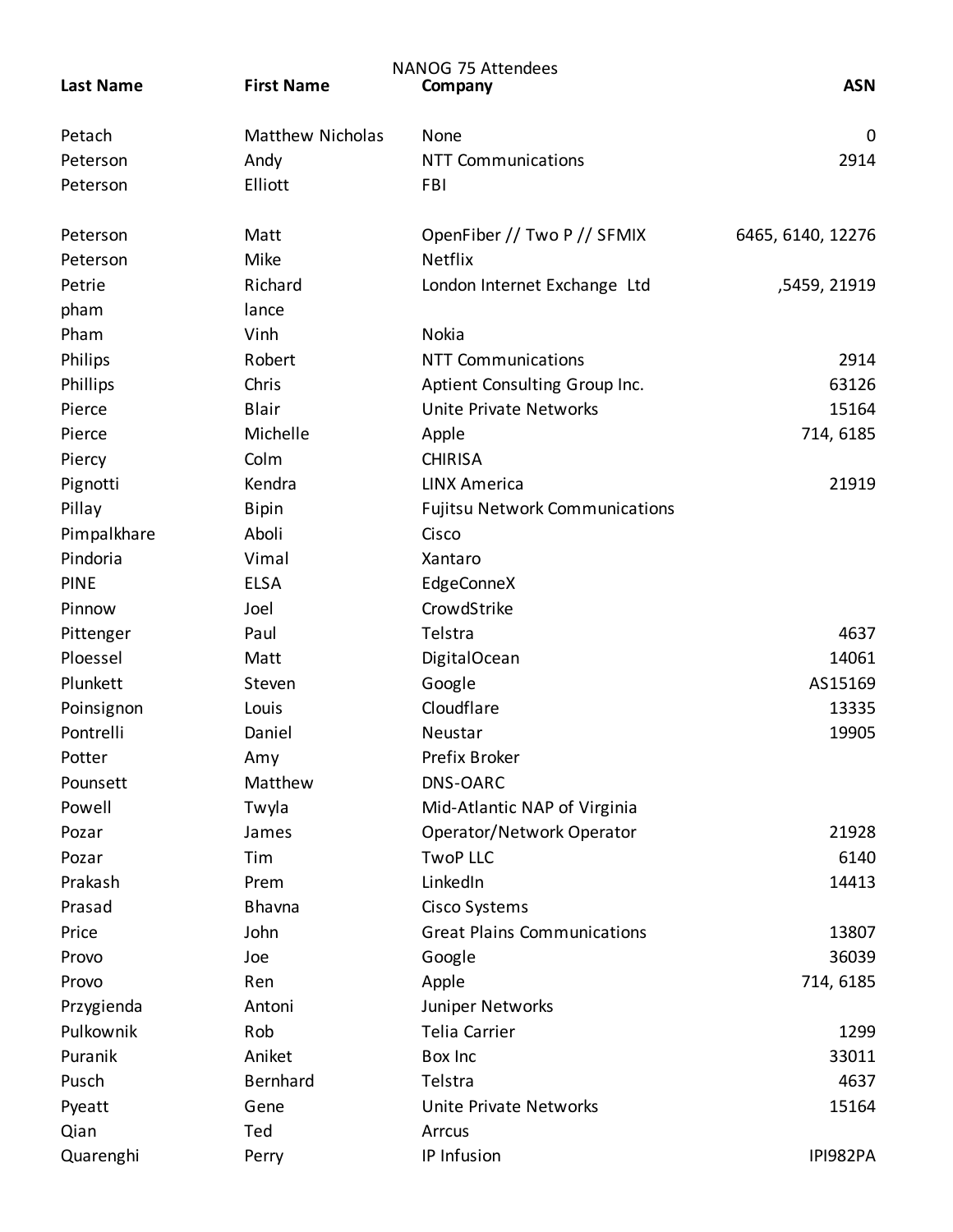|                  |                   | <b>NANOG 75 Attendees</b>             |              |
|------------------|-------------------|---------------------------------------|--------------|
| <b>Last Name</b> | <b>First Name</b> | Company                               | <b>ASN</b>   |
| Quesada          | Christopher       | Verisign                              | 7342         |
| Radigan          | Thomas            | OSI Global IT                         |              |
| Radovcic         | Serge             | <b>RIPE NCC</b>                       | AS3333       |
| Raghu            | Niranjan          | <b>Spirent Communications</b>         |              |
| Rahimi           | Cyrus             | LinkedIn                              |              |
| Ramsey           | Mike              | <b>Great Plains Communications</b>    | 13807        |
| Randhawa         | Rupinder          | Equinix                               | 17819        |
| Rao              | Akshay            | Facebookj                             |              |
| Rao              | Madhavi           | Facebook                              | 32934        |
| Rawat            | Rekha             | Cisco                                 |              |
| Raymo            | <b>Brad</b>       | StackPath                             | 33438        |
| Read             | Colin             | <b>Common Networks</b>                | 397046       |
| Reak             | Dennis            | <b>SERRO</b>                          |              |
| Reddy            | Kumar             | Cisco                                 |              |
| Reed             | Matt              | <b>Great Plains Communications</b>    |              |
| Reilly           | Con               | Linespeed                             |              |
| Reiner           | Philip            | <b>Technology for Global Security</b> |              |
| Reizeck          | Sammy             | Infogain Corporation                  |              |
| Renjen           | Gautam            | Cisco Systems                         | 109          |
| Reyes            | Fernando          | San Joaquin Information Systems       |              |
| Reyna            | Angela            | Kentik                                |              |
| Richards         | Greg              | Telia Company                         | 1299         |
|                  |                   | Lawrence Berkeley National            |              |
| Rickenbach       | Siegrid           | Laboratory                            | 16           |
| <b>RIECK</b>     | <b>Brian</b>      | CoreSite                              | 2734         |
| riedel           | michael           | <b>SDN Communications</b>             | 13576        |
| Riedesel         | Lynne             | Windstream                            | 7029         |
| Ringel           | Matt              | Akamai Technologies                   | 20940, 32787 |
| Ringwelski       | Jeff              | Facebook                              | 32934        |
| Risch            | William           | Iron Mountain Data Centers            |              |
| Risk             | Vicky             | <b>ISC</b>                            |              |
| Ristic           | Goran             | Cisco CX                              |              |
| Riveros          | Martha            | Addrex                                | AS2733       |
| Roach            | David             | Nexusguard                            | 45474        |
| Robachevsky      | Andrei            | Internet Society                      |              |
| Robbers          | Jesse             | AMS-IX                                | 1200         |
| Roberson         | Marcus            | Comcast                               | 7922         |
| Robinson         | Kevin             | Smartoptics                           | SMA455PA     |
| rode             | virendra          | cylance                               |              |
| Rodi             | Fred              | <b>DRFortress</b>                     | 40300        |
| Rodriguez        | Chad              | <b>Consolidated Communications</b>    | 6300         |
| Rogers           | Chris             | Zillow Group                          | 18888        |
| Roisman          | Dani              | Amazon Web Services (AWS)             | 16509        |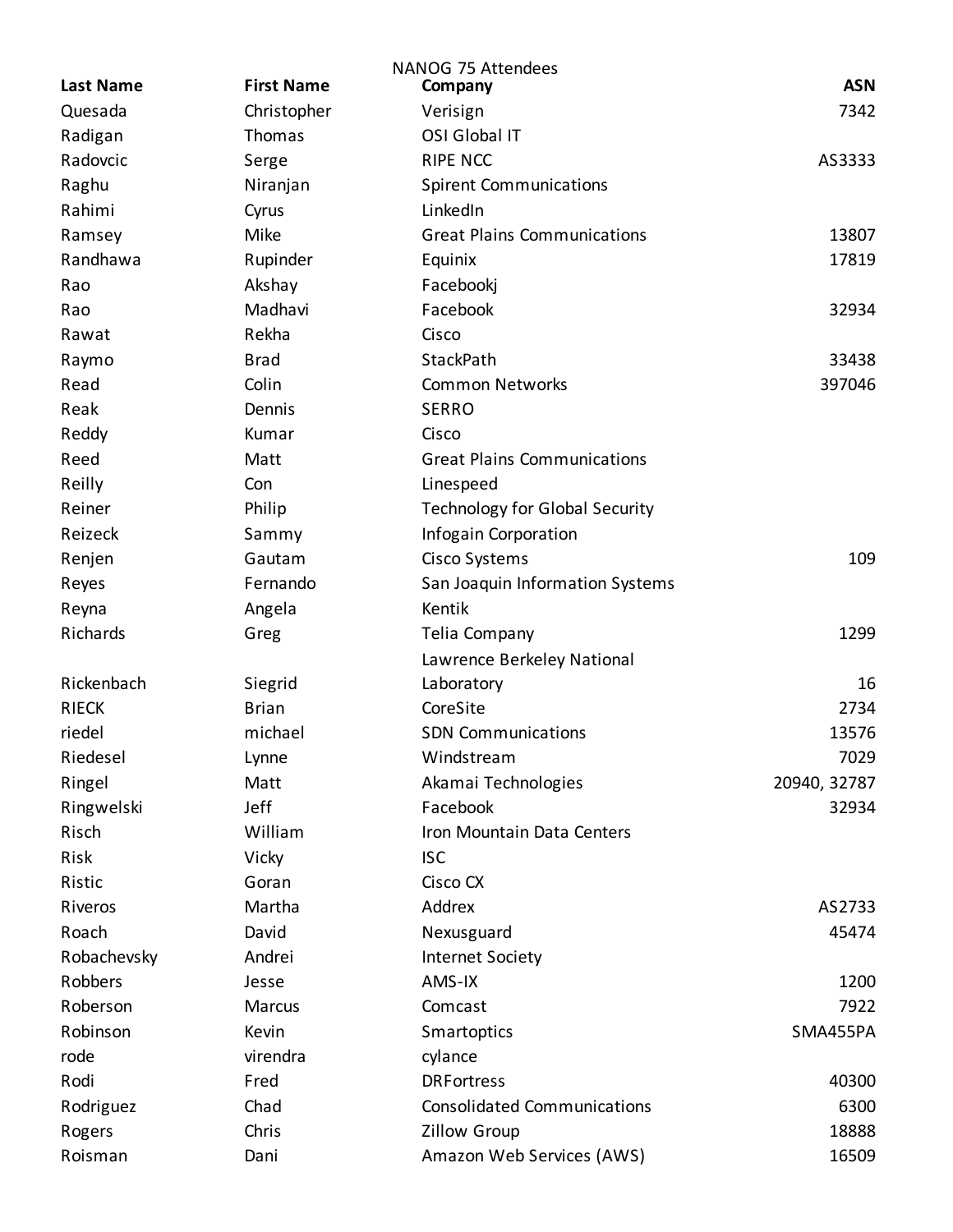|                  |                   | NANOG 75 Attendees                  |             |
|------------------|-------------------|-------------------------------------|-------------|
| <b>Last Name</b> | <b>First Name</b> | Company                             | <b>ASN</b>  |
| Rokeach          | Jason             | <b>Consolidated Communications</b>  | 13977       |
| Rollis           | Stephanie         | <b>TXO Systems</b>                  |             |
|                  |                   | St Louis Regional Internet Exchange |             |
| Roman            | John              | $(STL-RIX)$                         | 395886      |
| Romero           | Jose              | <b>Netflix</b>                      | 2906        |
| Rosenberg        | David             | Equinix                             | 24115       |
| Rosenberry       | Eric              | iovation, Inc. / NWAX               | 15301       |
| Ross             | <b>Brandon</b>    | <b>Network Utility Force</b>        |             |
| Roy              | <b>Basudeb</b>    | Akamai Technologies                 | 20940       |
| Rubin            | Jonathan          | <b>PCCW Global</b>                  | 3491        |
| Rumpel           | Chad              | <b>Shaw Communications</b>          | 6327        |
| Rushing          | Mike              | Westin Building Exchange            |             |
| Rustogi          | Sudhir            | Cisco Systems, Inc.                 |             |
| Rutledge         | Monty             | StackPath                           | 33438       |
| Ryall            | Ben               | Facebook                            | 32934       |
| Ryan             | Tim               | City College of San Francisco       | 2152        |
| Ryburn           | Justin            | Kentik Technologies                 | 6169        |
|                  |                   | 1547 Datacenters / 1547 Critical    |             |
| Rydarowski       | Joseph            | <b>Systems Realty</b>               |             |
| Sage             | Eric              | Facebook                            | 32934       |
| Saini            | Naveen            | Aricent                             |             |
| Salazar          | Juan              | McAllen Data Center                 | 27420       |
| Salvage          | Mike              | IX Reach                            | 43531       |
| Sanchez          | Dave              | Roblox                              |             |
| SANCHEZ          | <b>MARIANO</b>    | <b>INTERNEXA S.A.</b>               | 26258952280 |
| Sanchez          | Rogelio           | China Telecom Americas              | CHI773PA    |
| Sangli           | Srihari           | Juniper Networks                    |             |
| Sankaran         | Venkatesan        | Square Inc                          | 15211       |
| Santana          | Tony              | Crown Castle Fiber                  |             |
| santhanam        | sridhar           | Cisco Systems                       |             |
| Sarkar           | Sukanta           | Microsoft                           | 8075        |
| Saroyan          | Alex              | <b>XCloud Networks</b>              |             |
| sasomsub         | suparak           | VerizonMedia                        | 10310       |
| Sato             | Hitoshi           | SoftBank                            | 17676       |
| Sato             | Ryohei            | <b>KDDI</b>                         | 2516        |
| Satterthwaite    | Eric              | <b>Ball State University- CICS</b>  |             |
| Saunders         | Freeman           | <b>Turner Broadcasting</b>          | 5662        |
| Sawyer           | Leif              | GCI Communication, Corp.            | 8047        |
| Say              | George            | EPS Global, Inc.                    |             |
| Scalzo           | Frank             | Iron Mountain Data Centers          |             |
| Schissel         | Peter             | Digital Realty                      | 36086       |
| Schleider        | Robert            | Myriad360                           |             |
| Schliesser       | Benson            | <b>Volta Networks</b>               |             |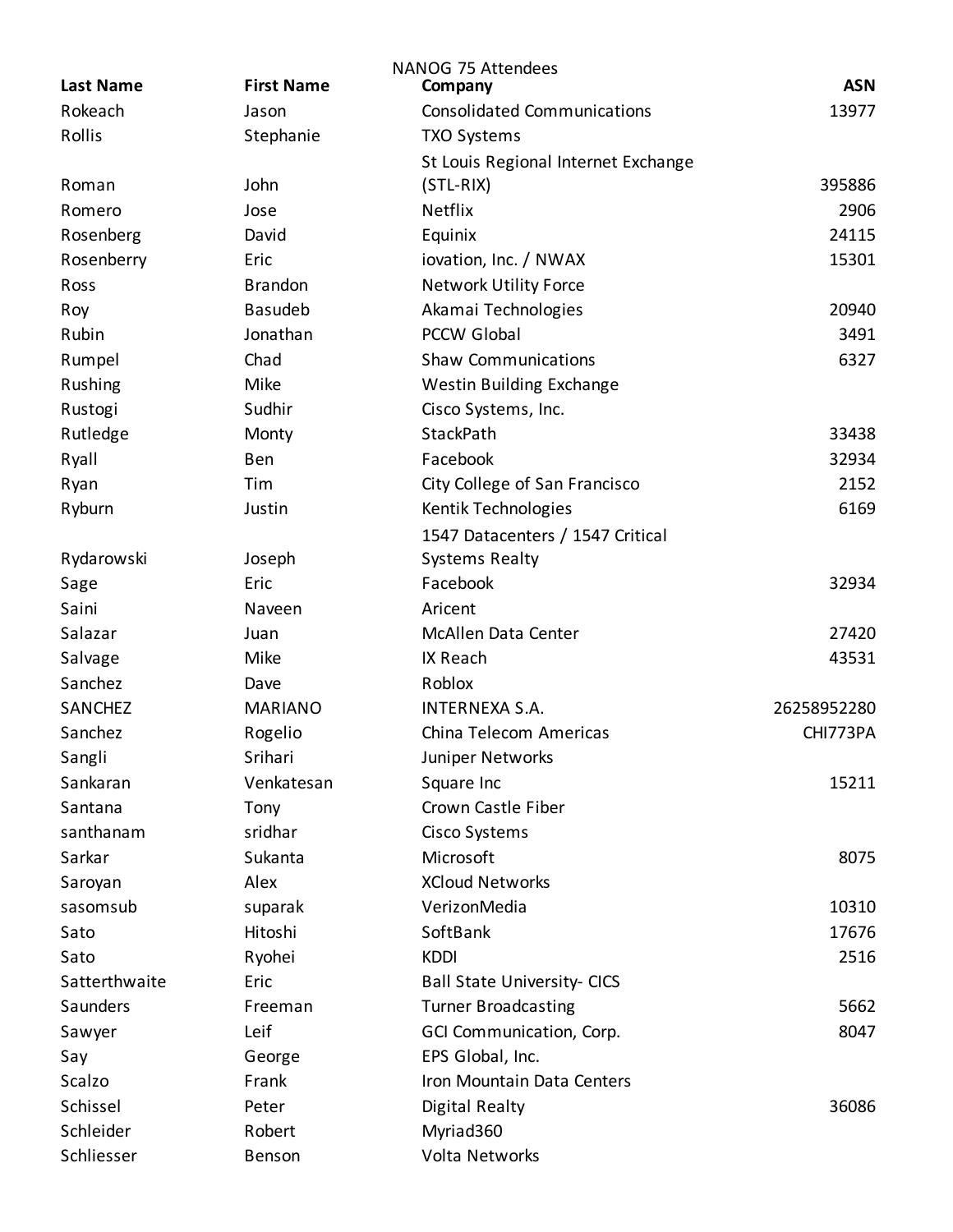| <b>First Name</b><br><b>ASN</b><br><b>Last Name</b><br>Company<br>Schmiedt<br>Midco<br>11232<br>Jamie<br>schmutzer<br>christian<br>cisco<br>Schoch<br>27552, 22147<br>Gavin<br>TOWARDEX, MASS IX<br>Schongalla<br>Internet2<br>11537, 11164<br>Curtis<br>St Louis Regional Internet Exchange<br>Schrenk<br>Nathan<br>395886<br>$(STL-RIX)$<br>Schroeder<br>Stephan<br><b>Benocs GmbH</b><br>3320<br>Schuette<br>Christopher<br>13576<br><b>SDN Communications</b><br>Schultz<br>15169<br>Paul<br>Google<br>Schwarz<br>Oliver<br><b>GTT</b><br>3257<br><b>Brad</b><br><b>Netrality Properties</b><br>Searcy<br>16509<br><b>Seastres</b><br>Amazon<br>Lucy<br>3066, 16668,<br>Rob<br>19528, 46696<br>Seastrom<br><b>ByteGrid</b><br>Felix<br>Seda<br><b>NJFX</b><br>Seggelke<br>Klaus<br><b>Spirent Communications</b><br>7941<br>Semenzin<br>Davide<br><b>Internet Archive</b><br>Sepulveda<br>CTAmericas<br>CHI344PA<br>Eric<br>Seremet<br>ibro<br>Verisign<br>Seter<br>Shawn<br><b>Edge Gravity by Ericsson</b><br>27254<br>Shadrin<br><b>Nick</b><br><b>NGINX</b><br>Shaffer<br>Iron Mountain<br>Nancy<br>Shafi<br>Shahid<br>Qualcomm Inc.<br>Salesforce<br>Shah<br>14340<br>Jaynee<br>Shah<br>Kinjal<br>Keysight Technologies<br>shah<br>kulin<br>Arista Networks<br>54113<br>Shahlapour<br>Shadi<br>fastly<br>Shaikh<br>15169<br>Google<br>Anees<br>23028<br>Shank<br>Team Cymru<br>James<br>Sharma<br>Akshat<br>Cisco Systems |
|------------------------------------------------------------------------------------------------------------------------------------------------------------------------------------------------------------------------------------------------------------------------------------------------------------------------------------------------------------------------------------------------------------------------------------------------------------------------------------------------------------------------------------------------------------------------------------------------------------------------------------------------------------------------------------------------------------------------------------------------------------------------------------------------------------------------------------------------------------------------------------------------------------------------------------------------------------------------------------------------------------------------------------------------------------------------------------------------------------------------------------------------------------------------------------------------------------------------------------------------------------------------------------------------------------------------------------------------------------------------------------------------------------------------------------|
|                                                                                                                                                                                                                                                                                                                                                                                                                                                                                                                                                                                                                                                                                                                                                                                                                                                                                                                                                                                                                                                                                                                                                                                                                                                                                                                                                                                                                                    |
|                                                                                                                                                                                                                                                                                                                                                                                                                                                                                                                                                                                                                                                                                                                                                                                                                                                                                                                                                                                                                                                                                                                                                                                                                                                                                                                                                                                                                                    |
|                                                                                                                                                                                                                                                                                                                                                                                                                                                                                                                                                                                                                                                                                                                                                                                                                                                                                                                                                                                                                                                                                                                                                                                                                                                                                                                                                                                                                                    |
|                                                                                                                                                                                                                                                                                                                                                                                                                                                                                                                                                                                                                                                                                                                                                                                                                                                                                                                                                                                                                                                                                                                                                                                                                                                                                                                                                                                                                                    |
|                                                                                                                                                                                                                                                                                                                                                                                                                                                                                                                                                                                                                                                                                                                                                                                                                                                                                                                                                                                                                                                                                                                                                                                                                                                                                                                                                                                                                                    |
|                                                                                                                                                                                                                                                                                                                                                                                                                                                                                                                                                                                                                                                                                                                                                                                                                                                                                                                                                                                                                                                                                                                                                                                                                                                                                                                                                                                                                                    |
|                                                                                                                                                                                                                                                                                                                                                                                                                                                                                                                                                                                                                                                                                                                                                                                                                                                                                                                                                                                                                                                                                                                                                                                                                                                                                                                                                                                                                                    |
|                                                                                                                                                                                                                                                                                                                                                                                                                                                                                                                                                                                                                                                                                                                                                                                                                                                                                                                                                                                                                                                                                                                                                                                                                                                                                                                                                                                                                                    |
|                                                                                                                                                                                                                                                                                                                                                                                                                                                                                                                                                                                                                                                                                                                                                                                                                                                                                                                                                                                                                                                                                                                                                                                                                                                                                                                                                                                                                                    |
|                                                                                                                                                                                                                                                                                                                                                                                                                                                                                                                                                                                                                                                                                                                                                                                                                                                                                                                                                                                                                                                                                                                                                                                                                                                                                                                                                                                                                                    |
|                                                                                                                                                                                                                                                                                                                                                                                                                                                                                                                                                                                                                                                                                                                                                                                                                                                                                                                                                                                                                                                                                                                                                                                                                                                                                                                                                                                                                                    |
|                                                                                                                                                                                                                                                                                                                                                                                                                                                                                                                                                                                                                                                                                                                                                                                                                                                                                                                                                                                                                                                                                                                                                                                                                                                                                                                                                                                                                                    |
|                                                                                                                                                                                                                                                                                                                                                                                                                                                                                                                                                                                                                                                                                                                                                                                                                                                                                                                                                                                                                                                                                                                                                                                                                                                                                                                                                                                                                                    |
|                                                                                                                                                                                                                                                                                                                                                                                                                                                                                                                                                                                                                                                                                                                                                                                                                                                                                                                                                                                                                                                                                                                                                                                                                                                                                                                                                                                                                                    |
|                                                                                                                                                                                                                                                                                                                                                                                                                                                                                                                                                                                                                                                                                                                                                                                                                                                                                                                                                                                                                                                                                                                                                                                                                                                                                                                                                                                                                                    |
|                                                                                                                                                                                                                                                                                                                                                                                                                                                                                                                                                                                                                                                                                                                                                                                                                                                                                                                                                                                                                                                                                                                                                                                                                                                                                                                                                                                                                                    |
|                                                                                                                                                                                                                                                                                                                                                                                                                                                                                                                                                                                                                                                                                                                                                                                                                                                                                                                                                                                                                                                                                                                                                                                                                                                                                                                                                                                                                                    |
|                                                                                                                                                                                                                                                                                                                                                                                                                                                                                                                                                                                                                                                                                                                                                                                                                                                                                                                                                                                                                                                                                                                                                                                                                                                                                                                                                                                                                                    |
|                                                                                                                                                                                                                                                                                                                                                                                                                                                                                                                                                                                                                                                                                                                                                                                                                                                                                                                                                                                                                                                                                                                                                                                                                                                                                                                                                                                                                                    |
|                                                                                                                                                                                                                                                                                                                                                                                                                                                                                                                                                                                                                                                                                                                                                                                                                                                                                                                                                                                                                                                                                                                                                                                                                                                                                                                                                                                                                                    |
|                                                                                                                                                                                                                                                                                                                                                                                                                                                                                                                                                                                                                                                                                                                                                                                                                                                                                                                                                                                                                                                                                                                                                                                                                                                                                                                                                                                                                                    |
|                                                                                                                                                                                                                                                                                                                                                                                                                                                                                                                                                                                                                                                                                                                                                                                                                                                                                                                                                                                                                                                                                                                                                                                                                                                                                                                                                                                                                                    |
|                                                                                                                                                                                                                                                                                                                                                                                                                                                                                                                                                                                                                                                                                                                                                                                                                                                                                                                                                                                                                                                                                                                                                                                                                                                                                                                                                                                                                                    |
|                                                                                                                                                                                                                                                                                                                                                                                                                                                                                                                                                                                                                                                                                                                                                                                                                                                                                                                                                                                                                                                                                                                                                                                                                                                                                                                                                                                                                                    |
|                                                                                                                                                                                                                                                                                                                                                                                                                                                                                                                                                                                                                                                                                                                                                                                                                                                                                                                                                                                                                                                                                                                                                                                                                                                                                                                                                                                                                                    |
|                                                                                                                                                                                                                                                                                                                                                                                                                                                                                                                                                                                                                                                                                                                                                                                                                                                                                                                                                                                                                                                                                                                                                                                                                                                                                                                                                                                                                                    |
|                                                                                                                                                                                                                                                                                                                                                                                                                                                                                                                                                                                                                                                                                                                                                                                                                                                                                                                                                                                                                                                                                                                                                                                                                                                                                                                                                                                                                                    |
|                                                                                                                                                                                                                                                                                                                                                                                                                                                                                                                                                                                                                                                                                                                                                                                                                                                                                                                                                                                                                                                                                                                                                                                                                                                                                                                                                                                                                                    |
|                                                                                                                                                                                                                                                                                                                                                                                                                                                                                                                                                                                                                                                                                                                                                                                                                                                                                                                                                                                                                                                                                                                                                                                                                                                                                                                                                                                                                                    |
|                                                                                                                                                                                                                                                                                                                                                                                                                                                                                                                                                                                                                                                                                                                                                                                                                                                                                                                                                                                                                                                                                                                                                                                                                                                                                                                                                                                                                                    |
|                                                                                                                                                                                                                                                                                                                                                                                                                                                                                                                                                                                                                                                                                                                                                                                                                                                                                                                                                                                                                                                                                                                                                                                                                                                                                                                                                                                                                                    |
| Chris<br>Sharp<br><b>Digital Realty</b>                                                                                                                                                                                                                                                                                                                                                                                                                                                                                                                                                                                                                                                                                                                                                                                                                                                                                                                                                                                                                                                                                                                                                                                                                                                                                                                                                                                            |
| <b>ADVA Optical Networking</b><br>Shastri<br>Madan                                                                                                                                                                                                                                                                                                                                                                                                                                                                                                                                                                                                                                                                                                                                                                                                                                                                                                                                                                                                                                                                                                                                                                                                                                                                                                                                                                                 |
| shaver<br>john<br>13414<br>Twitter                                                                                                                                                                                                                                                                                                                                                                                                                                                                                                                                                                                                                                                                                                                                                                                                                                                                                                                                                                                                                                                                                                                                                                                                                                                                                                                                                                                                 |
| Sherman<br>Erik<br>5511<br>Orange                                                                                                                                                                                                                                                                                                                                                                                                                                                                                                                                                                                                                                                                                                                                                                                                                                                                                                                                                                                                                                                                                                                                                                                                                                                                                                                                                                                                  |
| Nikhil<br>Oracle<br>Shetty                                                                                                                                                                                                                                                                                                                                                                                                                                                                                                                                                                                                                                                                                                                                                                                                                                                                                                                                                                                                                                                                                                                                                                                                                                                                                                                                                                                                         |
|                                                                                                                                                                                                                                                                                                                                                                                                                                                                                                                                                                                                                                                                                                                                                                                                                                                                                                                                                                                                                                                                                                                                                                                                                                                                                                                                                                                                                                    |
| Shi<br>Shelly<br>China Unicom Americas<br>4837, 10099, 19174                                                                                                                                                                                                                                                                                                                                                                                                                                                                                                                                                                                                                                                                                                                                                                                                                                                                                                                                                                                                                                                                                                                                                                                                                                                                                                                                                                       |
| Shields<br>Shaun<br>2559<br>Visa                                                                                                                                                                                                                                                                                                                                                                                                                                                                                                                                                                                                                                                                                                                                                                                                                                                                                                                                                                                                                                                                                                                                                                                                                                                                                                                                                                                                   |
| Shoemaker<br><b>GTT</b><br>Lance                                                                                                                                                                                                                                                                                                                                                                                                                                                                                                                                                                                                                                                                                                                                                                                                                                                                                                                                                                                                                                                                                                                                                                                                                                                                                                                                                                                                   |
| SIddiqui<br>Simi<br>AS15169 AS36040<br>Google                                                                                                                                                                                                                                                                                                                                                                                                                                                                                                                                                                                                                                                                                                                                                                                                                                                                                                                                                                                                                                                                                                                                                                                                                                                                                                                                                                                      |
| Siegel<br>Siegel Group<br>3356<br>Dave                                                                                                                                                                                                                                                                                                                                                                                                                                                                                                                                                                                                                                                                                                                                                                                                                                                                                                                                                                                                                                                                                                                                                                                                                                                                                                                                                                                             |
| Silva<br>Artur<br><b>PINPOINT</b><br>262981                                                                                                                                                                                                                                                                                                                                                                                                                                                                                                                                                                                                                                                                                                                                                                                                                                                                                                                                                                                                                                                                                                                                                                                                                                                                                                                                                                                        |
| Silva<br>Manuel<br>Viaero Wireless                                                                                                                                                                                                                                                                                                                                                                                                                                                                                                                                                                                                                                                                                                                                                                                                                                                                                                                                                                                                                                                                                                                                                                                                                                                                                                                                                                                                 |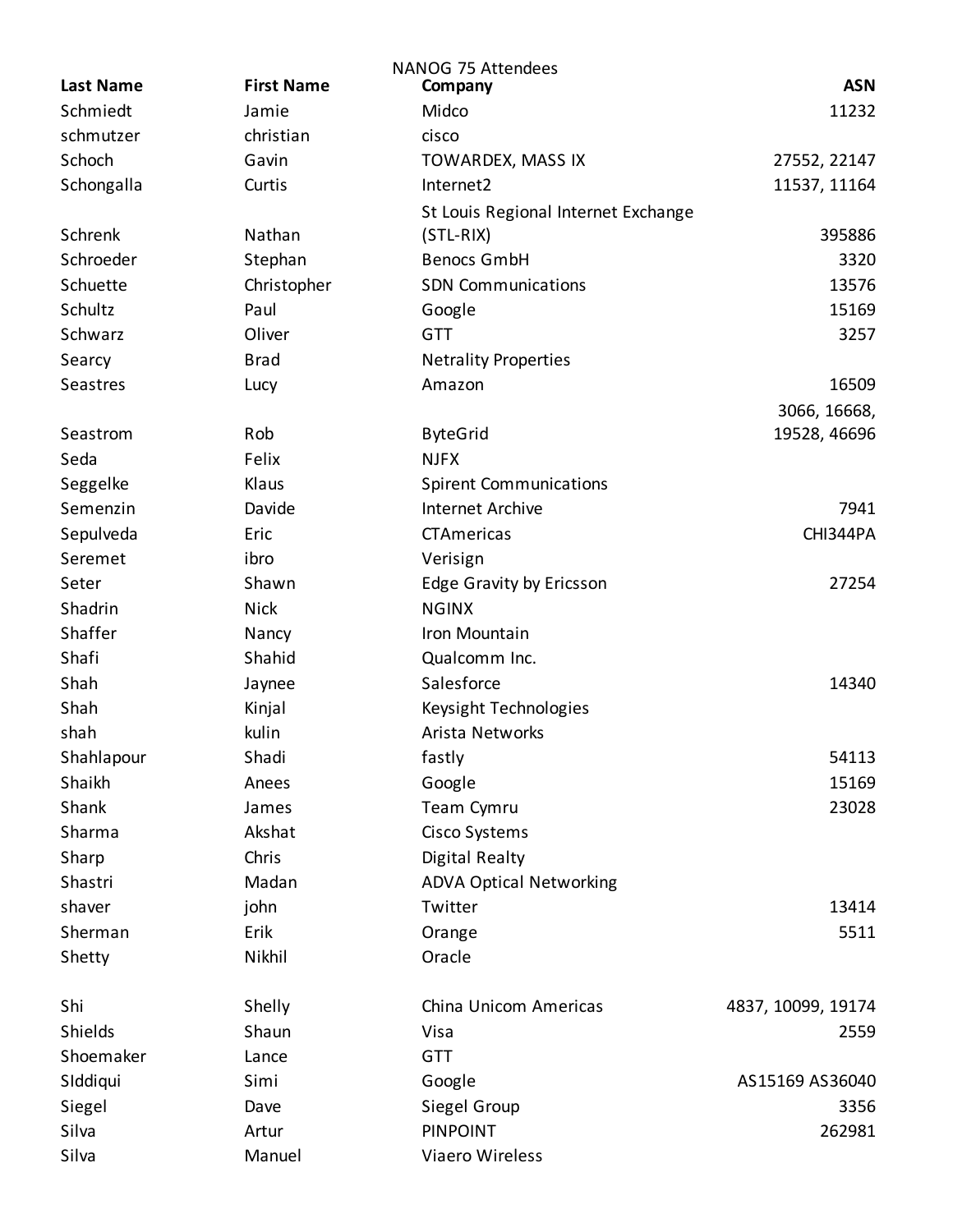| <b>NANOG 75 Attendees</b> |                   |                                       |               |  |
|---------------------------|-------------------|---------------------------------------|---------------|--|
| <b>Last Name</b>          | <b>First Name</b> | Company                               | <b>ASN</b>    |  |
| Silva                     | Noelia            | <b>Telxius</b>                        | 12956         |  |
| Silva Damas               | João Luis         | <b>APNIC</b>                          |               |  |
| Simpson                   | Maureen           | <b>Telia Carrier</b>                  | 1299          |  |
| Sinatra                   | Michael           | <b>Energy Sciences Network</b>        | 293           |  |
| Singh                     | Amit              | <b>Pluribus Networks</b>              |               |  |
| Singh                     | Prabhnit          | ThousandEyes                          |               |  |
| Singh                     | Ramita            | Microsoft                             | 8075          |  |
| <b>SIROTA</b>             | <b>JULIO</b>      | NIC.br / IX.br                        | 26162         |  |
|                           |                   | IPv4.Global, a division of Hilco      |               |  |
| Sitt                      | Ceasar            | Streambank                            |               |  |
| Sivie                     | Todd              | Fujitsu                               |               |  |
| SKOFTELAND                | <b>CHRISTIAN</b>  | Verisign                              | 7342          |  |
| Slabakov                  | <b>Nick</b>       | Nokia                                 |               |  |
| Sladkevicius              | Mantas            | Epsilon                               |               |  |
| Sletner                   | Scott             | Genentech, Inc                        | 2047          |  |
| Slowik                    | Trina             | <b>AWS</b>                            | 16509         |  |
| Small                     | Duncan            | <b>GTT</b>                            | 3257          |  |
| Smethurst                 | Evan              | Raging Wire Data Centers              |               |  |
| Smith                     | Chris             | <b>Consolidated Communications</b>    |               |  |
| smith                     | donald            | centurylink.com                       | 209           |  |
| Smith                     | Gary              | IP Infusion                           |               |  |
| Smith                     | Jessica           | <b>Digital Realty</b>                 |               |  |
| Smith                     | Michael           | Raging Wire Data Centers              |               |  |
| Smith                     | Terry             | Ciena                                 | 15169         |  |
| Snijders                  | Job               | NTT Communications, PeeringDB         | 2914          |  |
| Snowhorn                  | Josh              | EdgeMicro                             | 2886, 4560    |  |
| Snyder                    | Morgan            | Panduit                               |               |  |
| Sobel                     | Dan               | <b>Precision Optical Transceivers</b> |               |  |
| Sokolov                   | Ilya              | Xandr                                 |               |  |
| Soldo                     | John              | Linkedin                              |               |  |
| Soora                     | Inderjodh         | Arrow Group Inc                       | 20119         |  |
| Sopko                     | Lauren            | <b>Internet Society</b>               |               |  |
| Soulakis                  | Damon             | Cyxtera                               |               |  |
| Southern                  | Tim               | Twitter                               | 13414         |  |
| <b>Sparks</b>             | Justin            | PivIT Global                          |               |  |
| Spataro                   | Daniel            | Linode/PhillyIX                       | 6,394,954,033 |  |
| Speziale                  | Agustin           | CenturyLink                           | 3356, 3549    |  |
| Spivey                    | Mike              | Century Link                          | 3356209       |  |
| Spring                    | Steve             | Kentik                                |               |  |
| Srauy                     | Melissa           | <b>Wave Business</b>                  | 11404         |  |
| Srinivasan                | Selvakumar        | Microsoft                             | 8075          |  |
| Stadtmiller               | <b>Brian</b>      | <b>Terabit Systems</b>                |               |  |
| Stanczak                  | Peter             | Edge Gravity by Ericsson              | 47254         |  |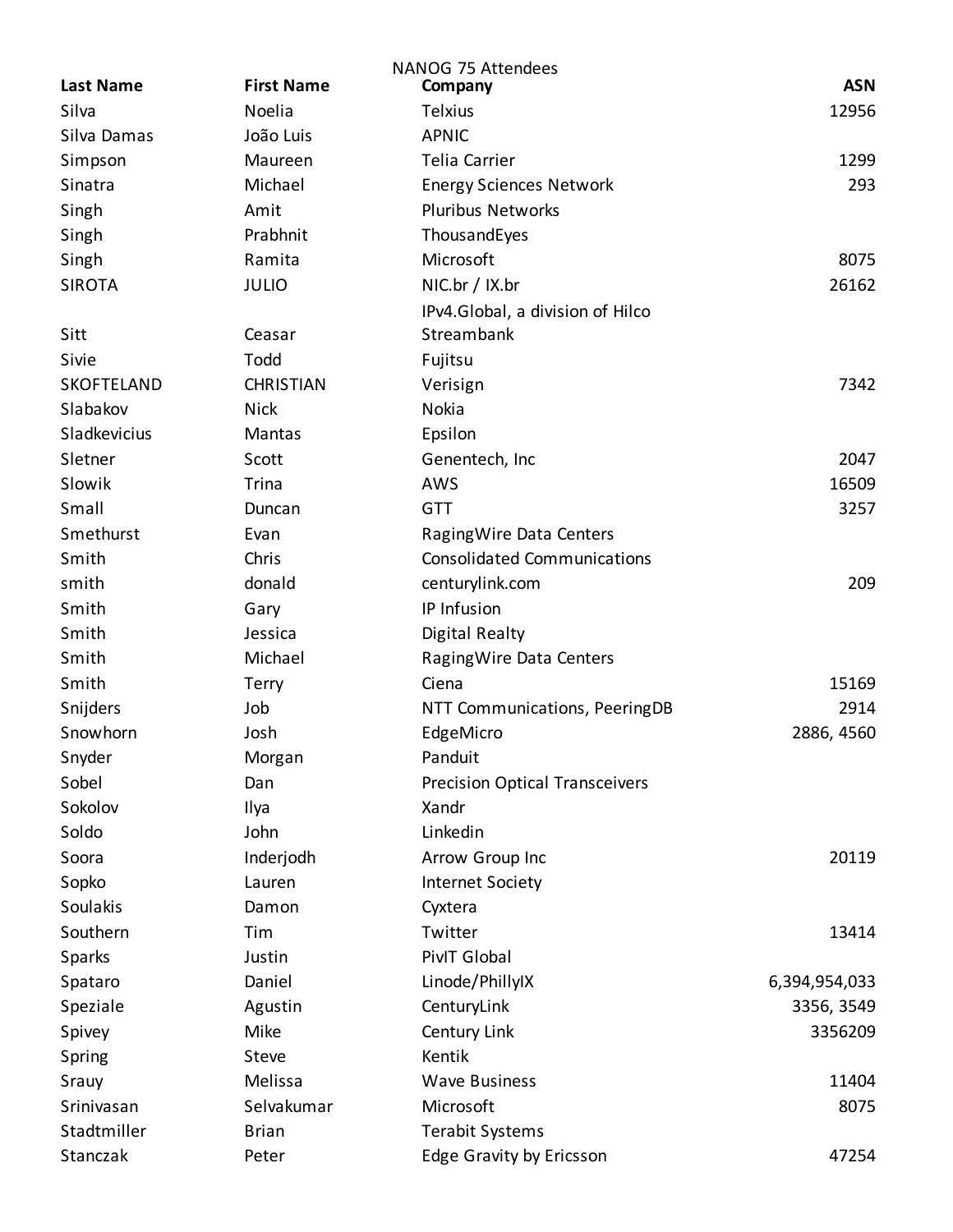| <b>Last Name</b> | <b>First Name</b> | <b>NANOG 75 Attendees</b><br>Company | <b>ASN</b>         |
|------------------|-------------------|--------------------------------------|--------------------|
| Stanger          | Pete              | 910Telecom                           |                    |
| Stanic           | Rebecca           | <b>RETN</b>                          | 9002               |
| <b>Starr</b>     | Mike              | <b>OPAQ</b>                          | 25885              |
| Steenbergen      | Richard A         | <b>Petabit Scale</b>                 |                    |
| Steller          | Anthony           | <b>Charter Communications</b>        | 20115, 7843        |
| <b>Stevens</b>   | Duane             | H5 Data Centers LLC                  |                    |
| Steward          | Tino              | <b>NTT</b>                           | 2914               |
| Stifel           | Megan             | <b>Technology for Global Policy</b>  |                    |
| Still            | Michael           | <b>Network Utility Force</b>         |                    |
| Stoddard         | Nat               | Berkeley Lab (LBNL)                  | 16                 |
| <b>Strauss</b>   | Catharine         | Fastly                               | 54113              |
| <b>Strickx</b>   | Tom               | Cloudflare                           | 13335              |
| Strina           | <b>Nicolas</b>    | Twitch                               | 46489              |
| Stromsness       | Rune              | Lawrence Berkeley National Lab       | 16                 |
| Stuckey          | Felix             | The Zayo Group                       | 6461               |
| Sturm            | Andreas           | DE-CIX                               | 6695               |
| Su               | Wei               | Futurewei Technologies, Inc.         |                    |
| Sud              | Raman             | <b>Amazon Web Services</b>           | 16509              |
| Sugeno           | Akio              | Telehouse                            | 13538              |
| Sullivan         | Dan               | Myriad360                            |                    |
| Sullivan         | Patrick           | Digital Realty                       |                    |
| Sumastre         | Mark              | F5 Networks                          | 55002              |
| <b>Summers</b>   | Marty             | Windstream                           | AS7029             |
| Surdock          | Steve             | CTS Telecom                          | 19653              |
| Sutton           | <b>Krissy</b>     | <b>Indus Tech Reports</b>            | <b>NA</b>          |
| Swanson          | Ryan              | Myriad360                            |                    |
| Swaysland        | Simon             | <b>NTT Communications</b>            | 2914               |
| Sweeting         | John              | <b>ARIN</b>                          |                    |
| Sylvester        | William           | Addrex                               | AS2733             |
| Szarecki         | Rafal             | Juniper Networks                     |                    |
| Takabayashi      | Takejiro          | <b>JPIX</b>                          | 7527               |
| Tal              | Guy               | Centurylink                          | 3356               |
| Tam              | Warren            | Twitter                              |                    |
| Tan              | Justin            | <b>IMDA</b>                          |                    |
| Tang             | Robert            | Juniper Networks                     |                    |
| Taphouse         | Peter             | Lonap                                | 8330               |
| Tarsha           | Anas              | Nutanix                              | 64266              |
| Tasu             | Steve             | <b>Approved Networks</b>             |                    |
| Tauber           | Tony              | Comcast                              | 7922               |
| Taubman          | Stuart            | Zayo Group                           | 6461, 8218, 15290, |
| Taylor           | Drew              | AMS-IX                               | 1200               |
| Taylor           | Eryn              | 910Telecom                           |                    |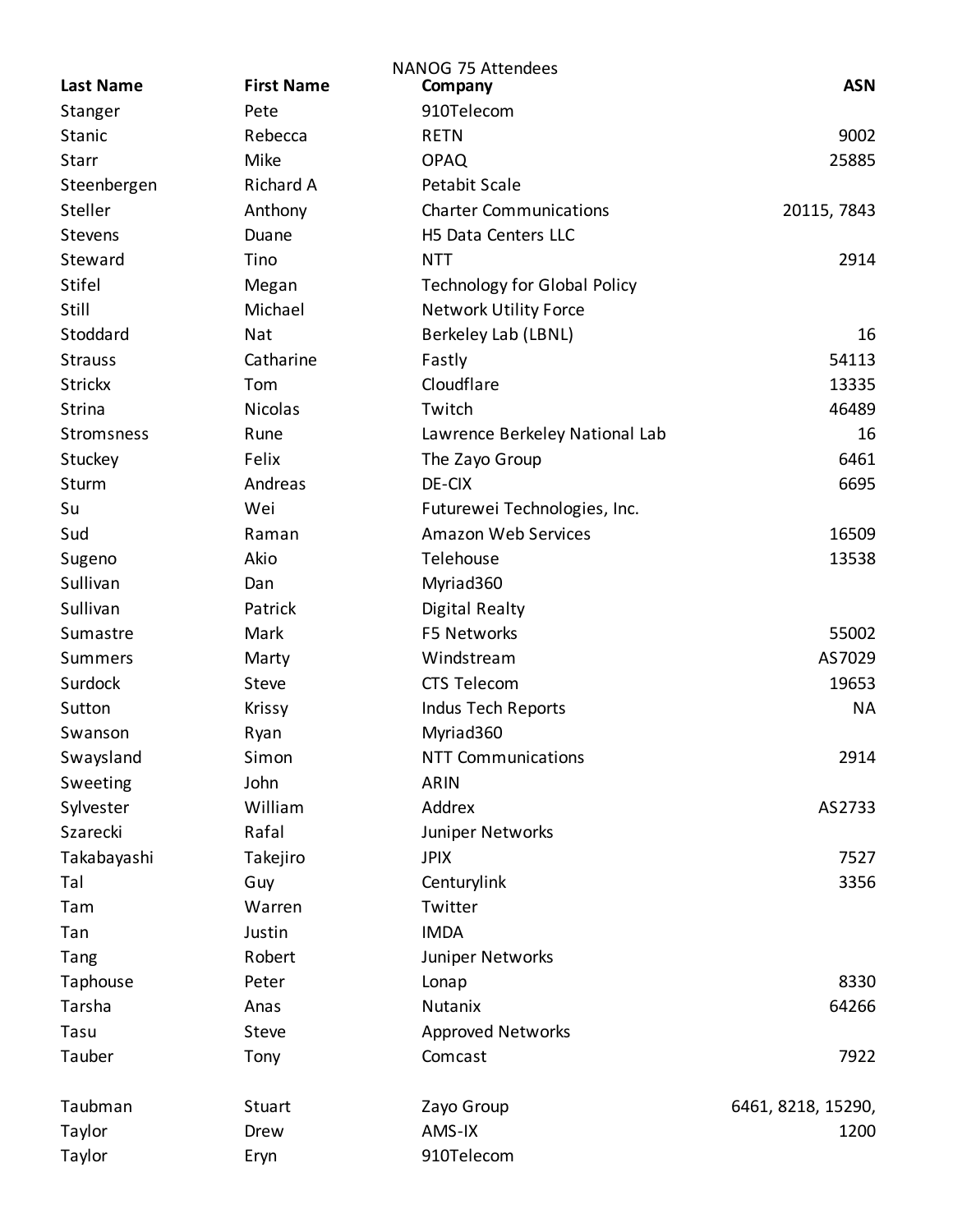| <b>NANOG 75 Attendees</b> |                   |                                       |                |  |
|---------------------------|-------------------|---------------------------------------|----------------|--|
| <b>Last Name</b>          | <b>First Name</b> | Company                               | <b>ASN</b>     |  |
| Taylor                    | Jackson           | Internet Tool & Die Company           |                |  |
| Taylor                    | Nigel             | The Clorox Company                    | 53526          |  |
| Taylor                    | Teena             | Fujitsu                               |                |  |
| Tendler                   | Jaime             | <b>Fujitsu Network Communications</b> |                |  |
| Terwilliger               | David             | <b>Fujitsu Network Communications</b> |                |  |
| Thaxton                   | Adair             | Internet2                             | 11537          |  |
| Thieme                    | Douglas           | <b>Vodafone Carrier Service</b>       | 1273           |  |
| Thimmesch                 | Peter             | Addrex, Inc.                          | AS2733         |  |
| Thomas                    | Daniel            | Interxion                             |                |  |
| Thomas                    | Dennis            | <b>Amazon Web Services</b>            | 16509          |  |
| Tibreawal                 | Raunak            | Juniper Networks                      |                |  |
| Timlick                   | John              | Nokia                                 |                |  |
| Timmons                   | Jason             | Box, Inc.                             | 33011          |  |
| Timonera                  | Jan-Michael       | Verizon                               | 701            |  |
|                           |                   |                                       | 701, 702, 703, |  |
| Tingley                   | David             | Verizon                               | 14551, 2828    |  |
| Tobias                    | Jaimee            | <b>ADVA Optical Networking</b>        |                |  |
| Todd                      | John              | Quad9                                 | 19281          |  |
| Toll                      | Reuben            | T-Mobile                              | 21928          |  |
| Tomassoni                 | Dave              | PacketFabric                          |                |  |
| Toonk                     | Andree            | Cisco / BGPMon                        | 36692, 25605   |  |
| <b>Tracy</b>              | Kirk              | Telia Company                         | 1299           |  |
| Trambley                  | William           | SPARKLE                               | 6762           |  |
| Tran                      | Phong             | <b>NSFOCUS</b>                        |                |  |
| Trenaman                  | Nathalie          | <b>RIPE NCC</b>                       | 3333           |  |
| Trevithick                | Charles           | Cyxtera                               |                |  |
| TRIGUNA                   | <b>ABHINAV</b>    | University of Colorado-Boulder        | 104            |  |
| Trivette                  | Joya              | Windstream Wholesale                  | 7029           |  |
| Truong                    | My                | Molex, LLC                            |                |  |
| Tuffaha                   | Nadia             | <b>Digital Realty</b>                 |                |  |
| Turner                    | Inga              | LINX (The London Internet Exchange)   | 5459           |  |
| Turner                    | Matt              | Qualcomm Inc.                         | 11030          |  |
| <b>Typaldos</b>           | Alex              | Pilot                                 | 46450          |  |
| Tzvetanov                 | Krassimir         | Fastly, Inc.                          | 54113          |  |
| ulrich                    | steve             | arista networks                       |                |  |
| Upadhyay                  | Rinky             | Juniper Networks                      |                |  |
| Uribe                     | Yahel             | Digital Realty                        | 36086          |  |
| Urricariet                | Christian         | Finisar                               | 395782         |  |
| Urrutia                   | Carlo             | Telstra                               | AS4637, AS1221 |  |
| Usle                      | Dennis            | RADWARE                               |                |  |
| Vaishampayan              | Ravindra          | Cisco Systems                         |                |  |
| Valhuerdi                 | Arthur            | Datagryd Data Centers LLC             |                |  |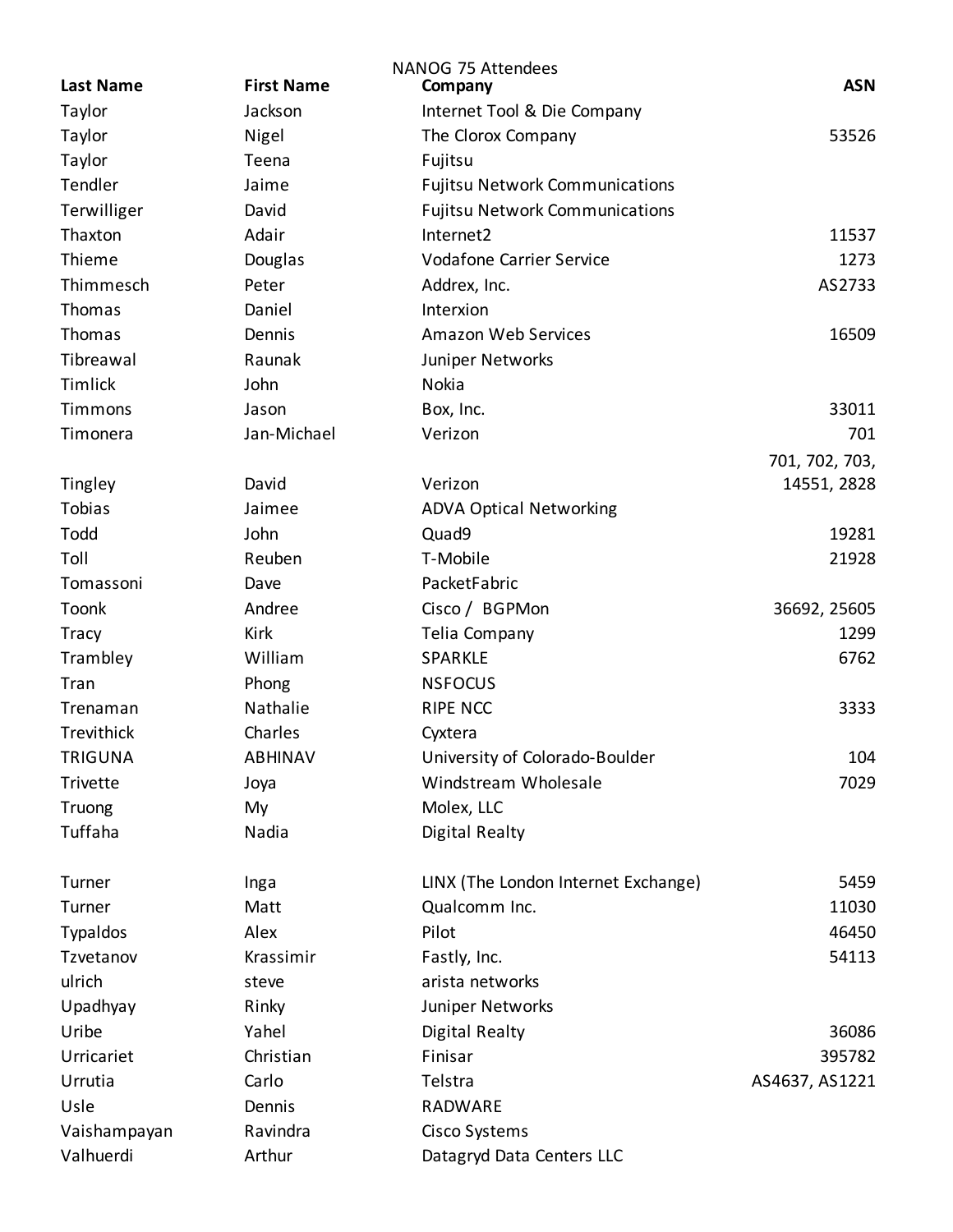| <b>Last Name</b> | <b>First Name</b> | <b>NANOG 75 Attendees</b><br>Company | <b>ASN</b>          |
|------------------|-------------------|--------------------------------------|---------------------|
| Valladon         | Lily              | Digital Realty                       |                     |
|                  |                   |                                      |                     |
| Valsami          | Anna              | Telstra                              | 1221, 4637, 10026   |
| Van Fossen       | Chris             | Google                               | 15169, 36040        |
| van Gentevoort   | Vinnie            | NL-ix                                | AS34307             |
| van Mook         | Remco             | Asteroid                             | 41693 25595         |
| van Oppen        | John              | campuscolo                           | 17017               |
|                  |                   |                                      |                     |
| Van Renterghem   | Wouter            | <b>DE-CIX Management GmbH</b>        | 63034, 62499, 6695  |
| VandenToorn      | Dakota            | Nokia Deepfield                      |                     |
| Velea            | Elvis             | <b>V4Escrow LLC</b>                  |                     |
| Venable          | Ben               | State of Alabama                     | 11109               |
| Venkatraman      | Suresh            | Juniper Networks                     |                     |
| Vila             | Evelio            | Facebook                             | 32934               |
| Villanueva       | Lorena            |                                      |                     |
| <b>VILLARAMA</b> | RAMIL             | Global Cloud Xchange                 | AS15412AS18101      |
| Virdi            | Bhu               | Flexential                           |                     |
| Visinscaia       | Svetlana          | Addrex                               | AS2733              |
|                  |                   |                                      | <b>ASN 18886ASN</b> |
| Vito             | <b>Thomas</b>     | Uniti Leasing LLC                    | 13760               |
| Vogel            | Mike              | Comcast                              | 7922                |
| Vogler           | Timothy           | DigitalOcean                         | 14061               |
|                  | Nagendra Arun     |                                      |                     |
| Volety           | Prabhakar         | University of Colorado Boulder       |                     |
| Volk             | Ruediger          | Deutsche Telekom Technik GmbH        | AS3320              |
| von dem Hagen    | Malte             | GoDaddy                              | 26496, 20773        |
| <b>VYAS</b>      | <b>JIGAR</b>      | Verizon Digital Media Serivces       | 15133               |
| Wabik            | Jeff              | DC BLOX                              | 3.95567E+11         |
| Wade             | Clara             | Escrow.com                           |                     |
| Wajszczuk        | Arthur            | <b>GTT</b>                           | 3257                |
| Wallander        | <b>Buck</b>       | <b>Cruise Automation</b>             | 19755               |
| Walsh            | <b>Brady</b>      | <b>Netflix</b>                       | 2906                |
| Walsh            | Stephen           | Verizon Media Group                  | 10310               |
| Wang             | Zhi               | Government of Canada                 |                     |
| Ward             | Michael           | Databank.com                         | 13767               |
| Warlick          | Callahan          | Roblox                               | 22697               |
| Wasi             | Atif              | Arista Networks                      |                     |
| Watson Jordan    | Katie             | <b>Internet Society</b>              |                     |
| Weaver           | Thomas            | Twitch                               | 46489               |
| Weber            | Ralf              | Akamai Technologies                  |                     |
| Webster          | Andy              |                                      |                     |
| Wecker           | Mauricio          | <b>Riot Games</b>                    | 6507                |
| Weinacker        | Gray              | Uniti Fiber                          | ASN 13760           |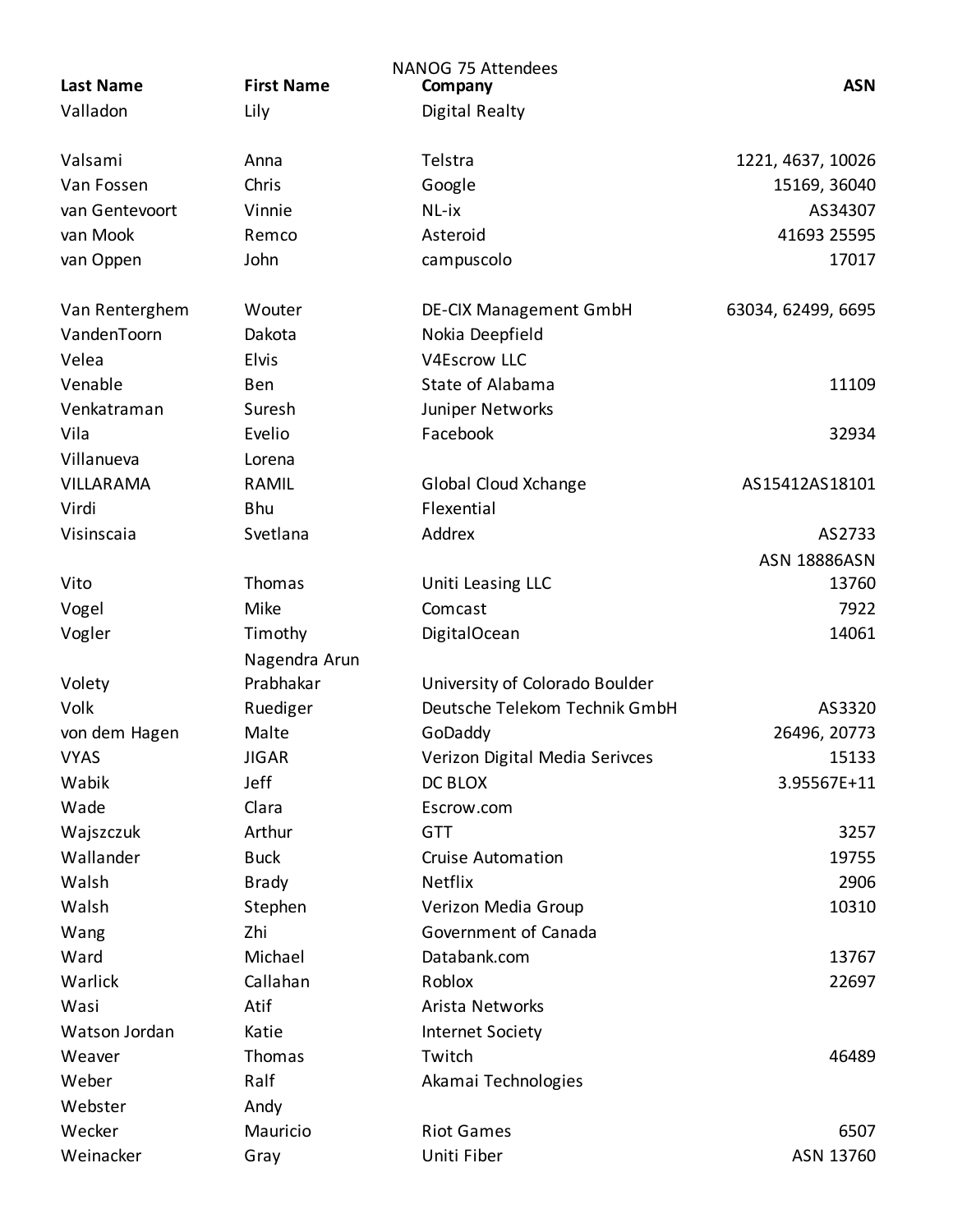| <b>Last Name</b> | <b>First Name</b> | <b>NANOG 75 Attendees</b><br>Company | <b>ASN</b>      |
|------------------|-------------------|--------------------------------------|-----------------|
| Weinberg         | Matt              | Verisign                             | 7342            |
| Weintraub        | Aaron             | <b>Cogent Communications</b>         | 174             |
| Weis             | Noah              | CenturyLink                          | 3356, 3549, 209 |
| Wendel           | Aaron             | Wholesale Internet, Inc.             | 3.20973E+35     |
| Werkman          | Harm              | NL-ix                                | AS34307         |
|                  |                   |                                      |                 |
| Westbrook        | Heidi             | Fujitsu Network Communications, Inc. |                 |
| Westby           | Matthew           | <b>Arbor Networks</b>                |                 |
| Whalen           | Chris             | Edge Intelligence Software, Inc.     |                 |
| Wheeler          | Cody              | <b>NTT Communications</b>            | 2914            |
| Wheeler          | <b>Travis</b>     | Precision Optical Transceivers, Inc. |                 |
| White            | Chris             | <b>NTT Communications</b>            | 2914            |
| White            | Ken               | <b>Cumulus Networks</b>              |                 |
| White            | Rosa              | <b>DRF</b> or tress                  | 40300           |
| Wibawa           | Rendo             | Bloomberg                            |                 |
| widmann          | kurt              | Amazon                               |                 |
| Willey           | Roger             | 1623 Farnam, LLC                     |                 |
| Williams         | gary              | Zayo Group                           |                 |
| Williams         | Les               | Tata Communications Ltd.             | 6453            |
| Williams         | Rick              | DC BLOX                              |                 |
| Williams         | Timothy           | Sandstone Technologies               |                 |
| Wilson           | Douglas           | Internet Service Provider            | 6939            |
| Wilz             | Sabrina           | <b>NTT Communications</b>            | 2914            |
| Winkler          | Scott             | Vodafone                             | AS1273          |
| Winquist         | Jamie             | NETSCOUT   Arbor Networks            | AS10690         |
| Winstead         | Eddy              | <b>ISC</b>                           |                 |
| Winstead         | Shawn             | <b>NANOG</b>                         |                 |
| Wishnick         | David             | University of Pennsylvania           |                 |
| Wittkop          | Valerie           | <b>NANOG</b>                         | 19230           |
| wollny           | walt              | Hurricane Electric                   | 6939            |
| Wong             | Carlo             | Fujitsu                              |                 |
| Wong             | Christopher       | <b>INPHI CORP</b>                    |                 |
| Wong             | Waili             | Cyxtera                              |                 |
| Wooden           | Graham            | Uniti Fiber - AS13760                | 13760           |
| Woodfield        | Chris             | Salesforce                           | 14340           |
| Wooding          | Bevil             | ARIN                                 |                 |
| Woolard          | John              | T5 Data Centers                      | 393596          |
| Wu               | Ramon             | AWS                                  | 16509           |
| Wunnink          | Jeroen            | <b>GTT</b>                           | 3257            |
| Xian             | Zhuxiong          | Criteo                               |                 |
| Yamato           | Craig             | Kentik                               |                 |
| Yamout           | Salam             | <b>Internet Society</b>              |                 |
| Yanulis          | Eric              | SendGrid                             | 11377           |